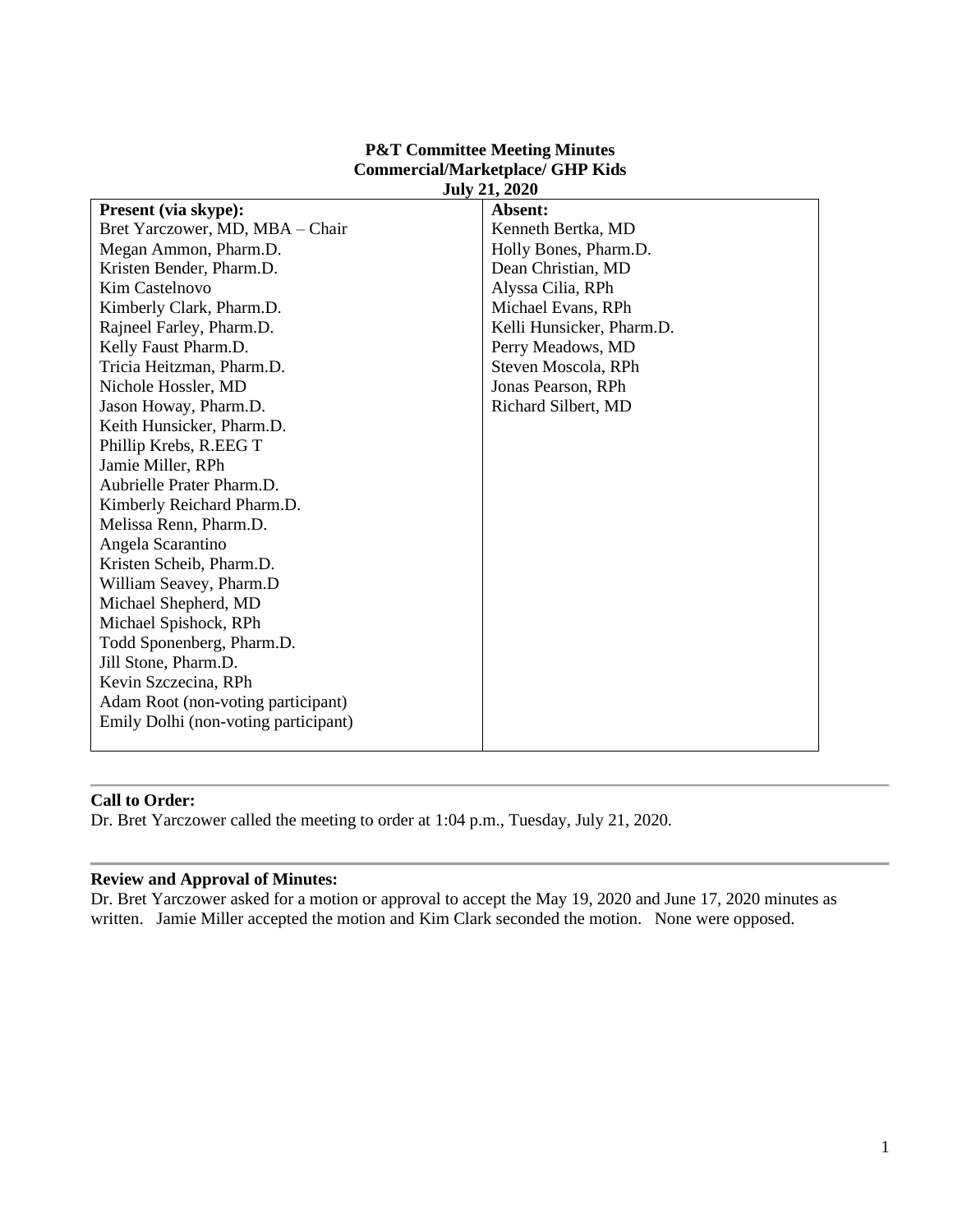# **DRUG REVIEWS TRODELVY (sacituzumab govitecan-hziy)**

**Review**: Trodelvy, sacituzumab govitecan-hziy, is an antibody-drug conjugate indicated for the treatment of adult patients with metastatic triple-negative breast cancer (mTNBC) who have received at least two prior therapies for metastatic disease. It is comprised of the humanized monoclonal antibody sacituzumab coupled by a CL2A linker to govitecan (SN-38), a topoisomerase I inhibitor that is a more potent active metabolite of irinotecan. Sacituzumab binds trophoblast cell-surface antigen-2 (Trop-2)-expressing cancer cells where hydrolysis of the linker causes the subsequent release and internalization of the cytotoxic agent govitecan resulting in apoptosis and cell death. Trodelvy is the first antibody-drug conjugate (ADC) to target Trop-2 and is the first antibody-drug conjugate approved for patients with previously treated metastatic triple-negative breast cancer (mTNBC).

The efficacy of Trodelvy is supported by results of one cohort of the single arm, open-label IMMU-132-01 trial in 108 patients with metastatic triple-negative breast cancer (mTNBC) who had received at least two prior therapies for metastatic disease. Patients received Trodelvy 10 mg/kg intravenously on days 1 and 8 of each 21-day treatment cycle until disease progression or intolerance to treatment. The primary efficacy endpoint showed an objective response rate of 33.3% (36 out of 108 patients) with a majority of patients achieving a partial response. The median duration of response of 7.7 months. Median progression free survival was 5.5 months and median overall survival was 13.0 months. For the subgroup analysis of Trop-2 status, there were 23/57 (40.4%) responders among patients with moderate to strong staining,  $0/5$  (0%) responders among patients who had absent or weak staining, and 13/46 (28.3%) among patients with no Trop-2 immunohistochemistry results.

Trodelvy has warnings for severe or life-threatening neutropenia, including febrile neutropenia, gastrointestinal adverse reactions, including diarrhea, nausea, and vomiting, and embryo-fetal toxicity. Hypersensitivity reactions, including anaphylactic reactions have also been reported. The safety profile of Trodelvy in patients with mTNBC was generally consistent with that in the overall safety population who had a variety of tumor types.The most common adverse events during the IMMU-132-01 trial in patients with mTNBC were diarrhea, nausea, fatigue, neutropenia and anemia.

A Clinical Review including Clinical Information, Efficacy Evidence, Safety Evidence, Other Considerations and a Financial Review Based on Cost Analysis were presented.

**Clinical Discussion:** No comments or questions. The committee unanimously voted to accept the recommendations as presented. None were opposed.

**Financial Discussion**: No comments or questions. The committee unanimously voted to accept the recommendations as presented. None were opposed.

**Outcome:** Trodelvy is a medical benefit that will not be added to the Commercial, Exchange, or CHIP pharmacy formularies. The following prior authorization criteria will apply:

- Medical record documentation that Trodelvy is written by a hematologist/oncologist **AND**
- Medical record documentation of age greater than or equal to 18 years **AND**
- Medical record documentation of diagnosis of metastatic triple-negative breast cancer\* **AND**
- Medical record documentation of trial of two previous lines of therapy for metastatic disease

**\*NOTE:** Triple negative breast cancer lack expression of estrogen receptor (ER-negative), progesterone receptor (PR-negative) and human epidermal growth factor receptor 2 (HER2-negative).

**AUTHORIZATION DURATION:** Initial approval will be for **6 months**. Subsequent approvals will be for an additional 6 months and will require medical record documentation of continued disease improvement or lack of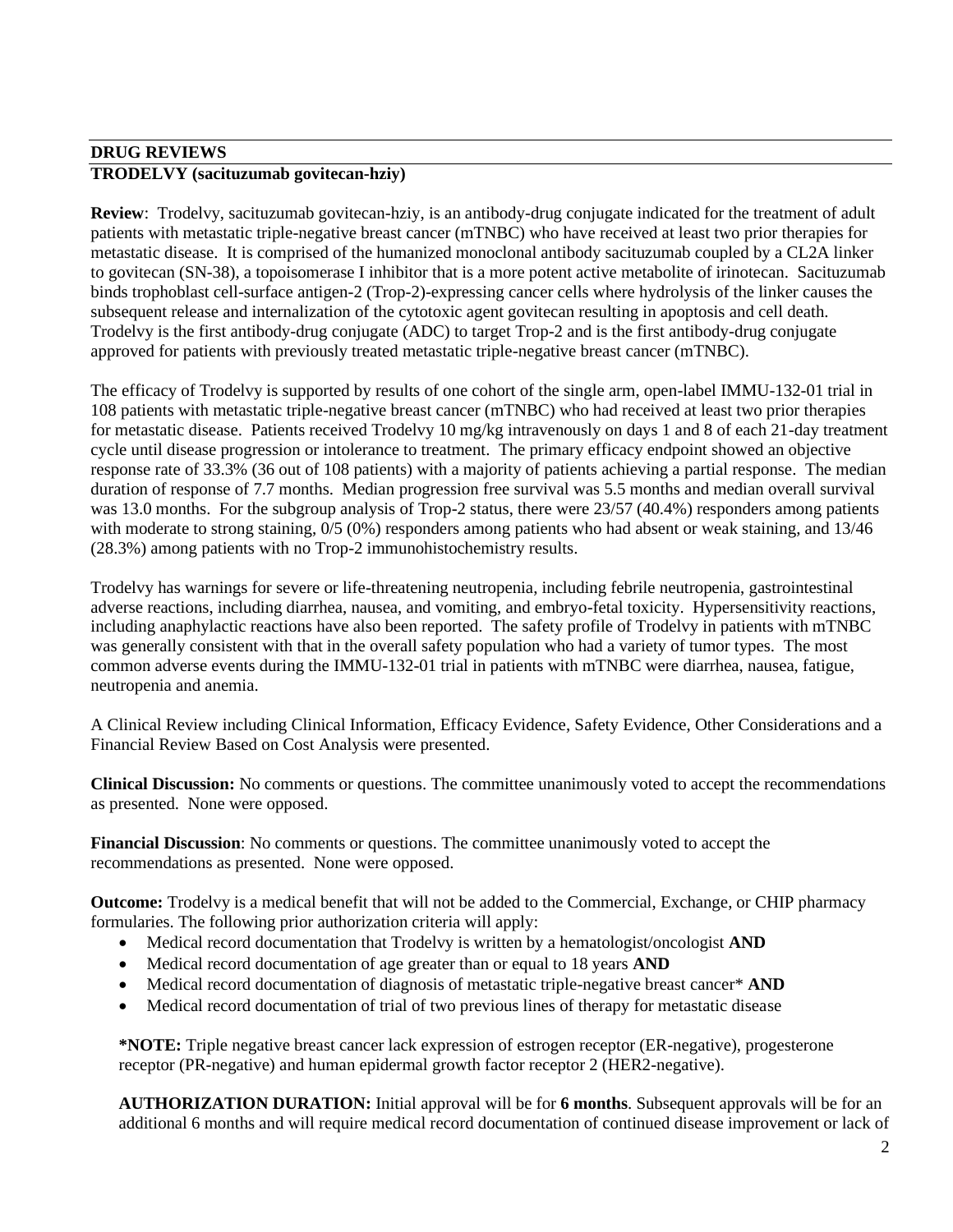disease progression. The medication will no longer be covered if patient experiences toxicity or worsening of disease.

Additional evidence of the criteria used to make this decision can be found in the drug review presented to the committee.

#### **TUKYSA (tucatinib)**

**Review:** Tukysa is a kinase inhibitor that targets human epidermal growth factor receptor 2-positive (HER2), inhibiting phosphorylation of HER2 which in turn inhibits downstream signaling and cell proliferation. It is indicated in combination with trastuzumab and capecitabine for treatment of adult patients with advanced unresectable or metastatic HER2-positive breast cancer, including patients with brain metastases, who have received one or more prior anti-HER2-based regimens in the metastatic setting. Tukysa offers a new second-line treatment option for patients needed a HER2-directed therapy and may be the preferred regimen in patients with brain metastases.

The efficacy of Tukysa was show in the HER2CLIMB trial, a randomized, double blind placebo controlled trial in 612 adult patients with HER2-positive unresectable locally advanced or metastatic breast cancer, with or without brain metastases. Patients included in the trial were previously treated with trastuzumab, pertuzumab, and adotrastuzumab emtansine, had measurable lesions defined by Response Evaluation Criteria in Solid Tumors (RECIST v 1.1), ECOG scores of 0 or 1, and life expectancy of at least 6 months. Patients were randomized 2:1 to receive Tukysa 300 mg twice daily (n=410) or matching placebo (n=202), in combination with trastuzumab (initial loading dose of 8 mg/kg based on body weight then 6 mg/kg every 21 days) and capecitabine (1000 mg/m<sup>2</sup> based on bodysurface area twice daily on days 1 to14 of each 21-day cycle). The primary efficacy endpoint evaluating progression free survival showed that at one year, the estimated progression free survival was 33.1% for the Tukysa treatment group compared to 12.3% in the placebo group, with a median duration of progression free survival of 7.8 months and 5.6 months, respectively. The confirmed objective response rate was significantly higher in the Tukysa treatment group with a majority of patients achieving a partial response. The Tukysa treatment group also had statistically significant improvements in overall survival and progression free survival in patients with brain metastases at baseline.

Tukysa has warnings for severe diarrhea, severe hepatoxicity, and embryo-fetal harm. In the HER2CLIMB trial, 26% of patients treated with Tukysa experienced serious adverse reactions including diarrhea, vomiting, nausea, abdominal pain, and seizure. Fatal adverse reactions occurred in 2% of patients and included sudden death, sepsis, dehydration, and cardiogenic shock. The most common adverse reactions in patients treated with Tukysa ( $\geq 20\%$ ) were diarrhea, palmar-planter erythrodysesthesia, nausea, fatigue, hepatotoxicity, vomiting, stomatitis, decreased appetite, abdominal pain, headache, anemia, and rash.

NCCN recommends Tukysa for use in combination with capecitabine and trastuzumab for recurrent or advanced unresectable or stage IV (M1) human epidermal growth factor receptor 2 (HER2)-positive disease, including patients with brain metastasis, who have received one or more lines of prior HER2-targeted therapy in the metastatic setting that is hormone receptor negative or hormone receptor positive with or without endocrine therapy (category 1). The recommendation for patients with limited or extensive brain metastases says Tukysa may be considered as initial treatment in select patients (e.g., patients with small asymptomatic brain metastases), treatment for recurrent brain, and as treatment of relapsed disease with stable systemic disease or reasonable systemic treatment options (category 2A).

A Clinical Review including Clinical Information, Efficacy Evidence, Safety Evidence, Other Considerations and a Financial Review Based on Cost Analysis were presented.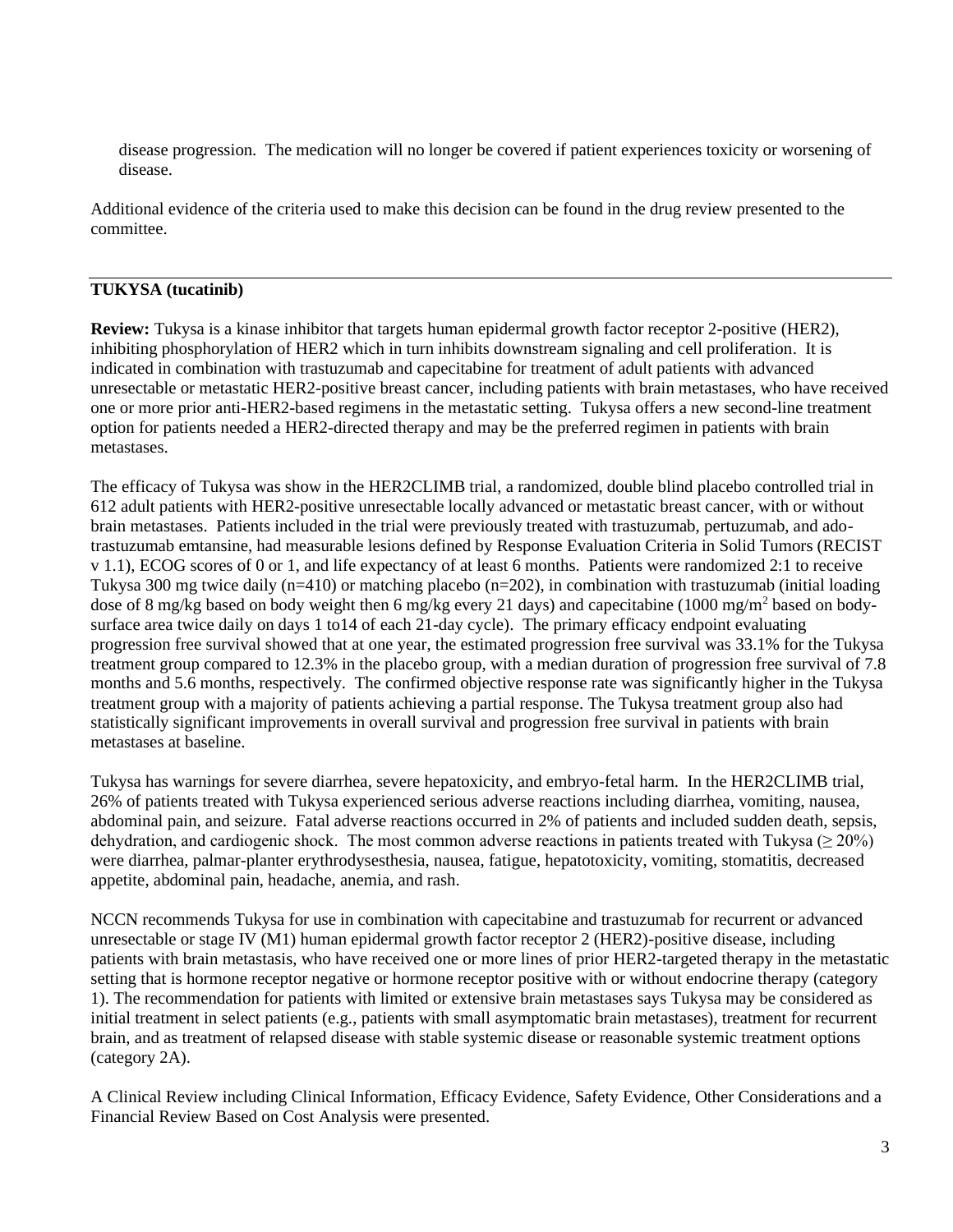**Clinical Discussion:** Bret asked if there was any specific benefit to brain metastases. Kim called out the PFS results (7.6 months v 5.4 months) in those with brain metastases. No further comments or questions. The committee unanimously voted to accept the recommendations as presented. None were opposed.

**Financial Discussion**: No comments or questions. The committee unanimously voted to accept the recommendations as presented. None were opposed.

**Outcome:** Tukysa is a pharmacy benefit and will be added to the Oral Oncology Brand Non-Preferred tier (\$0 copay) of the Commercial, Exchange, and CHIP pharmacy formularies. The following prior authorization criteria will apply:

- Medical record documentation that prescription is written by a hematologist or oncologist **AND**
- Medical record documentation of age greater than or equal to 18 years **AND**
- Medical record documentation of advanced unresectable or metastatic HER2-positive breast cancer, including patients with brain metastases **AND**
- Medical record documentation that Tukysa will be given in combination with trastuzumab and capecitabine **AND**
- Medical record documentation of prior treatment with at least one anti-HER2 based regimens in the metastatic setting

### **QUANTITY LIMIT:**

- **50 mg tablet:** 4 tablets per day
- **150 mg tablet:** 4 tablets per day

• **AUTHORIZATION DURATION:** Initial approval will be for **12 months**. Subsequent approvals will be for an additional 12 months and will require medical record documentation of continued disease improvement or lack of disease progression. The medication will no longer be covered if the member experiences unacceptable toxicity or worsening of disease.

Additional evidence of the criteria used to make this decision can be found in the drug review presented to the committee.

#### **TEPEZZA (teprotumumab-trbw)**

**Review:** Tepezza is an insulin-like growth factor-1 receptor indicated for the treatment of Thyroid Eye Disease. Tepezza is the first FDA-approved treatment for thyroid eye disease, also known as Graves' ophthalmopathy/orbitopathy. Prior to the approval of Tepezza, patients had limited treatment options; high-dose glucocorticoids and/or surgery are often used to treat thyroid eye disease.

Tepezza is available as a 500 mg single-dose vial. The recommended dose of Tepezza is an IV infusion of 10 mg/kg for the initial dose followed by 20mg/kg as an IV infusions every 3 weeks for 7 additional infusions. The infusion is administered over 90 minutes for the first two doses. If tolerated, infusion time can be reduced to a minimum of 60 minutes. If the infusion is not well-tolerated, the minimum infusion time should remain at 90 minutes.

The efficacy of Tepezza was assessed in two randomized, placebo-controlled studies of 171 patients with Thyroid Eye Disease. Inclusion criteria for Study 2 included a diagnosis of Graves' disease and moderate-to-severe thyroid eye disease (i.e., lid retraction of  $\geq 2$  mm, moderate or severe soft-tissue involvement, proptosis of  $\geq 3$ mm above the normal values for race and sex, and periodic or constant diplopia) with a Clinical Activity Score of at least 4 in the most symptomatic eye, and symptoms that started within 9 months before the baseline assessment. Patients were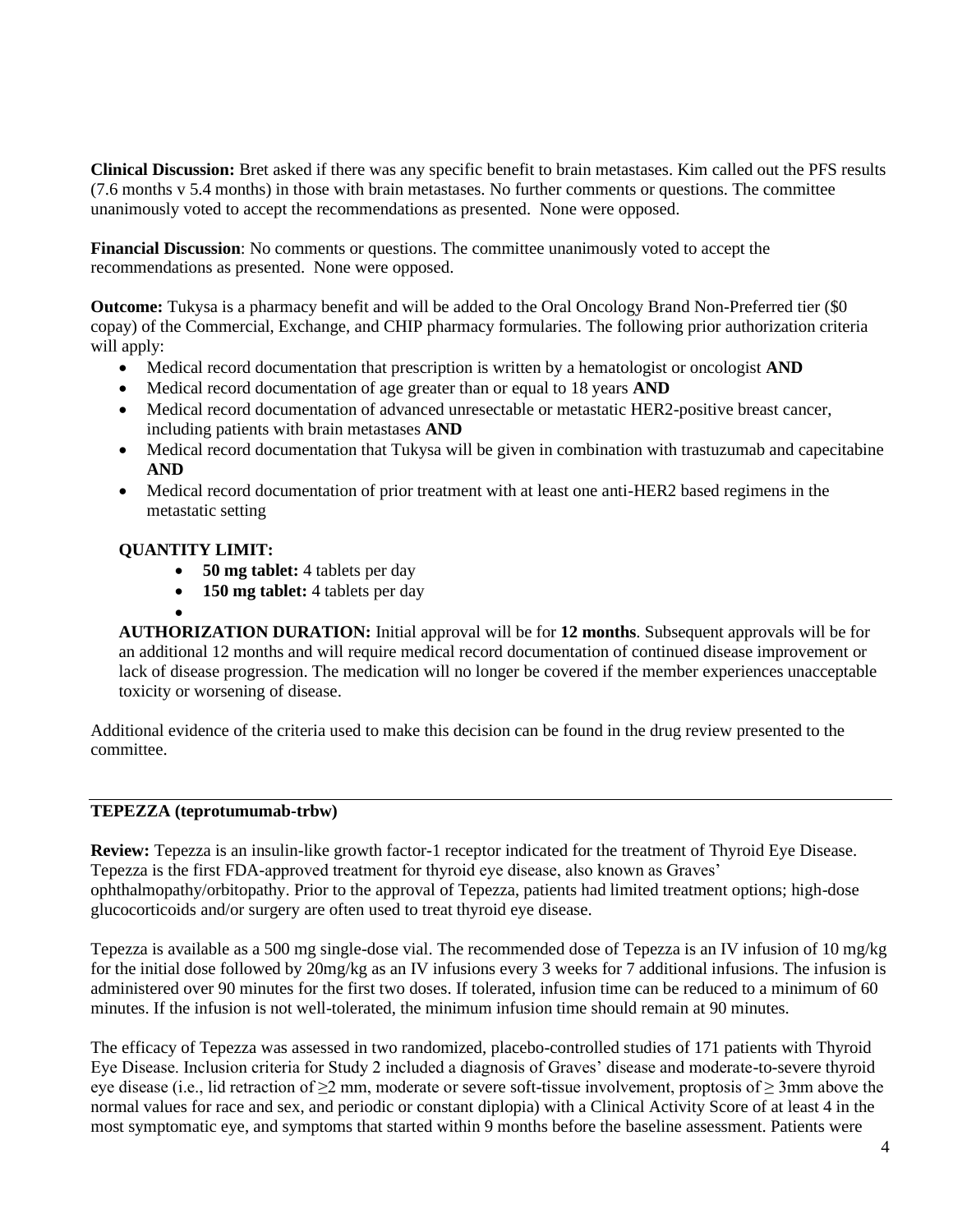randomized to Tepezza (10mg/kg once then 20mg/kg for remaining infusions) or placebo infusion once every 3 weeks for a total of 8 infusions. The responder rate at 24 weeks was defined as the percentage of patients with  $\geq 2$ mm reduction in proptosis in the study eye from baseline, without worsening of the non-study eye ( $\geq$ 2 mm increase) in proptosis. Patients were also evaluated for signs and symptoms of Thyroid Eye Disease including pain, gaze evoked orbital pain, swelling, eyelid erythema, redness, chemosis, inflammation, clinical activity score and assessments of functional vision and patient appearance. In both studies, patients on Tepezza had a significant improvement compared to placebo in the primary outcome of proptosis response at week 24, as well as in all secondary outcomes. In Study 2, the median time to response was 6.4 weeks. Following the discontinuation of treatment in Study 1, 53% of patients who were proptosis responders at week 24 maintained proptosis response 51 weeks after the last Tepezza infusion. Out of the diplopia responders at week 24, 67% of patients maintained response 51 weeks after the last Tepezza infusion.

Tepezza does not carry any black box warnings or contraindications. Warnings and precautions for Tepezza include infusion reactions, exacerbation of pre-existing inflammatory bowel disease, and hyperglycemia. The most common adverse reactions that occurred in 5% or more of patients treated with Tepezza (incidence greater than placebo) included muscle spasms, nausea, alopecia, diarrhea, fatigue, hyperglycemia, hearing impairment, dysgeusia, headache and dry skin. Tepezza should not be used in pregnancy and appropriate forms of contraception should be implemented prior to initiation, during treatment and for 6 months following the last dose. If the patient becomes pregnant during treatment, Tepezza should be discontinued. The safety and effectiveness have not been established in pediatric patients.

A Clinical Review including Clinical Information, Efficacy Evidence, Safety Evidence, Other Considerations and a Financial Review Based on Cost Analysis were presented.

**Clinical Discussion:** No comments or questions. The committee unanimously voted to accept the recommendations as presented. None were opposed

**Financial Discussion**: No comments or questions. The committee unanimously voted to accept the recommendations as presented. None were opposed

**Outcome:** Tepezza will be a medical benefit for commercial/exchange/CHIP members. Tepezza will require a prior authorization with the following criteria:

- Prescription written by an ophthalmologist **AND**
- Medical record documentation of the member being ≥ 18 years of age **AND**
- Medical record documentation of a diagnosis of Grave's disease **AND**
- Medical record documentation of moderate to severe Thyroid Eye Disease with documentation of one or more of the following: lid retraction of  $\geq 2$ mm, moderate or severe soft-tissue involvement, proptosis  $\geq 3$ mm above normal values for race and sex; and periodic or constant diplopia **AND**
- Medical record documentation that the member is euthyroid or has mild hypo- or hyperthyroidism (free T4 and free T3 levels <50% above or below normal limits) prior to starting Tepezza therapy **AND**
- Medical record documentation that the member is being prescribed an appropriate dose and duration of Tepezza (10 mg/kg as a single dose, followed by 20 mg/kg IV every 3 weeks for 7 additional doses) **AND**
- Medical record documentation of therapeutic failure on, intolerance to, or contraindication to systemic steroids

**AUTHORIZATION DURATION:** Approval will be for one (1) 6 month authorization for the FDA-approved maximum of 8 doses of Tepezza. Requests for authorizations exceeding these limits will require the following medical record documentation of peer-reviewed literature citing well-designed clinical trials to indicate that the member's healthcare outcome will be improved by dosing beyond the FDA-approved treatment duration.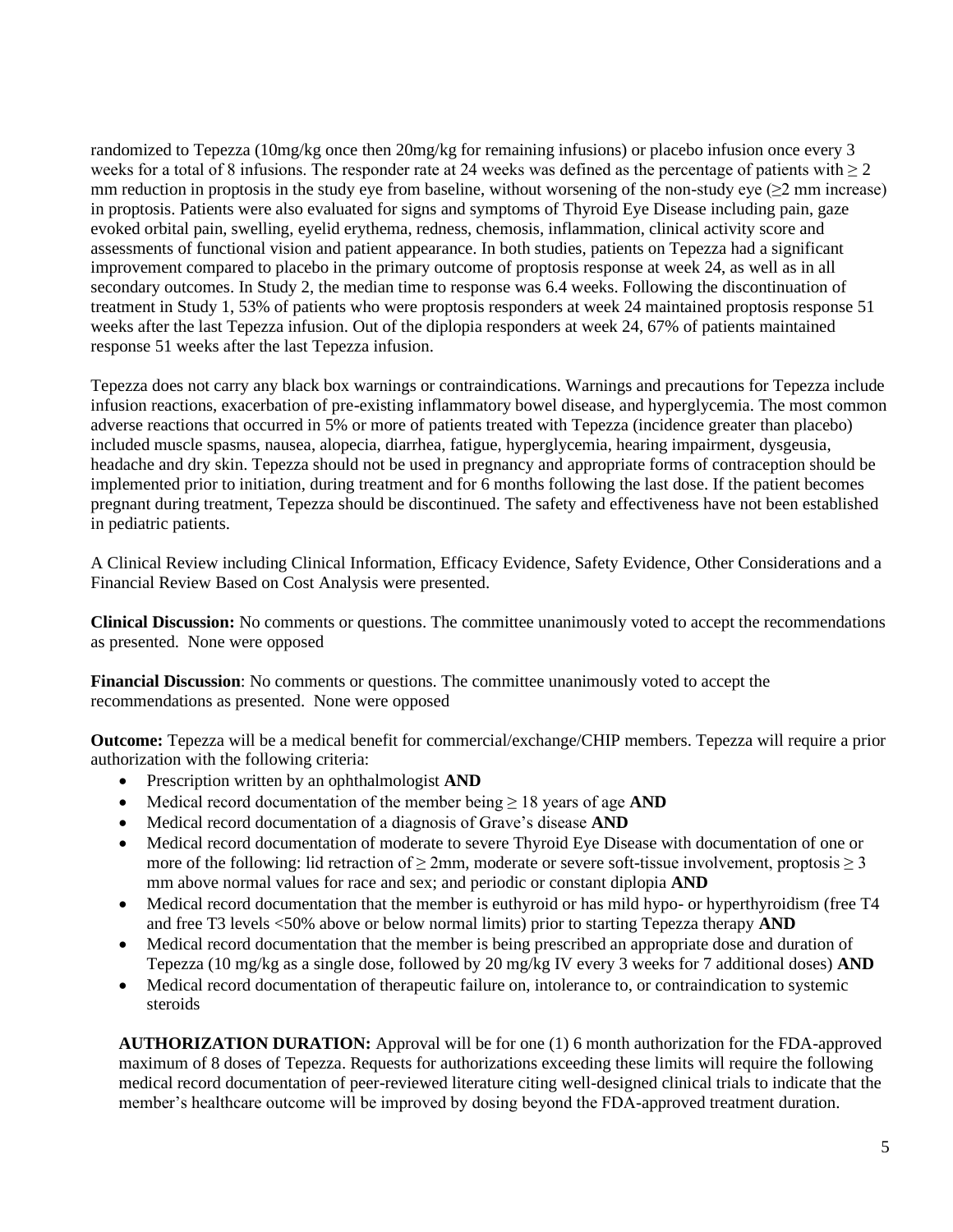Additional evidence of the criteria used to make this decision can be found in the drug review presented to the committee.

# **PALFORZIA (Peanut (***Arachis hypogaea***) Allergen Powder-dnfp)**

**Review:** Palforzia is an oral immunotherapy indicated for the mitigation of allergic reactions, including anaphylaxis, that may occur with accidental exposure to peanut in patients with confirmed diagnosis of peanut allergy. Palforzia is indicated for initial dose escalation in patients 4 to 17 years and for up-dosing and maintenance in patients 4 years and older. It is a peanut-derived oral biologic drug with a design similar to non-standardized oral immunotherapy (OIT) but offers more precise dosing that gradually exposes the immune system to increasing amounts of peanut protein over time. It does not provide a complete tolerance to peanuts and patients will still need to be managed with a peanut-avoidant diet and epinephrine for severe reactions due to accidental exposure.

The efficacy of Palforzia was shown in the PALISADES trial, a randomized double-blind placebo controlled trial in patients with a clinical history of peanut allergy confirmed by peanut-specific IgE or skin prick test results. Patients underwent a screening double-blind, placebo controlled food challenge and were eligible for randomization if they had an allergic reaction with dose-limiting symptoms to < 100 gm of peanut protein. Patients were randomized 3:1 to receive Palforzia (initial dose escalation, up-dosing, and maintenance dose) or matching placebo for approximately 12 months. At the end of the trial, patients underwent a second double-blind, placebo controlled food challenge designed similar to the first, but included higher doses of peanut protein (300 mg, 600 mg, 1000 mg). The primary efficacy endpoint investigating treatment response rate in patients 4 to 17 years showed that 67.2% of patients treated with Palforzia were able to ingest a single dose of at least 600 mg of peanut protein during the exit food challenge, with no dose-limiting symptoms compared to 4.0% for placebo. Secondary endpoints showed a significant decrease in allergic reactions to 300 mg and 1000mg as well as a decrease in the severity of reactions, a decrease in epinephrine use from baseline, and a decrease in wheal size on skin prick test results.

Palforzia is peanut-derived and may cause similar severe allergic reactions, including anaphylaxis, which has been reported during all phases of Palforzia dosing. Due to this risk, Palforzia must be slowly titrated in a healthcare setting while the patient is monitored for reactions. Patients must also be enrolled in a REMS program which requires them to be informed about the need to have injectable epinephrine available for immediate use at all times, the need for monitoring after each dose increase, and the need for continued dietary peanut avoidance. Other warnings include increased risk of serious outcomes in patients with uncontrolled or severe asthma and gastrointestinal adverse reactions, which may be severe. In clinical trials, the most common adverse reactions in subjects treated with Palforzia were gastrointestinal, respiratory, and skin symptoms commonly associated with allergic reactions. Adverse reactions from Palforzia led to discontinuation in 9.3% of patients during the initial dose escalation and up-dosing phases combined and no subjects in the maintenance phase. The most common causes of discontinuation were gastrointestinal reactions and respiratory disorders.

Clinical Review including Clinical Information, Efficacy Evidence, Safety Evidence, Other Considerations and a Financial Review Based on Cost Analysis were presented.

**Clinical Discussion:** No comments or questions. The committee unanimously voted to accept the recommendations as presented. None were opposed.

**Financial Discussion**: No comments or questions. The committee unanimously voted to accept the recommendations as presented. None were opposed.

**Outcome:** Palforzia is a pharmacy benefit and will not be added to the Commercial, Exchange, or CHIP pharmacy formularies. The following prior authorization criteria should apply: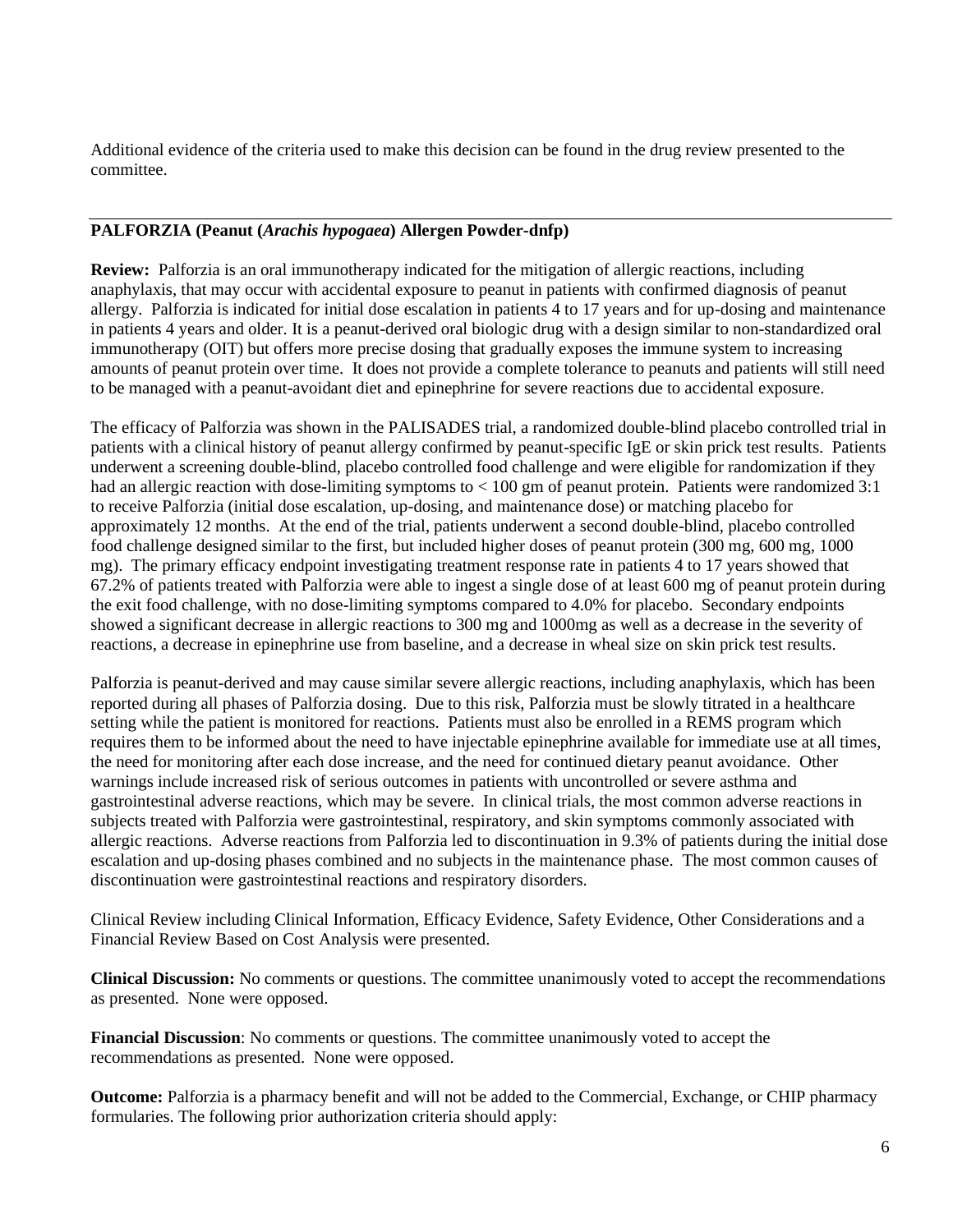- Medical record documentation that Palforzia is prescribed by an allergist, immunologist, or a physician qualified to prescribe allergy immunotherapy **AND**
- If the request is for initial dose escalation: Medical record documentation that member is greater than or equal to 4 years of age to less than 18 years of age **OR**
- If the request is for up-dosing or maintenance dose: Medical record documentation that member is greater than or equal to 4 years of age

### **AND**

- Medical record documentation of confirmed diagnosis of peanut-allergy with history of allergic reaction from peanuts **AND** one of the following:
	- o positive skin test **OR**
	- o *in vitro* testing for peanut-specific IgE antibodies

### **AND**

- Medical record documentation that Palforzia will be used in conjunction with peanut-avoidant diet **AND**
- Medical record documentation that the member has (or will receive) a prescription for an epinephrine autoinjector **AND**
- Medical record documentation that the member does not have severe, unstable, or uncontrolled asthma **AND**
- Medical record documentation that the member has no experienced severe or life-threatening anaphylaxis within 60 days of Palforzia initiation

**QUANTITY LIMITS:** Authorization should be entered by HICL and only checking the Formulary PA required box (no QLs need to be entered within the authorization).

| <b>Packaging Presentation</b>  | <b>Quantity Limits</b>                   |  |
|--------------------------------|------------------------------------------|--|
| <b>Initial Dose Escalation</b> |                                          |  |
| 0.5 mg to 6 mg capsules        | 13 capsules / 1 days, RX Count: 2        |  |
| <b>Up-Dosing</b>               |                                          |  |
| $3$ mg (Level 1)               | 3 capsules / day, 30 day supply per fill |  |
| $6$ mg (Level 2)               | 6 capsules / day, 30 day supply per fill |  |
| $12 \text{ mg}$ (Level 3)      | 3 capsules / day, 30 day supply per fill |  |
| $20$ mg (Level 4)              | 1 capsule / day, 30 day supply per fill  |  |
| $40 \text{ mg}$ (Level 5)      | 2 capsules / day, 30 day supply per fill |  |
| 80 mg (Level 6)                | 4 capsules / day, 30 day supply per fill |  |
| 120 mg (Level 7)               | 2 capsules / day, 30 day supply per fill |  |
| 160 mg (Level 8)               | 4 capsules / day, 30 day supply per fill |  |
| 200 mg (Level 9)               | 2 capsules / day, 30 day supply per fill |  |
| 240 mg (Level 10)              | 4 capsules / day, 30 day supply per fill |  |
| 300 mg (Level 11)              | 1 packet / day, 30 day supply per fill   |  |
| Maintenance                    |                                          |  |
| 300 mg (Level 11)              | 1 packet / day, 30 day supply per fill   |  |

**AUTHORIZATION DURATION:** Initial authorizations for Palforzia will be approved for a period of 12 months. Subsequent authorizations will be for a period of 12 months and will require the following criteria:

- Medical record documentation that patient is not experiencing unacceptable toxicity **AND**
	- Medical record documentation that patient does not have recurrent asthma exacerbations or persistent loss of asthma control **AND**
	- Medical record documentation that patient does not have suspected eosinophilic esophagitis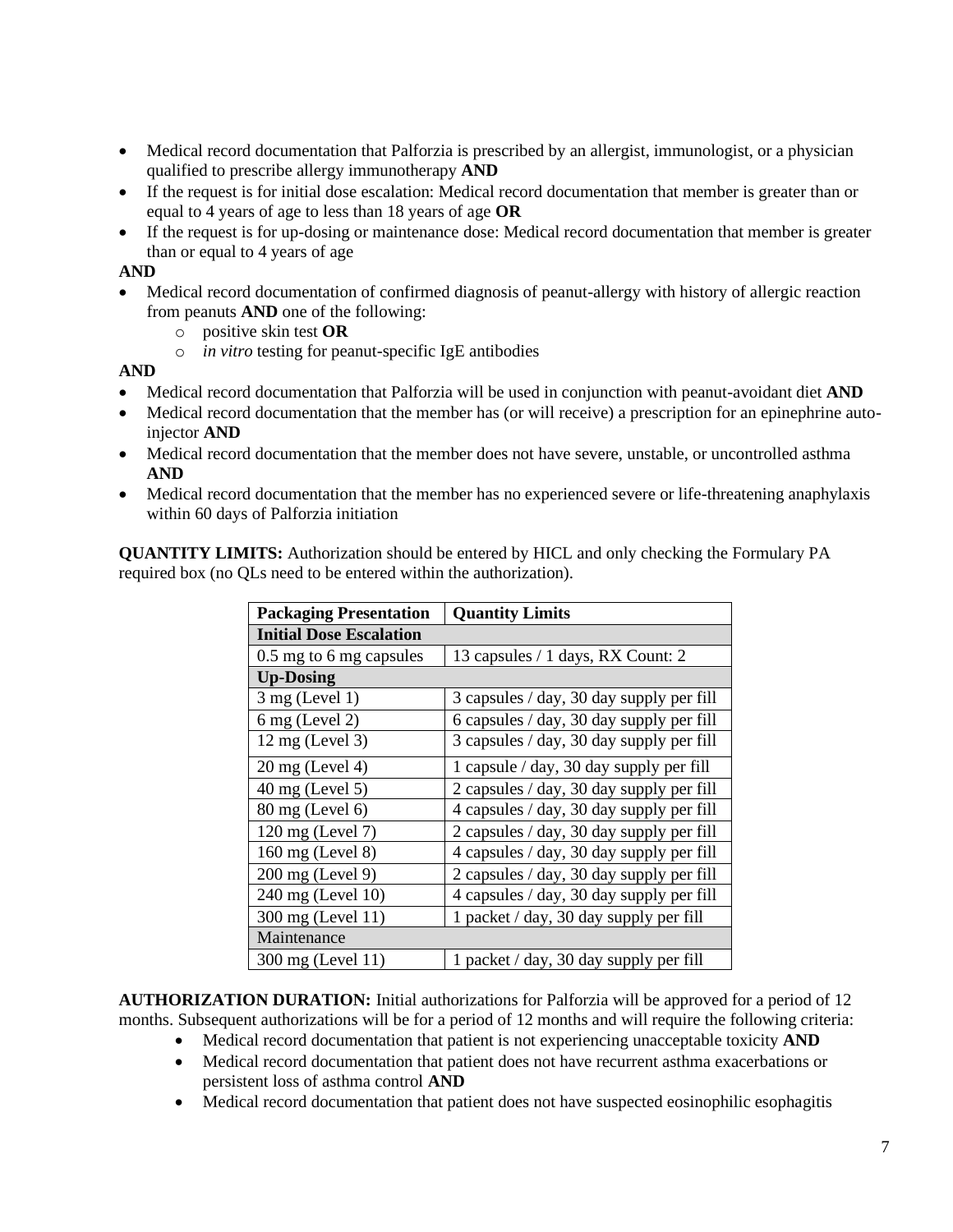Additional evidence of the criteria used to make this decision can be found in the drug review presented to the committee.

# **REYVOW (lasmiditan)**

**Review:** Reyvow is indicated for the acute treatment of migraine with or without aura in adults. Reyvow is the first and only serotonin (5-HT)1F receptor agonist approved by the FDA for the treatment of acute migraine. Traditionally for acute migraine treatment, the American Headache Society (AHS) recommends triptan products as the current gold standard, in addition to NSAIDs and ergotamine derivatives. Reyvow, ergots, and the triptans all target serotonin receptors, though the specific receptor target and affinity differs among these agents. Reyvow has not demonstrated in trials to have significant cardiovascular effects such as those seen with triptans.

Reyvow is available as 50 mg and 100 mg tablets in a blister pack of 8 tablets. The recommended dose of Reyvow is 50 mg, 100 mg, or 200 mg taken orally, as needed, with or without food. No more than one dose should be taken in 24 hours, and Reyvow should not be taken unless the patient can wait at least 8 hours between dosing and driving or operating machinery. A second dose of Reyvow has not been shown to be effective for the same migraine attack. The safety of treating an average of more than four migraine attacks in a 30-day period has not been established.

The efficacy of Reyvow in the acute treatment of migraine was demonstrated in two randomized, double-blind, placebo-controlled trials. In both trials, patients were randomized to Reyvow or placebo. In both studies, the percentage of patients achieving pain freedom and MBS freedom 2 hours after treatment was significantly greater among patients receiving Reyvow at all doses compared to those receiving placebo. For the Reyvow 200 mg cohort, the number needed to treat compared to placebo at two hours for pain freedom, MBS freedom, and pain relief was 6, 7-9, and 7, respectively.

The most common adverse reactions (at least 5%) were dizziness, fatigue, paresthesia, and sedation. Although Reyvow is not expected to have significant cardiovascular effects like the triptans, it is suggested that heart rate and blood pressure be monitored, especially if the patient is taking other medications that influence heart rate and blood pressure. There are no black box warnings or contraindications for Reyvow, but there are warnings and precautions to include driving impairment, central nervous system depression, serotonin syndrome, and medication overuse headaches. Additionally, Reyvow is a schedule V controlled substance due to its abuse potential related to desirable effects of relaxation, euphoria and hallucinations seen to a greater extent with Reyvow when compared to placebo; euphoric effects of Reyvow were similar to alprazolam, but relaxation was noted in more of the alprazolam cohort than with any dose of Reyvow. However, Reyvow was not shown to exhibit physical withdrawal following abrupt cessation after 7 daily doses. The safety and effectiveness in pediatric patients have not been established.

Clinical Review including Clinical Information, Efficacy Evidence, Safety Evidence, Other Considerations and a Financial Review Based on Cost Analysis were presented.

**Clinical Discussion:** No comments or questions. The committee unanimously voted to accept the recommendations as presented. None were opposed.

**Financial Discussion**: If packs come in quantities of 8, may they be split, since we are implementing a QL of 4 for the 50 mg tablets; Yes, packs can be split, so should be able to provide a quantity of 4. Keith asked, if QL for the 100 mg is 8/day (to make a 200 mg dose), if there was a way to assure patients were not treating more than 1 headache daily (100 mg now, then 100 mg later). Should a dosing criteria be added to the authorization criteria? Even if they were using a second dose, they would still be below the max dose of 200 mg. committee decided to not add additional dosing criteria at this time. If quantity limit exceeded, would review a quantity limit exception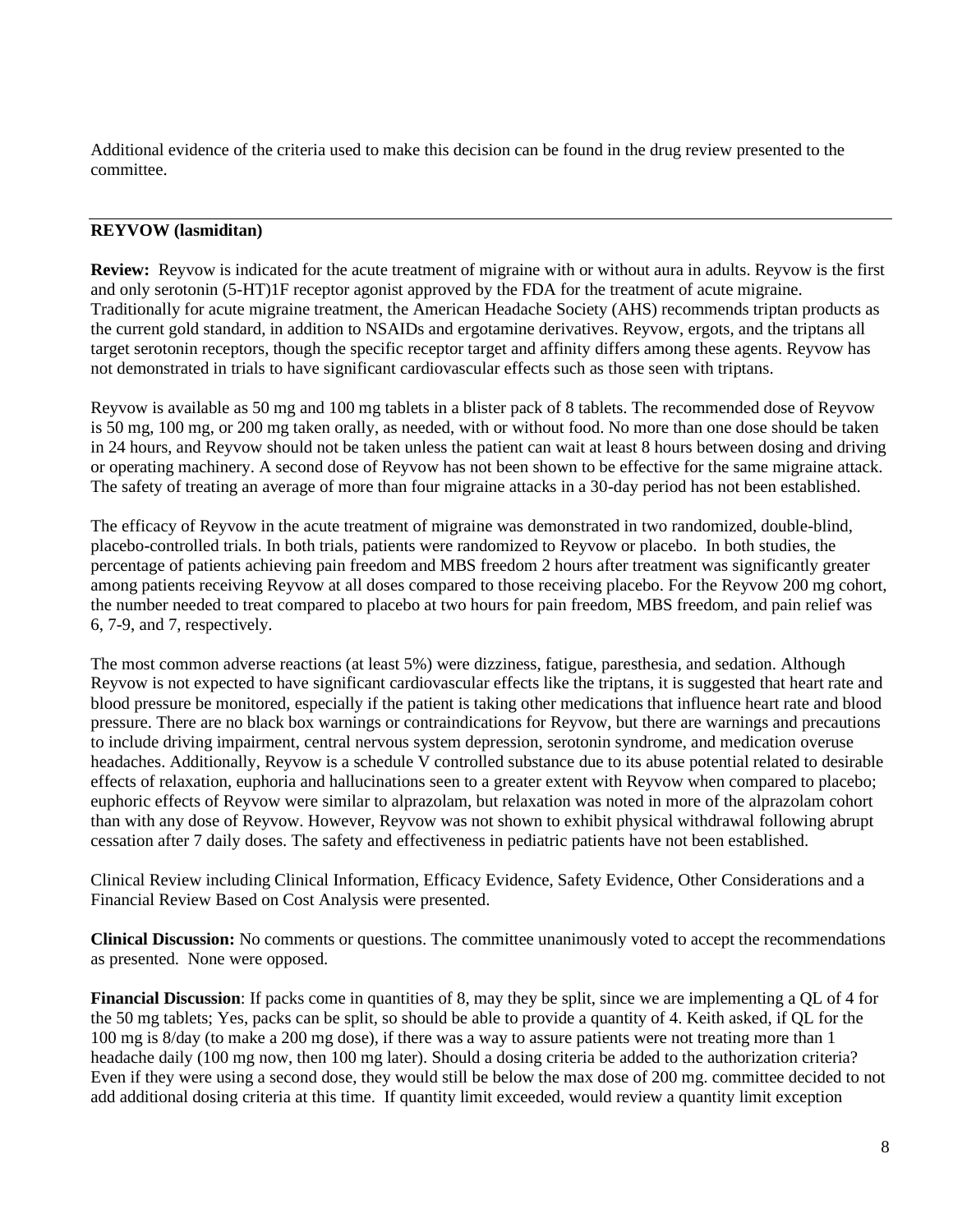request. No further comments or questions. The committee unanimously voted to accept the recommendations as presented. None were opposed.

**Outcome:** Reyvow is a pharmacy benefit and will not be added to the formulary. Reyvow will require a prior authorization with the following criteria.

- Medical record documentation of age greater than or equal to 18 years **AND**
- Medical record documentation that Reyvow will be used for the acute treatment of migraine with or without aura **AND**
- Medical record documentation of therapeutic failure on, intolerance to, or contraindication to nonsteroidal anti-inflammatory drug (NSAID) therapy **AND**
- Medical record documentation of therapeutic failure on, intolerance to, or contraindication to three (3) formulary triptans

**QUANTITY LIMIT:** Pharmacist note to CSR: Authorization should be entered by HICL and only checking the Formulary PA required box (no QLs need to be entered within the authorization).

- **50 mg: 4 tablets per 30 days**
- **100 mg: 8 tablets per 30 days**

Additional evidence of the criteria used to make this decision can be found in the drug review presented to the committee.

#### **NURTEC ODT (rimegepant)**

**Review:** Nurtec ODT is indicated for the acute treatment of migraine with or without aura in adults. The American Headache Society recommends triptans and ergots as the traditional standards for treatment of acute migraine of moderate to severe intensity, or refractory to simpler analgesics (e.g. non-steroidal anti-inflammatory drugs). Nurtec ODT is the first orally disintegrating tablet formulation of the small molecule calcitonin gene-related peptide (CGRP) receptor antagonist drug class to be approved by the FDA, joining Ubrelvy (ubrogepant) in the space of oral CGRP receptor inhibitors for the treatment of acute migraine.

Nurtec ODT is available as a 75 mg orally disintegrating tablet. The recommended dose of Nurtec ODT is 75 mg taken orally; the maximum dose in a 24-hour period is 75 mg, and the safety of treating more than 15 migraines in a 30-day period has not been established. Unlike Ubrelvy, Nurtec does not allow for repeat dosing.

The efficacy of Nurtec ODT for the acute treatment of migraine with and without aura in adults was demonstrated in a randomized, double-blind, placebo-controlled trial that randomized patients to 75 mg of Nurtec ODT or placebo. The percentage of patients achieving headache pain freedom and most bothersome symptom (MBS) freedom two hours after a single dose was statistically significantly greater in patients who received Nurtec ODT compared to those who received placebo. Additionally, statistically significant effects of Nurtec ODT compared to placebo were demonstrated for the secondary efficacy endpoints of pain relief at 2 hours, sustained pain freedom at 2-48 hours, use of rescue medication within 24 hours, and the percentage of patients reporting normal function at two hours after dosing. Also, the incidence of photophobia and phonophobia was reduced following administration of Nurtec ODT as compared to placebo.

The most common adverse reaction in Study 1 was nausea (2% in patients who received Nurtec ODT compared to 0.4% of patients who received placebo). There are no black box warnings for Nurtec ODT and the only contraindication is for avoidance in patients with a history of hypersensitivity reaction to rimegepant, Nurtec ODT, or any components. Nurtec ODT's label indicates a recommendation to avoid use with strong CYP3A4 inhibitors and avoid another dose of Nurtec ODT within 48 hours for moderate CYP3A4 inhibitors. Nurtec should be avoided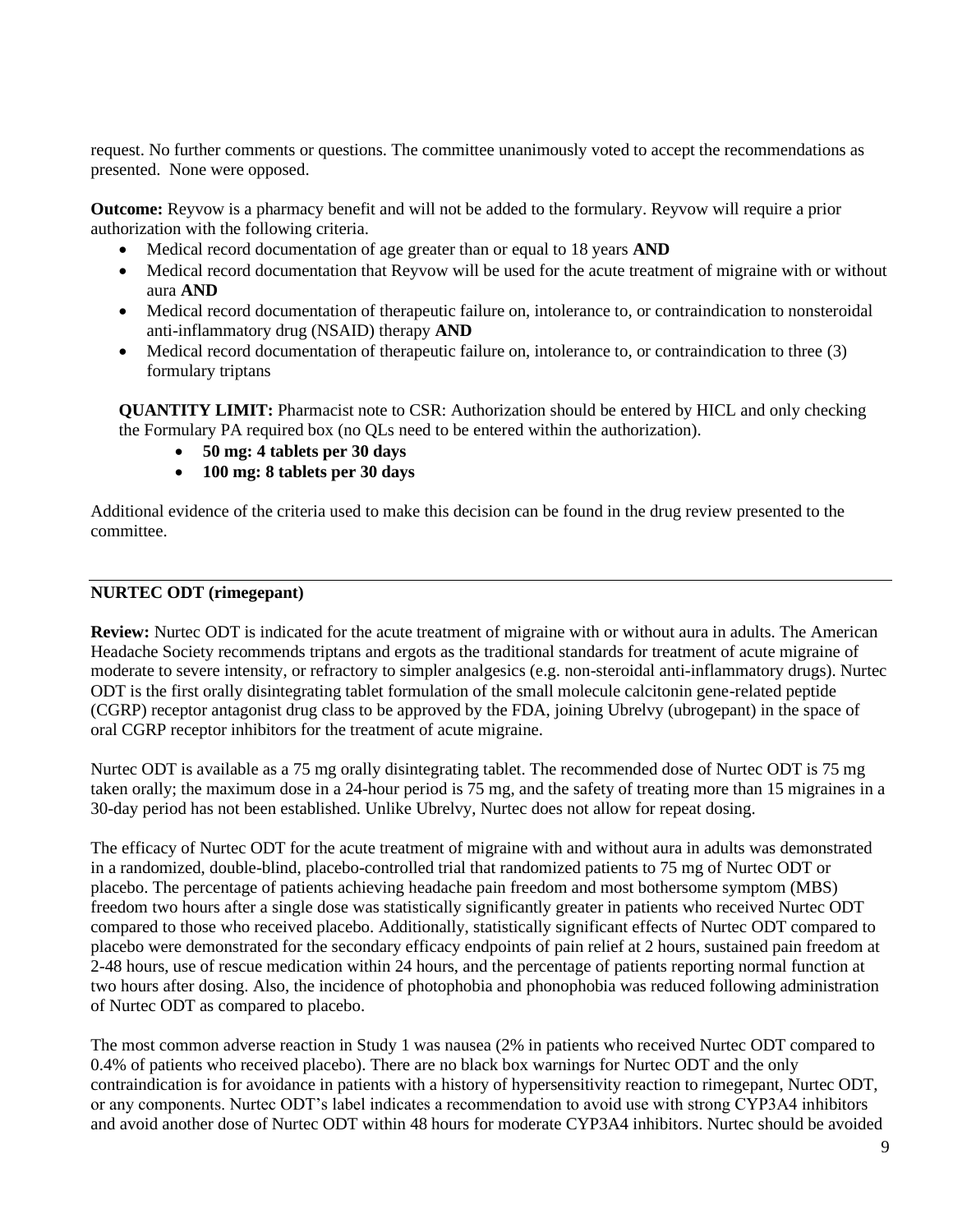with strong or moderate inducers, as well as P-gp or BCRP inhibitors. Additionally, Nurtec ODT's label recommends avoiding its use in severe hepatic or end-stage renal disease. The safety and effectiveness in pediatric patients have not been established.

A Clinical Review including Clinical Information, Efficacy Evidence, Safety Evidence, Other Considerations and a Financial Review Based on Cost Analysis were presented.

**Clinical Discussion:** No comments or questions. The committee voted to accept the recommendations as presented. None were opposed. Todd Sponenberg abstained from voting on this product.

**Financial Discussion**: No comments or questions. The committee voted to accept the recommendations as presented. None were opposed. Todd Sponenberg abstained from voting on this product

**Outcome:** Nurtec ODT is a pharmacy benefit and will not be added to formulary. Nurtec ODT will require a prior authorization with the following criteria:

- Medical record documentation of age greater than or equal to 18 years **AND**
- Medical record documentation that Nurtec ODT will be used for the acute treatment of migraine with or without aura **AND**
- Medical record documentation of therapeutic failure on, intolerance to, or contraindication to nonsteroidal anti-inflammatory drug (NSAID) therapy **AND**
- Medical record documentation of therapeutic failure on, intolerance to, or contraindication to three (3) formulary triptans **AND**
- Medical record documentation that Nurtec ODT will not be used concomitantly with another calcitonin gene-related peptide (CGRP) receptor antagonist indicated for the acute treatment of migraine (e.g. Ubrelvy)

**QUANTITY LIMIT:** Pharmacist note to CSR: Authorization should be entered by HICL and only checking the Formulary PA required box (no QLs need to be entered within the authorization).

# • **15 tablets per 30 days**

**Additional recommendations:** It is recommended to add the following language to the Ubrelvy policy (Policy 626.0):

• Medical record documentation that Ubrelvy will not be used concomitantly with another CGRP antagonist indicated for the acute treatment of migraine (e.g. Nurtec ODT)

Additional evidence of the criteria used to make this decision can be found in the drug review presented to the committee.

### **VYEPTI (eptinezumab-jjmr)**

**Review:** Vyepti is Indicated for the preventive treatment of migraine in adults. Vyepti joins Aimovig (erenumabaooe), Ajovy (fremanezumab-vfrm), and Emgality (galcanezumab-gnlm) as the fourth calcitonin gene-related peptide (CGRP) antagonist approved for the preventive treatment of migraine in adults. Vyepti is the first intravenous CGRP antagonist. Vyepti represents a new option for patients that do not want to self-administer medications and has a less frequent dosing schedule for the prevention of migraines in both the episodic and chronic populations.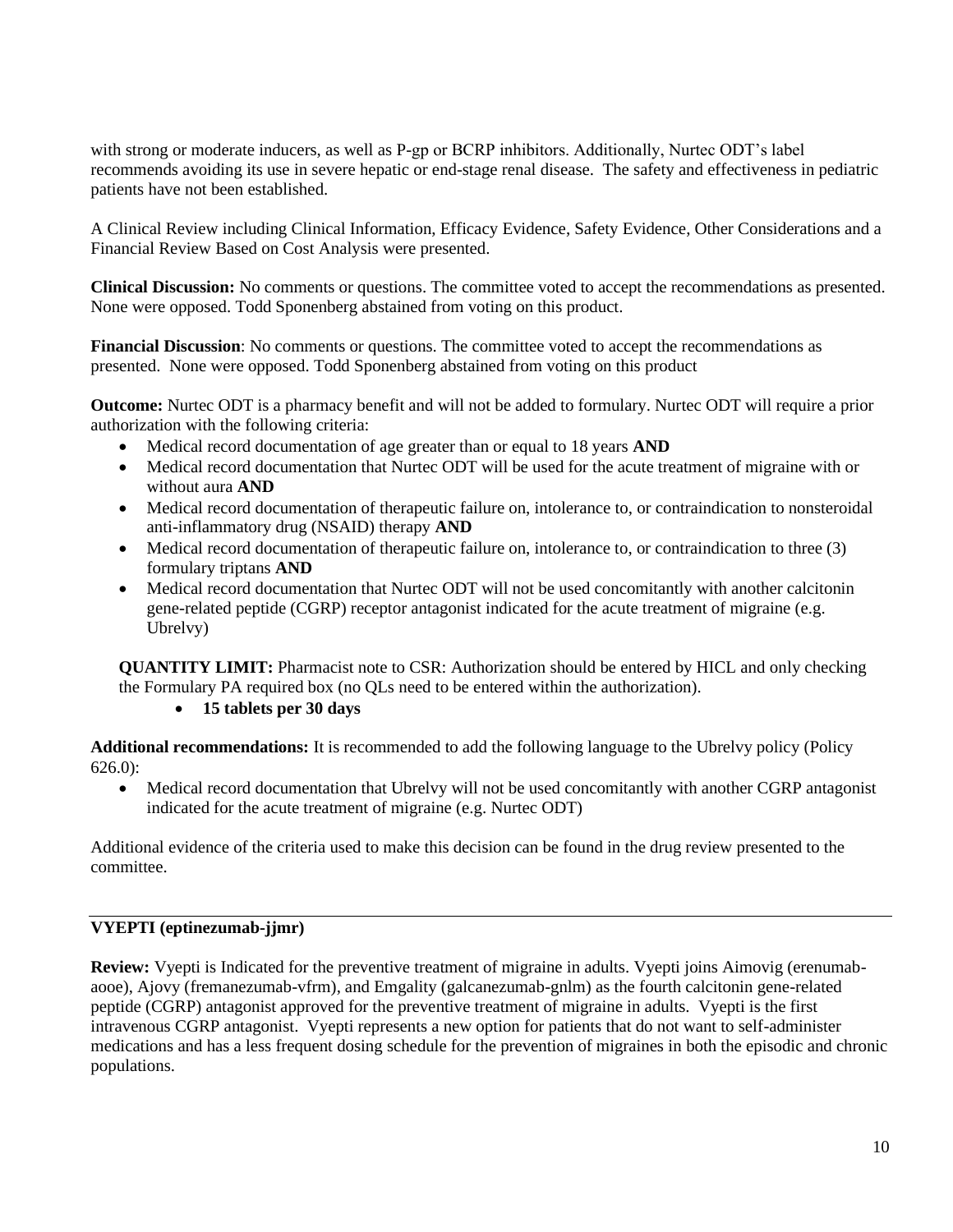Vyepti is available as 100 mg/mL solution in a single-dose vial for intravenous infusion given over 30 minutes by a healthcare provider. The recommended dosage is 100 mg every 3 months; some patients may benefit from a dosage of 300 mg every 3 months.

The safety and efficacy of Vyepti for the preventive treatment of episodic or chronic migraine was evaluated in two multicenter, placebo-controlled studies, both with 6-month double-blind periods: one study included patients with episodic migraine (Study 1) and one study included patients with chronic migraine (Study 2). In both studies, Vyepti was administered as an intravenous infusion every 3 months; however, the primary endpoint was measured at 12 weeks.

Study 1 included adults with a history of episodic migraine (4 to 14 headache days per month, of which at least were 4 migraine days). A total of 665 patients were randomized to placebo, Vyepti 100 mg, or Vyepti 300 mg every 3 months for 12 months. Vyepti demonstrated statistically significant improvement in change from baseline in mean monthly migraine days over months 1-3 compared to placebo. Secondary endpoints included the percentage of patients with 50% or greater and 75% or greater reductions from baseline in monthly migraine days over months 1- 3. Vyepti 100 mg and 300 mg had a statistically significant greater percentage of patents with at least a 50% reduction from baseline compared to placebo. Vyepti 300 mg had a statistically significant greater percentage of patents with at least a 75% reduction from baseline compared to placebo.

Study 2 included adults with a history of chronic migraine (15 to 26 headache days per month, of which at least 8 were migraine days). A total of 1072 patients were randomized to receive placebo, Vyepti 100 mg, or Vyepti 300 mg every 3 months for 6 months. Forty-one percent of patients were taking concomitant preventive medication for migraine. Vyepti demonstrated statistically significant improvements compared in the change from baseline in mean monthly migraine days over months 1-3. Secondary endpoints included the percentages of patients with 50% or greater and 75% or greater reductions from baseline in monthly migraine days over months 1-3. Vyepti 100 mg and 300 mg had statistically significant greater percentage of patients with at least a 50% and 75% reduction from baseline compared to placebo.

There are no black box warnings associated with the use of Vyepti. It is contraindicated in patients with serious hypersensitivity to Vyepti or to any of the excipients. The most common adverse reactions reported in clinical studies (incidence ≥2% and 2% or greater than placebo) were nasopharyngitis and hypersensitivity. The safety and effectiveness in pediatric patients have not been established.

A Clinical Review including Clinical Information, Efficacy Evidence, Safety Evidence, Other Considerations and a Financial Review Based on Cost Analysis were presented.

**Clinical Discussion:** No comments or questions. The committee unanimously voted to accept the recommendations as presented. None were opposed.

**Financial Discussion**: No comments or questions. The committee unanimously voted to accept the recommendations as presented. None were opposed.

**Outcome:** Vyepti will be a medical benefit for commercial/exchange/CHIP members. Vyepti will require a prior authorization with the following criteria:

- Prescription written by or in consultation with a neurologist or headache specialist **AND**
- Medical record documentation of the patient age greater than or equal to 18 years **AND**
- Medical record documentation of a diagnosis of migraine with or without aura, based on the ICHD-III diagnostic criteria **AND**
- Medical record documentation of the number of baseline migraine or headache days per month **AND**
- Medical record documentation of the patient experiencing 4 or more migraines per month **AND**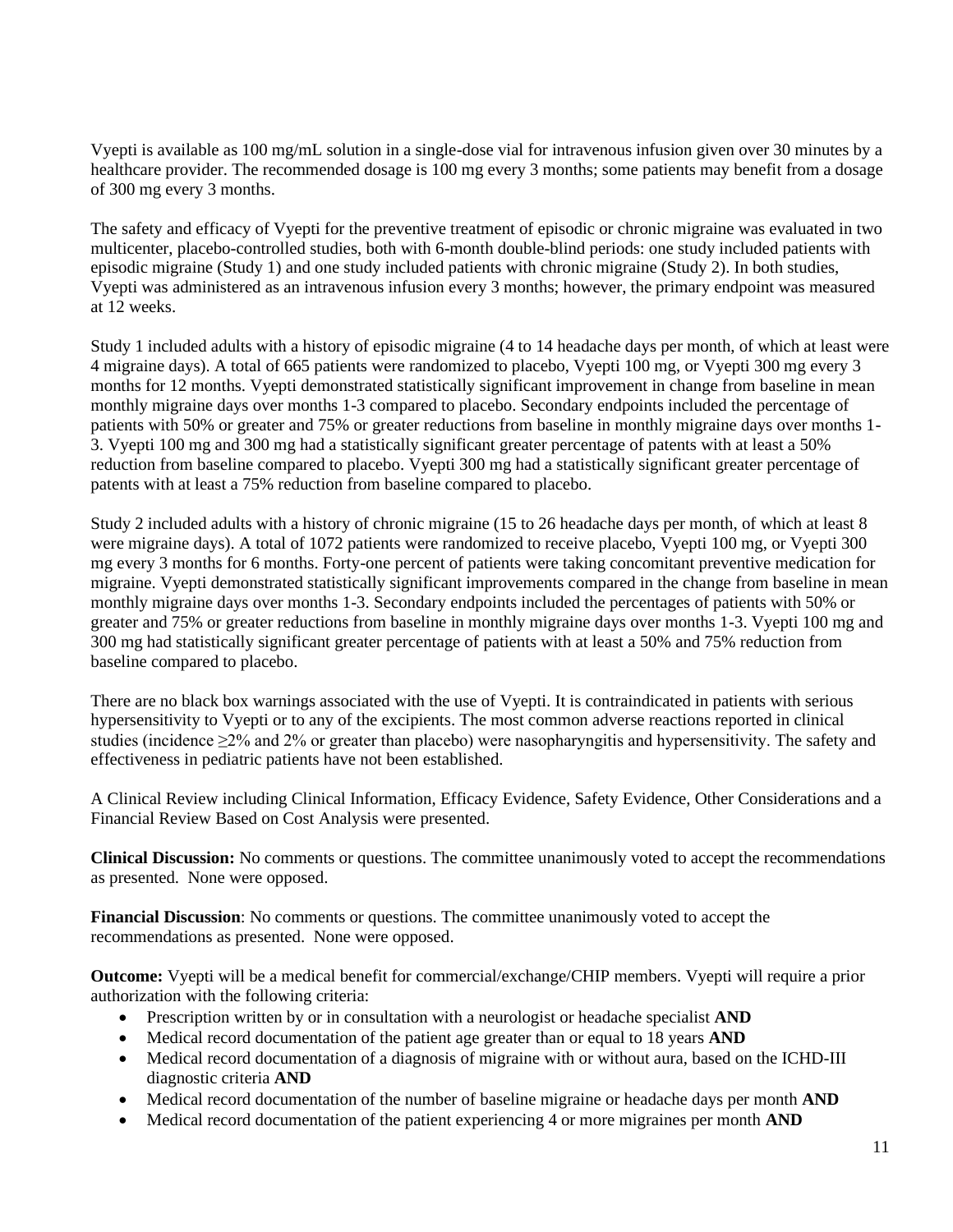- Medical record documentation of therapeutic failure on, intolerance to, or contraindication to Aimovig and Emgality **AND**
- If the request is for Vyepti 300 mg every 3 months, medical record documentation of therapeutic failure on Vyepti 100 mg every 3 months **AND**
- If the request is for use in combination with Botox, all of the following must be met:
	- o Medical record documentation of therapeutic failure on a minimum 3 month trial of at least one CGRP antagonist without the concomitant use of Botox **AND**
	- o Medical record documentation of therapeutic failure on a minimum 6 month trial of Botox without the concomitant use of CGRP antagonist **AND**
- Medical record documentation that Vyepti will not be used concomitantly with another CGRP antagonist indicated for the preventive treatment of migraine (e.g. Aimovig, Ajovy, Emgality)

| <b>ICHD-III Diagnostic Criteria 4</b>                                                                                                                                                                                                                                                                                                                                                       |                                                                                                                                                                                                                                                                                                                                                                                                                                                                                                                                                                                                         |  |
|---------------------------------------------------------------------------------------------------------------------------------------------------------------------------------------------------------------------------------------------------------------------------------------------------------------------------------------------------------------------------------------------|---------------------------------------------------------------------------------------------------------------------------------------------------------------------------------------------------------------------------------------------------------------------------------------------------------------------------------------------------------------------------------------------------------------------------------------------------------------------------------------------------------------------------------------------------------------------------------------------------------|--|
| <b>Migraine without Aura:</b><br>At least five (5) attacks fulfilling criteria B through D<br>A)<br>below:<br>Headache lasting 4 to 72 hours (untreated or<br>B)<br>unsuccessfully treated)                                                                                                                                                                                                 | <b>Migraine with Aura:</b><br>At least two (2) attacks fulfilling criteria B through C<br>A)<br>below:<br>One (1) or more of the following fully reversible aura<br>B)<br>symptoms:<br>Visual<br>$\circ$<br>Sensory<br>$\circ$<br>Speech and/or language<br>$\circ$<br>Motor<br>$\Omega$<br><b>Brainstem</b><br>$\Omega$<br>Retinal                                                                                                                                                                                                                                                                     |  |
| Headache with at least two (2) of the following<br>$\mathcal{C}$<br>characteristics:<br>unilateral location<br>$\Omega$<br>pulsating quality<br>$\circ$<br>moderate to severe pain intensity<br>$\circ$<br>aggravation by or causing avoidance of<br>$\Omega$<br>routine physical activity (e.g. walking or<br>climbing stairs)<br>At least one of the following during the headache:<br>D) | $\circ$<br>At least three $(3)$ of the following:<br>$\mathcal{C}$<br>at least one $(1)$ aura symptom spreads over 5 or<br>$\circ$<br>more minutes<br>two $(2)$ or more aura symptoms occur in<br>$\circ$<br>succession<br>each individual aura symptom lasts 5 to 60<br>$\circ$<br>minutes <sup>1</sup><br>at least one $(1)$ aura symptom is unilateral <sup>2</sup><br>O<br>at least one $(1)$ aura symptom is positive <sup>3</sup><br>$\circ$<br>the aura is accompanied, or followed within 60<br>$\circ$<br>minutes, by a headache<br>Not better accounted for by another ICHD-3 diagnosis<br>D) |  |
| nausea and/or vomiting<br>$\circ$<br>photophobia and phonophobia<br>$\circ$<br>Not better accounted for by another ICHD-3 diagnosis<br>E)                                                                                                                                                                                                                                                   |                                                                                                                                                                                                                                                                                                                                                                                                                                                                                                                                                                                                         |  |

**AUTHORIZATION DURATION:** Initial approval will be for three (3) months and subsequent approvals will be for twelve (12) months.

# **REAUTHORIZATION CRITERIA:**

- Medical record documentation of continued or sustained reduction in migraine or headache frequency AND
- If the request is for Vyepti 300 mg every 3 months, medical record documentation of therapeutic failure on Vyepti 100 mg every 3 months AND
- If the request is for use in combination with Botox, all of the following must be met:
	- $\circ$  Medical record documentation of therapeutic failure on a minimum 3 month trial of at least one CGRP antagonist without the concomitant use of Botox **AND**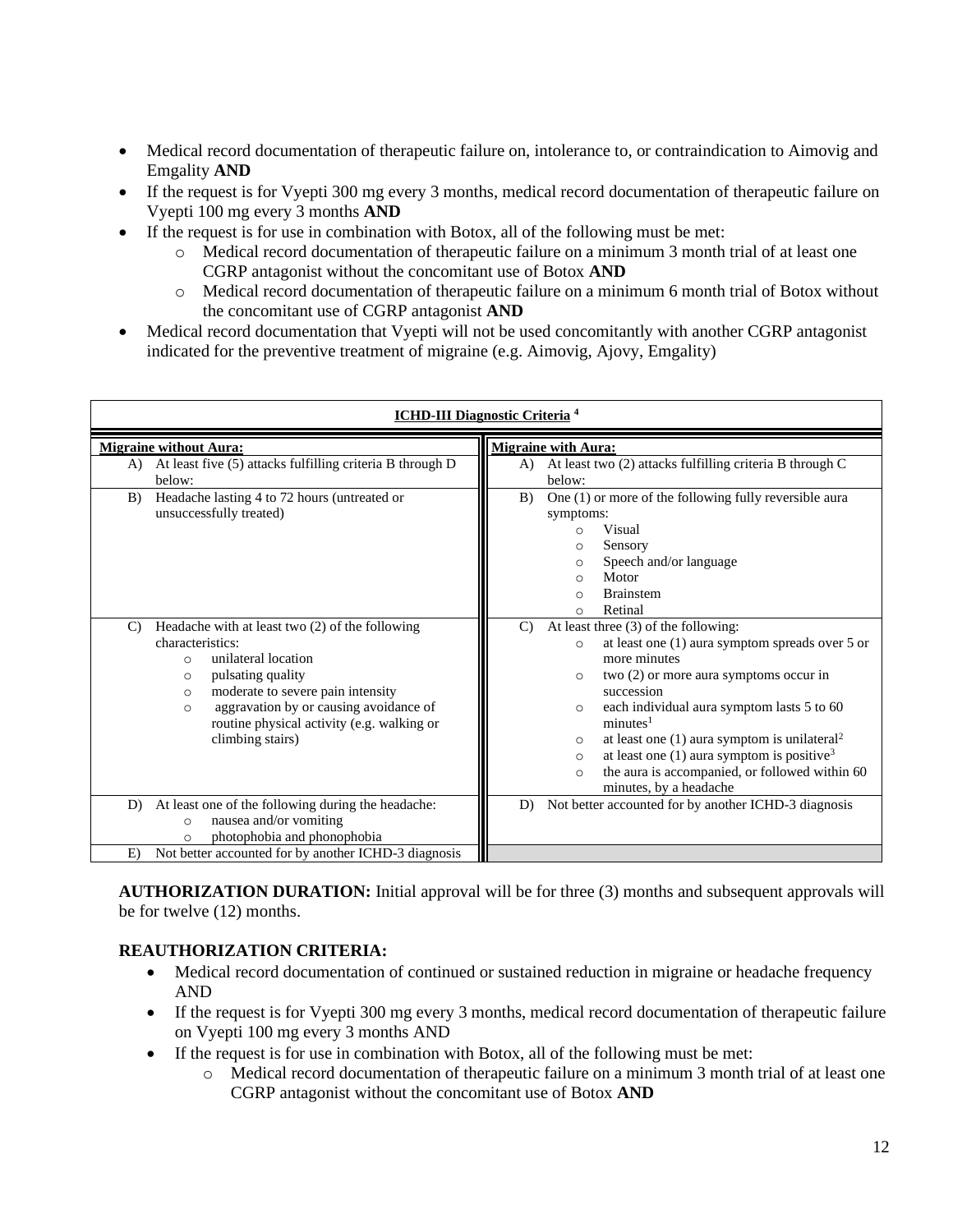- o Medical record documentation of therapeutic failure on a minimum 6 month trial of Botox without the concomitant use of CGRP antagonist **AND**
- Medical record documentation that Vyepti will not be used concomitantly with another CGRP antagonist indicated for the preventive treatment of migraine (e.g. Aimovig, Ajovy, Emgality)

# **QUANTITY LIMIT:**

### *If request is for 100 mg every 3 months:*

**Initial 3 months:** Facets Rx count: 100 (C9063); Medaccess 1 vial per 90 days; max qty supply: 1; min day supply: 84; max day supply: 90

**Subsequent 12 months:** Facets Rx count: 400 (C9063); Medaccess 1 vial per 90 days; max qty supply:1; min day supply: 84; max day supply: 90

#### *If the request is for 300 mg every 3 months:*

**Initial 3 months:** Facets Rx count: 300 (C9063); Medaccess 3 vial per 90 days; max qty supply:1; min day supply: 84; max day supply: 90

**Subsequent 12 months:** Facets Rx count: 1,200 (C9603); Medaccess 3 vial per 90 days; max qty supply:1; min day supply: 84; max day supply: 90

### **Additional Recommendations:**

It is recommended to add the following language to Aimovig to both initial and re-authorization criteria for Commercial/Exchange/CHIP (Policy 511.0):

• Medical record documentation that Aimovig will not be used concomitantly with another CGRP antagonist indicated for the preventive treatment of migraine (e.g., Ajovy, Emgality, Vyepti)

It is recommended to add the following language to Emgality to both initial and re-authorization criteria for Commercial/Exchange/CHIP (Policy 533.0):

• Medical record documentation that Emgality will not be used concomitantly with another CGRP antagonist indicated for the preventive treatment of migraine (e.g., Ajovy, Aimovig, Vyepti)

It is recommended to add the following language to Ajovy to both initial and re-authorization criteria for Commercial/Exchange/CHIP (Policy 532.0):

• Medical record documentation that Ajovy will not be used concomitantly with another CGRP antagonist indicated for the preventive treatment of migraine (e.g., Aimovig, Emgality, Vyepti)

Additional evidence of the criteria used to make this decision can be found in the drug review presented to the committee.

# **TABRECTA (capmatinib)**

**Review:** Tabrecta is a tyrosine kinase inhibitor that exerts its effect on the mesenchymal-epithelial transition (MET) receptor, a biomarker that has been identified in non-small cell lung cancer as well as other cancer types. It inhibits the phosphorylation of MET as well as MET-mediated phosphorylation of downstream signaling proteins which contribute to proliferation and survival of MET-dependent cancer cells. Tabrecta is the first FDA approved therapy for patients with NSCLC whose tumors have a mutation leading to MET exon 14 (METex14) skipping.

The efficacy of Tabrecta was investigated in GEOMETRY mono-1, a non-randomized, open-label, multi-cohort study in patients with NSCLC with a mutation that leads to METex14 skipping. The study included both treatment naïve (n=28) and previously treated patients(n=69) with most patients receiving platinum based chemotherapy for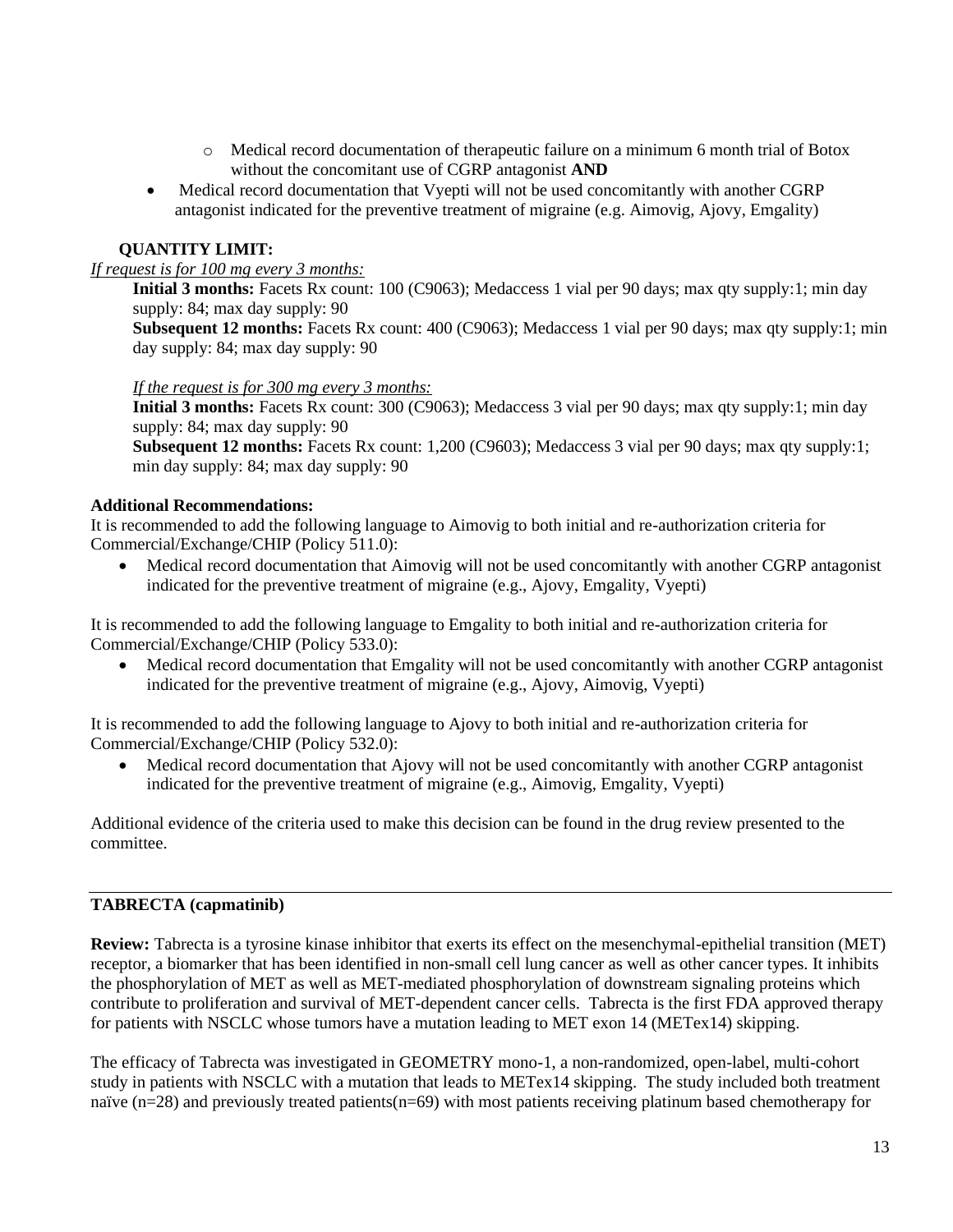their initial treatment. Patients who had previously received treatment targeting MET or hepatocyte growth factor (HGF) were excluded from the study.

Patients received Tabrecta 400 mg twice daily until disease progression or unacceptable toxicity. The primary endpoint assessing overall response rate (RECIST v1.1) found a response rate of 68% in treatment naïve patients and 41% in previously treated patients with a majority of patients having a partial response. The median duration of response was 12.6 months in treatment naïve patients and 9.7 months in previously treated patients.

Tabrecta has warnings and precautions for interstitial lung disease (ILD)/pneumonitis, hepatotoxicity (increases in ALT/AST), photosensitivity, and embryo-fetal harm. Serious adverse events were reported in 51% of patients during the GEOMETRY mono-1 trial, most commonly dyspnea, pneumonia, pleural effusion, physical health deterioration, nausea, and vomiting. The most common adverse events during clinical trials were peripheral edema, nausea, fatigue, vomiting, dyspnea, and decreased appetite.

A Clinical Review including Clinical Information, Efficacy Evidence, Safety Evidence, Other Considerations and a Financial Review Based on Cost Analysis were presented.

**Clinical Discussion:** No comments or questions. The committee unanimously voted to accept the recommendations as presented. None were opposed

**Financial Discussion**: No comments or questions. The committee unanimously voted to accept the recommendations as presented. None were opposed

**Outcome:** Tabrecta is a pharmacy benefit and will be added to Oral Oncology Brand Non Preferred Tier (\$0 copay) for the Commercial/Exchange/CHIP formularies. The following prior authorization criteria will apply:

- Medical record documentation that Tabrecta is prescribed by a hematologist or oncologist **AND**
- Medical record documentation of patient age greater than or equal to 18 years **AND**
- Medical record documentation of a diagnosis of metastatic non-small cell lung cancer (NSCLC) whose tumors have a mutation that leads to mesenchymal-epithelial transition (MET) exon 14 skipping

**QUANTITY LIMIT:** 4 tablets per day, 30 day supply per fill

**AUTHORIZATION DURATION:** Initial approval will be for **12 months**. Subsequent approvals will be for an additional 12 months and will require medical record documentation of continued disease improvement or lack of disease progression. The medication will no longer be covered if the member experiences unacceptable toxicity or worsening of disease.

Additional evidence of the criteria used to make this decision can be found in the drug review presented to the committee.

#### **RETEVMO (selpercatinib)**

**Review:** Retevmo is the first tyrosine kinase inhibitor (TKI) to selectively inhibit *RET* and the first targeted therapy specific for *RET* gene driven cancers. It is indicated adult patients with metastatic *RET* fusion-positive non-small cell lung cancer (NSCLC), adult and pediatric patients 12 years and older with advanced metastatic *RET*-mutant medullary thyroid cancer (MTC) who require systemic therapy and adult and pediatric patients 12 years and older with advanced or metastatic *RET* fusion-positive thyroid cancer who require system therapy and who are radioactive-iodine refractory (if radioactive iodine is appropriate).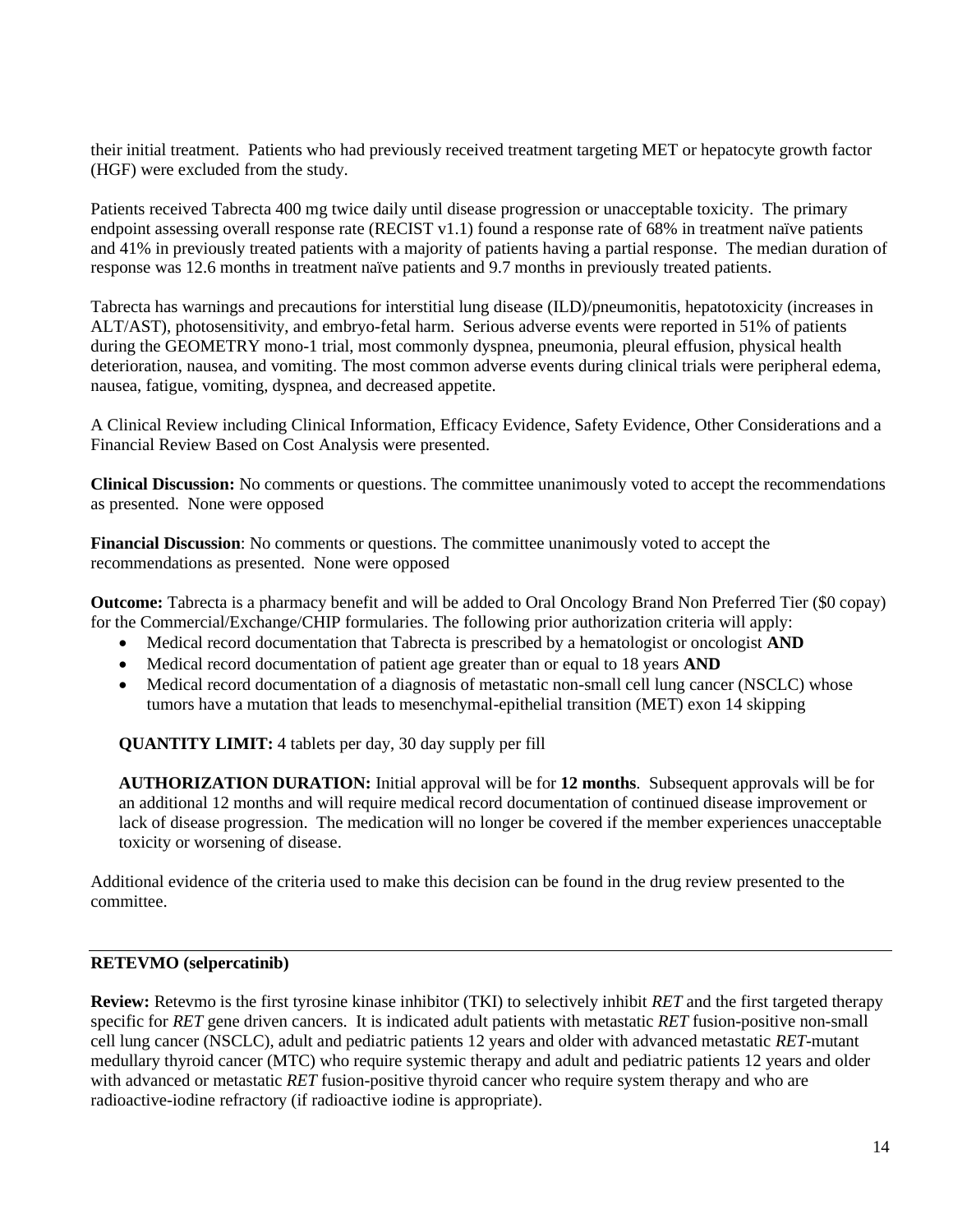The efficacy of Retevmo was investigated in Phase 2 of the LIBRETTO-001 trial, an ongoing, open-label, multicohort trial in patients with advanced solid tumors, including *RET* fusion-positive solid tumors, medullary thyroid cancer and other tumors with *RET* activation.

One cohort evaluated the efficacy of Retevmo patients with advanced or metastatic *RET* fusion-positive NSCLC who were treatment naïve (n=39) or who had progressed on platinum-based chemotherapy (n=105). Patients received Retevmo 160 mg orally twice daily until unacceptable toxicity or disease progression. The primary efficacy outcome evaluating confirmed overall response rate (ORR) showed an 85% overall response rate in treatment naïve patients and a 64% response rate in previously treatment patients. The median duration of response was not estimable for treatment naïve patients and was 17.5 months for previously treated patients and responses lasted at least 6 months for 58% and 81% of treatment naïve and previously treated patients respectively.

A second cohort evaluated the efficacy of Retevmo in evaluated patients with advanced or metastatic *RET*-mutant medullary thyroid cancer who were Cometriq and Caprelsa treatment naïve (n=88) and those who had been previously treated with Cometriq, Caprelsa, or both (n=55). The primary efficacy outcome evaluating confirmed overall response rate (ORR) showed a 73% overall response rate in Cometriq/Caprelsa treatment naïve patients and a 69% response rate in previously treated patients. The median duration of response was 22.0 months and 17.5 months for treatment naïve and previously treated patients, respectively.

A third cohort evaluated Retevmo in patients with *RET* fusion positive thyroid cancer who were radioactive iodine (RAI)-refractory and were systemic treatment naïve (n=8) and patients who were RAI-refractory and had received Lenvima, Nexavar, or both  $(n=19)$ . All patients had metastatic disease with primary tumor histologies including papillary thyroid cancer (78%), poorly differentiated thyroid cancer (11%), anaplastic thyroid cancer (7%), and Hurthle cell thyroid cancer (4%). The primary efficacy outcome evaluating confirmed overall response rate (ORR) showed a 79% response rate in previously treated patients and a 100% response rate in systemic treatment naïve patients. The median duration of response was 18.4 months in the previously treated patients and not estimable in the systemic treatment naïve patients.

Retevmo contains warnings for hepatic adverse reactions, including increases in AST and ALT, hypertension, QT interval prolongation, hypersensitivity, embryo-fetal toxicity, prolonged wound healing, and serious, including fatal, hemorrhagic events. During clinical trials in patients with *RET* gene fusion or gene mutation positive solid tumors, serious adverse reactions occurred in 33% of patients, most frequently pneumonia. Fatal adverse reactions occurred in 3% of patients, including sepsis, cardiac arrest, and respiratory failure. The most common adverse reactions included laboratory abnormalities (including increased AST, ALT, glucose, creatinine, and cholesterol and decreased albumin, leukocytes, platelets, and calcium), dry mouth, diarrhea, hypertension, rash, and constipation.

A Clinical Review including Clinical Information, Efficacy Evidence, Safety Evidence, Other Considerations and a Financial Review Based on Cost Analysis were presented.

**Clinical Discussion:** A question was asked if we would know the mutation, if there is no FDA specific approved test. Kim stated that there is another test that can be utilized, so it should be known. No comments or questions. The committee unanimously voted to accept the recommendations as presented. None were opposed

**Financial Discussion**: No comments or questions. The committee unanimously voted to accept the recommendations as presented. None were opposed

**Outcome:** Retevmo is a pharmacy benefit and will be added to Oral Oncology Brand Non Preferred Tier (\$0 copay) for the Commercial/Exchange/CHIP formularies. The following prior authorization criteria will apply: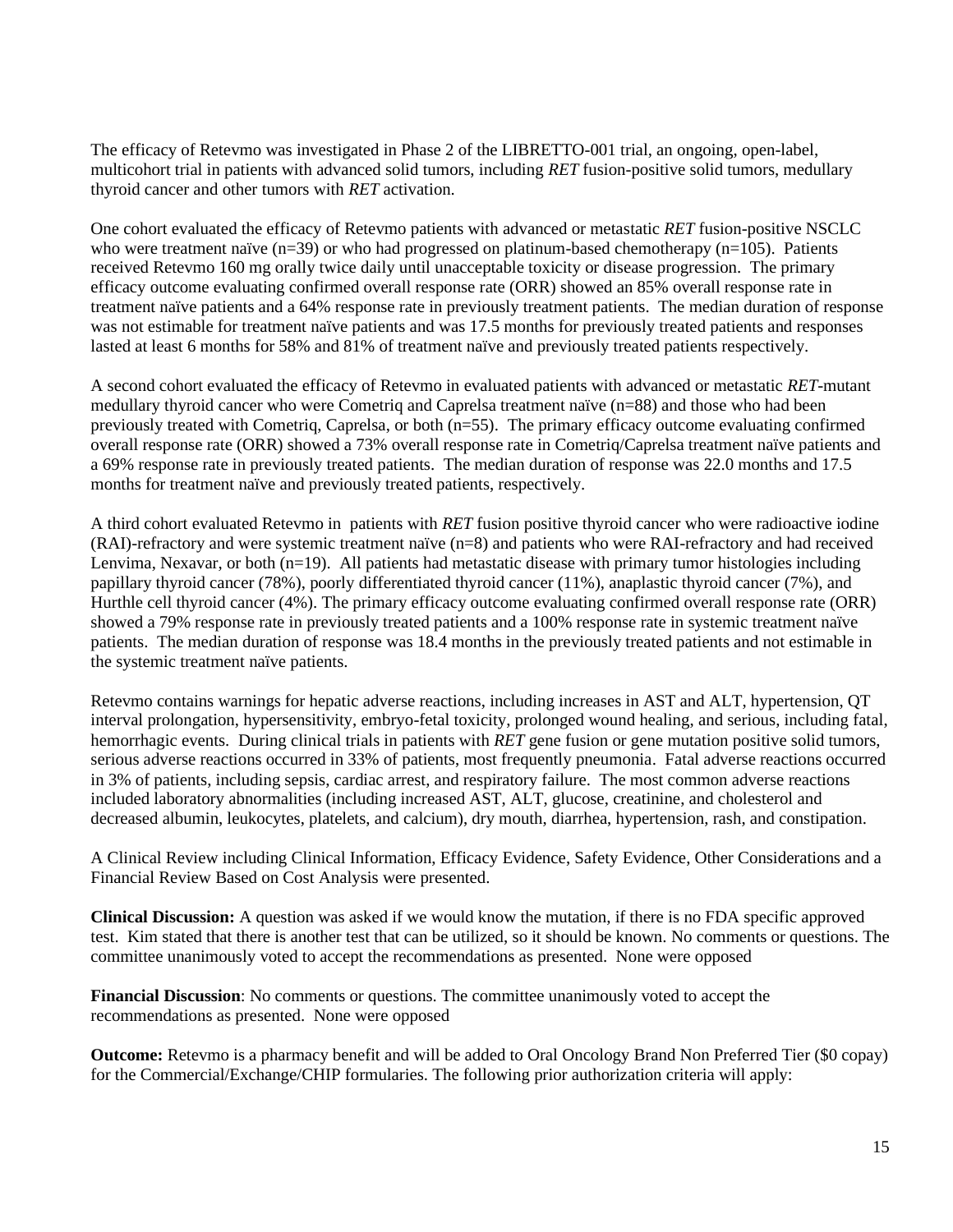### Non-Small Cell Lung Cancer

- Medical record documentation that Retevmo is prescribed by a hematologist or oncologist **AND**
- Medical record documentation of age greater than or equal to 18 years **AND**
- Medical record documentation of *RET*-fusion positive non-small cell lung cancer (NSCLC)

### Thyroid Cancer

- Medical record documentation that Retevmo is prescribed by a hematologist or oncologist **AND**
- Medical record documentation of age greater than or equal to 12 years **AND**
- Medical record documentation of advanced metastatic *RET*-mutant medullary thyroid cancer (MTC) **AND**  medical record documentation that systemic therapy is required

### **OR**

- Medical record documentation of advanced or metastatic *RET* fusion-positive thyroid cancer **AND** medical record documentation of both of the following:
	- o Documentation that systemic therapy is required **AND**
	- o Documentation that patient is radioactive-iodine refractory when radioactive iodine is appropriate

### **QUANTITY LIMITS:**

- **40 mg capsules:** 2 capsules per day
- **80 mg capsules:** 4 capsules per day

**AUTHORIZATION DURATION:** Initial approval will be for **12 months**. Subsequent approvals will be for an additional 12 months and will require medical record documentation of continued disease improvement or lack of disease progression. The medication will no longer be covered if the member experiences unacceptable toxicity or worsening of disease.

Additional evidence of the criteria used to make this decision can be found in the drug review presented to the committee.

# **QINLOCK (ripretinib)**

**Review:** Qinlock is a kinase inhibitor indicated for the treatment of adult patients with advanced gastrointestinal stromal tumor (GIST) who have received prior treatment with 3 or more kinase inhibitors, including imatinib. The recommended dose of Qinlock is 150 mg orally once daily until disease progression or unacceptable toxicity. Qinlock is available in 50 mg tablets and should be dispensed in its original container. The recommended dose reduction for adverse reactions is 100 mg orally once daily. The efficacy of Qinlock was evaluated in an international, multi-center, randomized, double-blind, placebo-controlled trial. Eligible patients had unresectable, locally advanced or metastatic GIST and had received prior treatment with imatinib, sunitinib, and regorafenib. Patients received Qinlock 150 mg or placebo orally once daily until disease progression or unacceptable toxicity. The major efficacy outcome measure was progression-free survival (PFS) based on disease assessment by blinded independent central review (BICR) using modified RECIST 1.1 criteria. The progression free survival was significantly longer for those receiving Qinlock (6.3 months) compared to placebo (1.0 month). Additionally, Qinlock showed a median overall survival of 15.1 months compared to 6.6 months in the placebo group and a reduced risk of death by 64% (HR=0.36).

Qinlock has no boxed warnings, but does have warnings and precautions for palmar-plantar erythrodysesthesia syndrome (PPES), new primary cutaneous malignancies, hypertension, cardiac dysfunction, risk of impaired wound healing, and embryo-fetal toxicity. The most common adverse reactions (>20%), were alopecia, fatigue, nausea,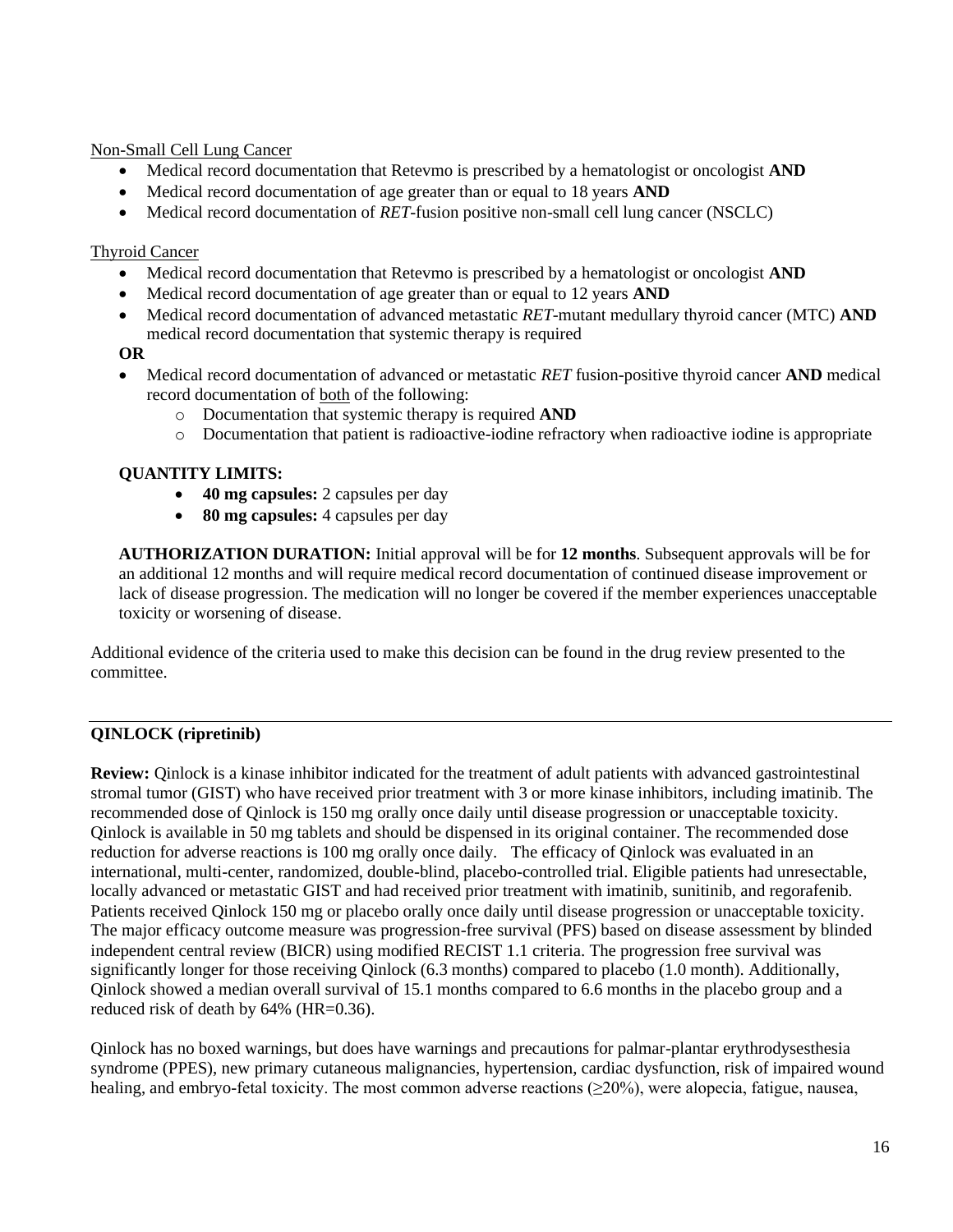abdominal pain, constipation, myalgia, diarrhea, decreased appetite, PPES, and vomiting. The safety and effectiveness in pediatric patients have not been established.

Per NCCN, Qinlock is the preferred fourth-line therapy for unresectable or metastatic disease progressive after single agent therapy with imatinib, sunitinib, and regorafenib.

A Clinical Review including Clinical Information, Efficacy Evidence, Safety Evidence, Other Considerations and a Financial Review Based on Cost Analysis were presented.

**Clinical Discussion:** No comments or questions. The committee unanimously voted to accept the recommendations as presented. None were opposed

**Financial Discussion**: No comments or questions. The committee unanimously voted to accept the recommendations as presented. None were opposed

**Outcome:** Qinlock will be a pharmacy benefit. It is recommended that Qinlock be added to the Commercial/Exchange/CHIP formularies at the OralOncBrandNP tier. Qinlock will require a prior authorization with the following criteria:

- Prescription written by or in consultation with an oncologist or hematologist **AND**
- Medical record documentation of age greater than or equal to 18 years **AND**
- Medical record documentation of advanced gastrointestinal stromal tumor (GIST) **AND**
- Medical record documentation of prior treatment with three (3) or more kinase inhibitors, including imatinib

**AUTHORIZATION DURATION:** Initial approval will be for **12 months**. Subsequent approvals will be for an additional 12 months and will require medical record documentation of continued disease improvement or lack of disease progression. The medication will no longer be covered if the member experiences unacceptable toxicity or worsening of disease.

**QUANTITY LIMIT:** Pharmacist note to CSR: Authorization should be entered by HICL and only checking the Formulary PA required box (no QLs need to be entered within the authorization).

#### • **90 tablets per 30 days**

Additional evidence of the criteria used to make this decision can be found in the drug review presented to the committee.

#### **ZIEXTENZO (pegfilgrastim-bmez)**

**Review:** Ziextenzo is a biosimilar leukocyte colony-stimulating factor that is highly similar to the US-licensed reference product, Neulasta, indicated to decrease the incidence of infection, as manifested by febrile neutropenia, in patients with non-myeloid malignancies receiving myelosuppressive anti-cancer drugs associated with a clinically significant incidence of febrile neutropenia. Ziextenzo is not indicated for the mobilization of peripheral blood progenitor cells for hematopoietic stem cell transplantation. Ziextenzo acts on hematopoietic cells by binding to cell surface receptors and stimulating proliferation, differentiation commitment, and end-cell functional activation. Ziextenzo is the third FDA-approved pegfilgrastim biosimilar, the first being Fulphila (pefilgrastim-jmdb) and the second being Udenyca (pegfilgrastim-cbqv). None of the pegfilgrastim biosimilar products are interchangeable with Neulasta. Neulasta Onpro offers a "on-body" administration method and is unique to Neulasta. The on-body administration is not available with any of the biosimilar products. Although Ziextenzo does not have an on-body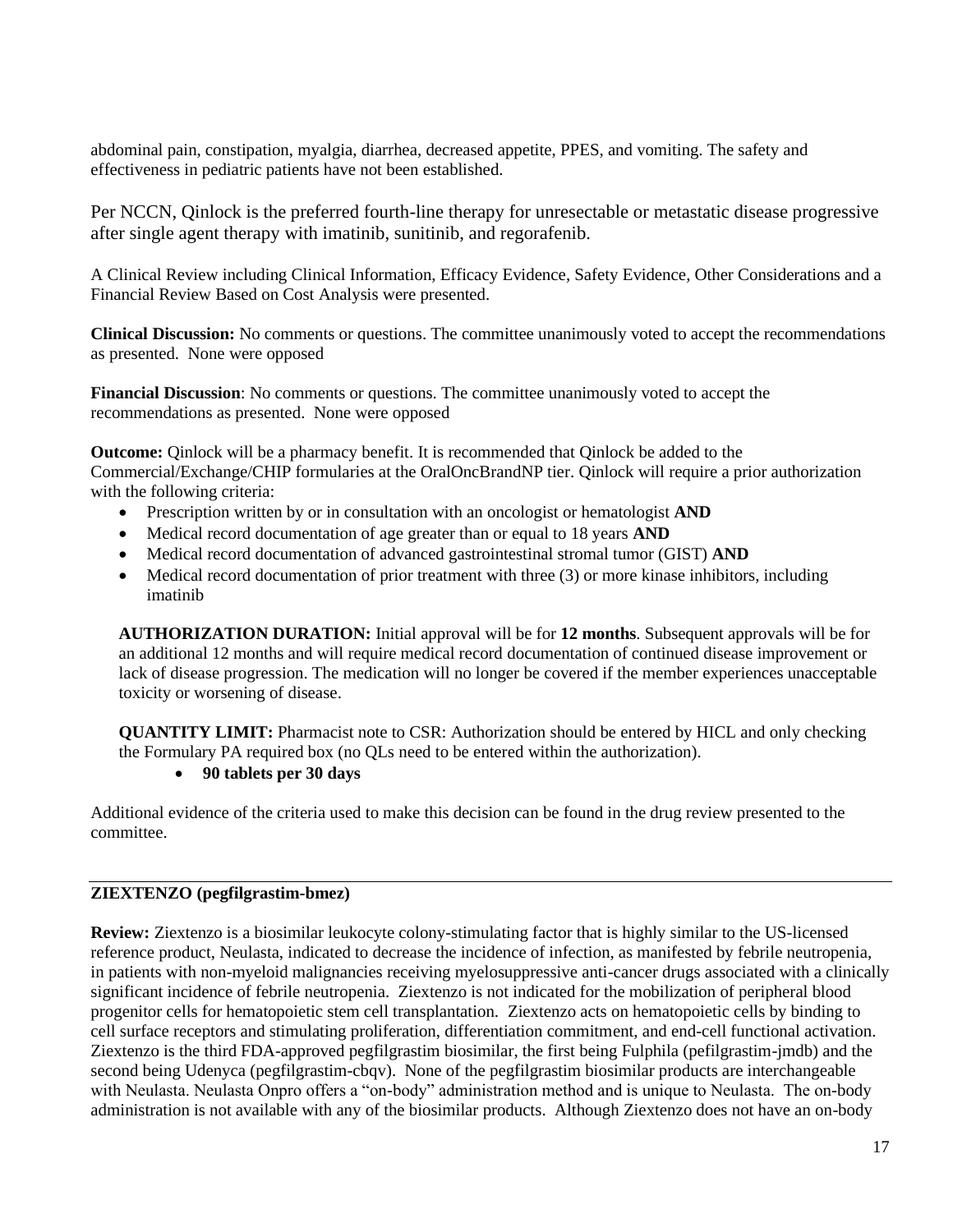administration available, the manufacturer of Ziextenzo, Sandoz, offers free in-home injection training via in-home visits (or remote video/tele-visits) where a nurse trainer provides eligible patients detailed instructions on the administration of Ziextenzo.

LA-EP06-104 was a randomized, double-blind, three-way cross over study demonstrated PK and PD similarity between Ziextenzo, Neulasta-EU, and Neulasta-US. PROTECT 1 was a randomized, double-blind, parallel-group, multi-center Phase III comparative study that demonstrated therapeutic equivalence in efficacy, safety, and immunogenicity between Ziextenzo and Neulasta in breast cancer patients treated with myelosuppressive chemotherapy. PROTECT 2 was the pivotal randomized, double-blind, parallel-group, active-controlled multicenter, Phase 3 study that demonstrated therapeutic equivalence in efficacy, safety, and immunogenicity between Ziextenzo and Neulasta for the reduction of severe neutropenia in breast cancer patients treated with myelosuppressive chemotherapy.

The safety considerations of Ziextenzo are consistent with those of the other pegfilgrastim reference and biosimilar products. Ziextenzo is contraindicated in patients with a history of serious allergic reactions to pegfilgrastim products or filgrastim products. In clinical trials, there were no meaningful differences in safety between Ziextenzo and Neulasta. In PROTECT 1, the most common adverse events included alopecia, nausea, asthenia, vomiting, and neutropenia. In PROTECT 2 the most frequently reported adverse event was bone pain.

A Clinical Review including Clinical Information, Efficacy Evidence, Safety Evidence, Other Considerations and a Financial Review Based on Cost Analysis were presented.

**Clinical Discussion:** No comments or questions. The committee unanimously voted to accept the recommendations as presented. None were opposed

**Financial Discussion**: No comments or questions. The committee unanimously voted to accept the recommendations as presented. None were opposed

**Outcome:** Ziextenzo will be a pharmacy or medical benefit requiring prior authorization and will be added to the specialty tier (brand non-preferred tier for members with a 3-tier benefit). It is recommended that the clinical criteria of its reference product, Neulasta, outlined by Policy 162.0 and MBP 59.0 apply and that a "biosimilar first" approach be taken for the pegfilgrastim products as outlined below.

#### Policy 162.0

### **NEUPOGEN, NEULASTA, FULPHILA, UDENYCA, ZIEXTENZO, LEUKINE, ZARXIO, GRANIX AND NIVESTYM**

• **Medical record documentation of a diagnosis of cancer, and when any of the following FDA labeled indications or uses supposed by clinical guidelines are present:** 

**Primary Prophylaxis** – For the prevention of febrile neutropenia (FN) when the risk of FN due to the myelosuppressive chemotherapy regimen is 20% or greater. Those regimens include but are not limited to:

- TC (paclitaxel/cisplatin, or cyclophosphamide/docetaxel or docetaxel/cisplatin or paclitaxel/carboplatin)
- MVAC (methotrexate, vinblastine, doxorubicin, cisplatin)
- AC (doxorubicin, cyclophosphamide, docetaxel)
- AT (doxorubicin, paclitaxel)
- TIC (paclitaxel, ifosfamide, mesna, cisplatin)
- VAPEC-B (vincristine, doxorubicin, prednisolone, etoposide, cyclophosphamide, bleomycin)
- DHAP (dexamethasone, cisplatin, cytarabine)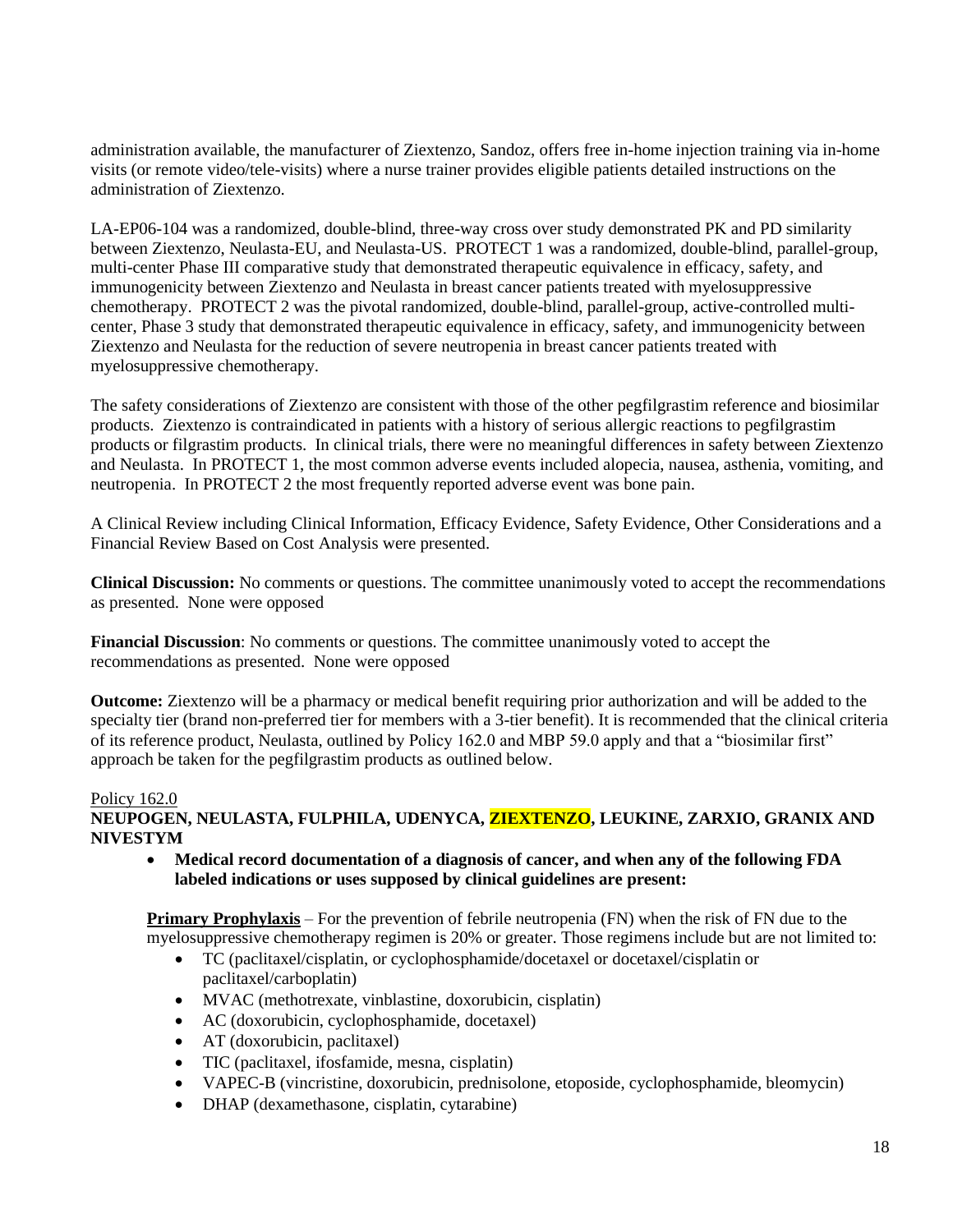**NOTE:** Regimens not specified in this document must be listed on a nationally recognized guideline stating risk of FN of greater than 20%.

# **AND**

• For requests for Neulasta/Neulasta Onpro, medical record documentation of a therapeutic failure on, intolerance to, or contraindication to Ziextenzo, Udenyca, **AND** Fulphila.

### **OR**

For the prevention of FN when the risk of developing FN is less than 20%, but **any** other risk factor listed below is present:

- Age 65 years or greater
- Poor performance status
- Previous history of FN
- Extensive prior radiation or chemotherapy treatment
- Poor nutritional status
- Recent surgery or open wounds or active infection
- Advanced cancer
- Persistent neutropenia
- Bone marrow involvement by tumor
- Liver dysfunction (bilirubin greater than 2.0)
- Renal dysfunction (CrCl less than 50)

#### **AND**

• For requests for Neulasta/Neulasta Onpro, medical record documentation of a therapeutic failure on, intolerance to, or contraindication to Ziextenzo, Udenyca, **AND** Fulphila.

### **NEUPOGEN, NEULASTA, FULPHILA, UDENYCA, ZIEXTENZO, LEUKINE, ZARXIO, AND NIVESTYM**

• **Medical record documentation of any of the following FDA labeled indications or uses supposed by clinical guidelines:** 

**Secondary Prophylaxis** – prevention of FN when a previous cycle of chemotherapy resulted in a neutropenic complication and for which primary prophylaxis was not received, and a dose reduction will compromise disease-free or overall survival or treatment outcome **AND**

• For requests for Neulasta/Neulasta Onpro, medical record documentation of a therapeutic failure on, intolerance to, or contraindication to Ziextenzo, Udenyca, **AND** Fulphila.

**Treatment of Febrile Neutropenia** – as an adjunct to antibiotics in high-risk individuals with FN who are at high risk for infection related complications or when **any** of the following prognostic factors are documented:

- Age 65 years or greater
- Anticipated prolonged and profound neutropenia
- Uncontrolled primary disease
- Pneumonia
- Invasive fungal infection
- Hypotension
- Multi-organ dysfunction
- Hospitalized at the time of development of the fever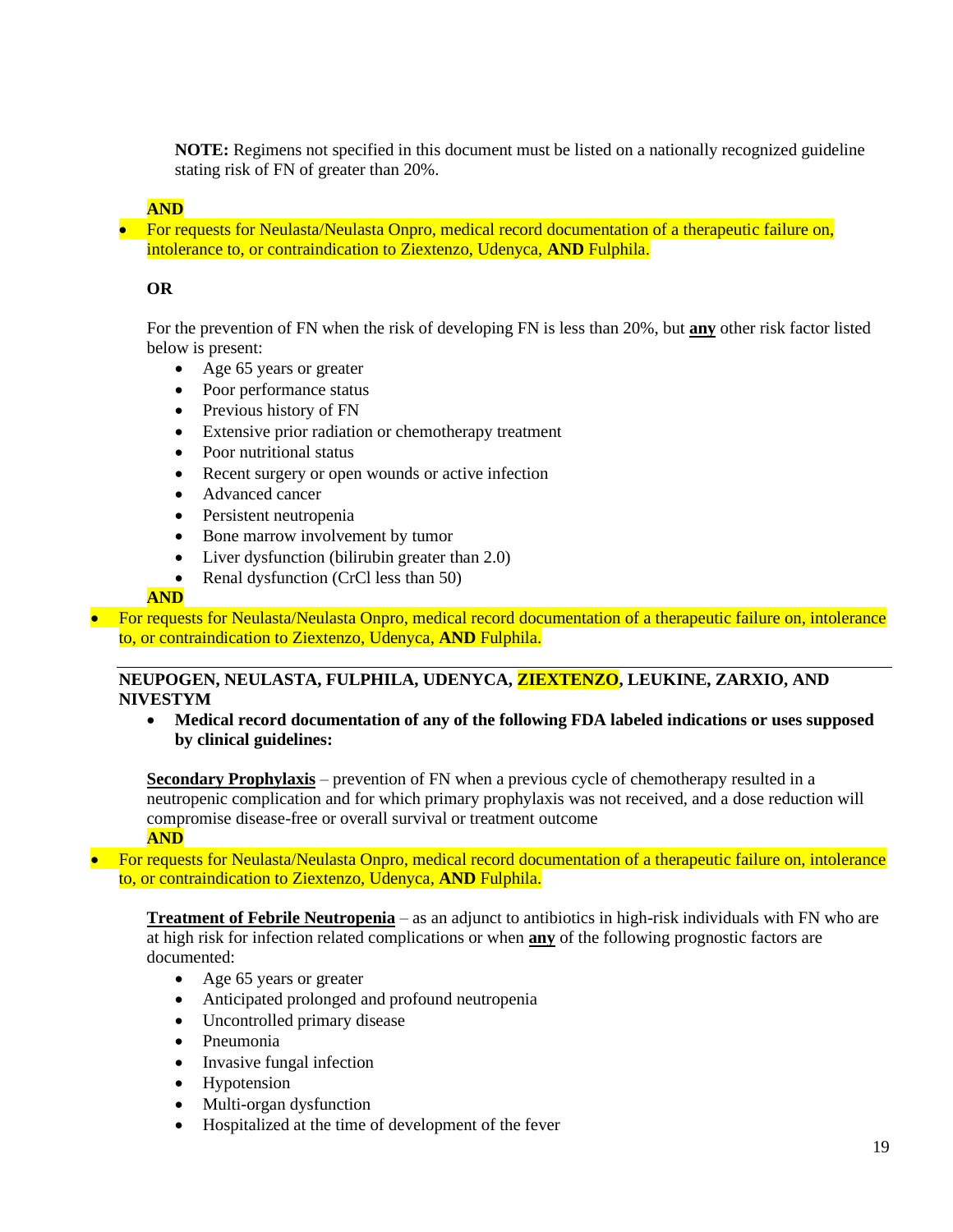**AND**

• For requests for Neulasta/Neulasta Onpro, medical record documentation of a therapeutic failure on, intolerance to, or contraindication to Ziextenzo, Udenyca, **AND** Fulphila.

**Dose Dense Therapy** – specifically in the treatment of node positive breast cancer, small cell lung cancer, and diffuse aggressive non-Hodgkin's lymphoma **AND**

• For requests for Neulasta/Neulasta Onpro, medical record documentation of a therapeutic failure on, intolerance to, or contraindication to Ziextenzo, Udenyca, **AND** Fulphila.

**Stem Cell Transplantation** – when one of the following is met:

- Bone marrow transplant  $(BMT)$ 
	- o Documentation of a non-myeloid malignancy undergoing myeloablative chemotherapy followed by autologous or allogenic bone marrow transplant (G-CSF is given after BMT)

OR

- Peripheral Blood Progenitor Cell (Mobilization)Transplant (PBPC)
	- o Used for mobilization of autologous hematopoietic progenitor cells into the peripheral blood for collection by leukapheresis. (G-CSF is given prior to and throughout leukapheresis)

**AND**

• For requests for Neulasta/Neulasta Onpro, medical record documentation of a therapeutic failure on, intolerance to, or contraindication to Ziextenzo, Udenyca, **AND** Fulphila.

# **NOTE: Neulasta, Udenyca, Ziextenzo, and Fulphila are considered off-label for PBPC mobilization.**

# **Leukemia or Myelodysplastic Syndromes** – insured individuals with:

- Acute myeloid leukemia (AML) receiving induction or consolidation chemotherapy
- Acute lymphoblastic leukemia (ALL) after completion of the first few days of chemotherapy of the initial induction or the first post-remission course
- Myelodysplastic syndrome with less than 15% blasts in the bone marrow, or recurrent neutropenic infections are experienced

# **AND**

• For requests for Neulasta/Neulasta Onpro, medical record documentation of a therapeutic failure on, intolerance to, or contraindication to Ziextenzo, Udenyca, **AND** Fulphila.

**Lymphoma** – Age 65 years or greater treated with curative chemotherapy, e.g., CHOP (cyclophosphamide, doxorubicin, vincristine, prednisone)

**AND**

• For requests for Neulasta/Neulasta Onpro, medical record documentation of a therapeutic failure on, intolerance to, or contraindication to Ziextenzo, Udenyca, **AND** Fulphila.

#### **Radiation therapy** –

- If prolonged delays secondary to neutropenia are anticipated
- As treatment for radiation injury secondary to doses of 3-10 Grays (Gy) or greater

#### **AND**

• For requests for Neulasta/Neulasta Onpro, medical record documentation of a therapeutic failure on, intolerance to, or contraindication to Ziextenzo, Udenyca, **AND** Fulphila.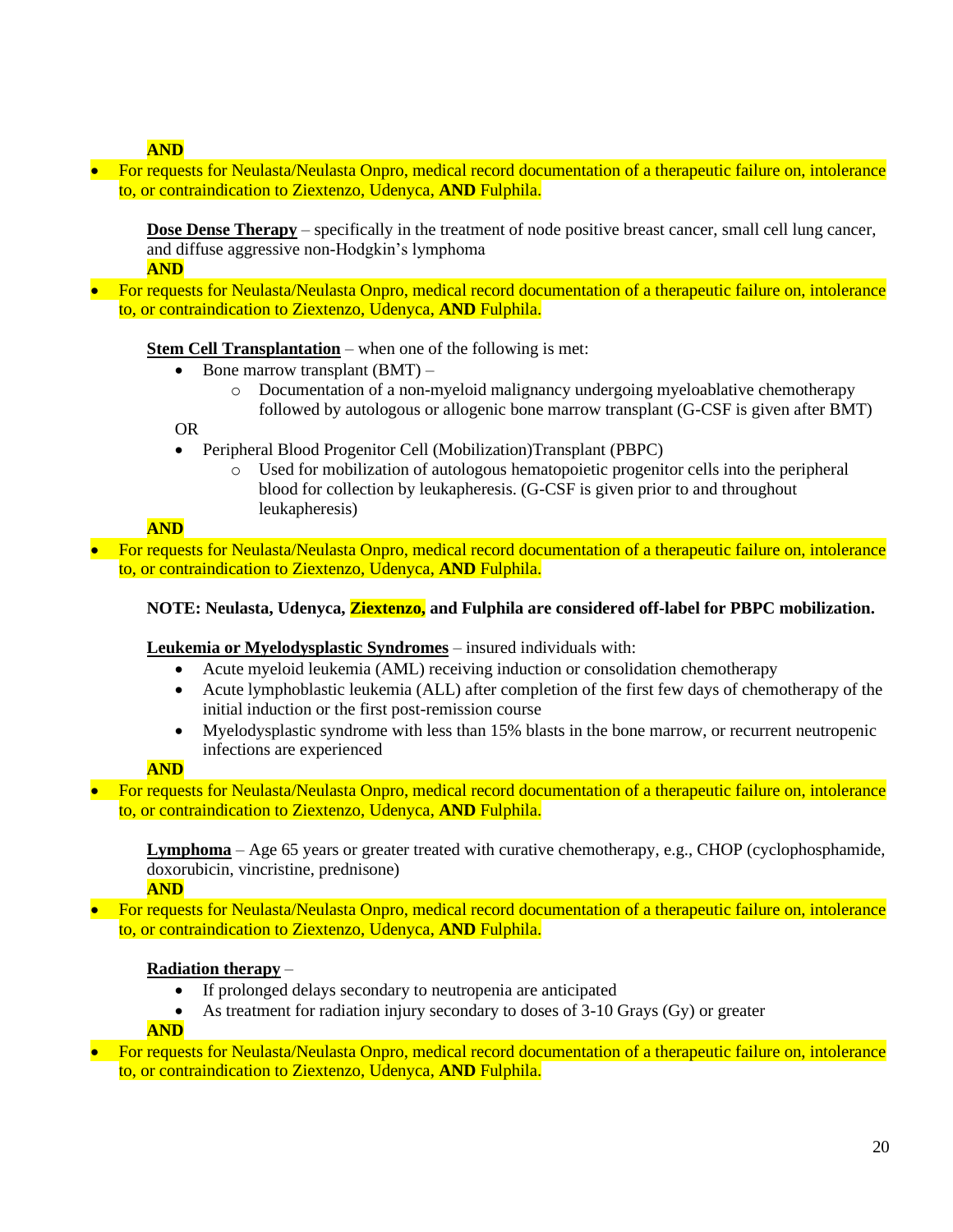**NOTE: Fulphila, Ziextenzo, and Udenyca are considered off-label for radiation injury syndrome; however, the biosimilars are considered medically accepted for this use by the NCCN guidelines.**

### **NEUPOGEN, ZARXIO, AND NIVESTYM**

• **Medical record documentation of any of the following FDA labeled indications or uses supposed by clinical guidelines:** 

**Severe Chronic Neutropenia** – when the following criteria are met:

- Diagnosis of congenital, cyclic, or idiopathic neutropenia **AND**
- Documentation of an absolute neutrophil count (ANC) <500 cells/mm3 on three separate occasions during a 6 month period (for congenital or idiopathic neutropenia) **OR** five consecutive days of ANC <500 cells/mm3 per cycle (for cyclic neutropenia) **AND**
- Documentation that the member experienced a clinically significant infection, fever, or oropharyngeal ulcer during the past 12 months
- prolonged delays secondary to neutropenia are anticipated.

### **LEUKINE**

• **Medical record documentation of any of the following FDA labeled indications or uses supposed by clinical guidelines:** 

### **Delayed Neutrophil Recovery or Graft Failure**

• Medical record documentation that the member has had an allogeneic or autologous bone marrow transplant and neutrophil recovery\* has not occurred.

\*Note to reviewer: Neutrophil engraftment is defined as the first day of three consecutive days where the neutrophil count (ANC) is 500 cells/mm<sup>3</sup> or greater.

# **AUTHORIZATION DURATION:** 6 months

#### **NEULASTA/FULPHILA/UDENYCA/ZIEXTENZO QUANTITY LIMIT:** 0.043mL per day (1 syringe per  $14 \text{ days}$

If an exception is made, Neupogen, Neulasta, Fulphila, Nivestym, Udenyca, Ziextenzo, Leukine, Zarxio, or Granix will be paid for under the member's prescription drug benefit.

# **EXCLUSIONS:**

There is insufficient evidence in the published, peer reviewed medical literature to clearly establish that the use of colony stimulating factors (CSF) improves the health outcomes in any of the following indications. The use of CSF's for the following indications is considered not medically necessary and are **NOT COVERED:** 

- Routine use as prophylaxis on most chemotherapy regimens; or
- Use as prophylaxis during chemotherapy regimens with a febrile neutropenia risk of less than 20% and no high risk for complications; or
- Use in insured members who are neutropenic but afebrile and not meeting any of the above criteria; or
- Use as an adjunct to antibiotics in uncomplicated febrile neutropenia; or use in relapsed or refractory myeloid leukemia; or
- Use in chemo-sensitization of myeloid leukemias; or
- Use prior to or concurrent with chemotherapy for acute myeloid leukemia; or
- Use prior to or concurrently with chemotherapy for "priming" effect; or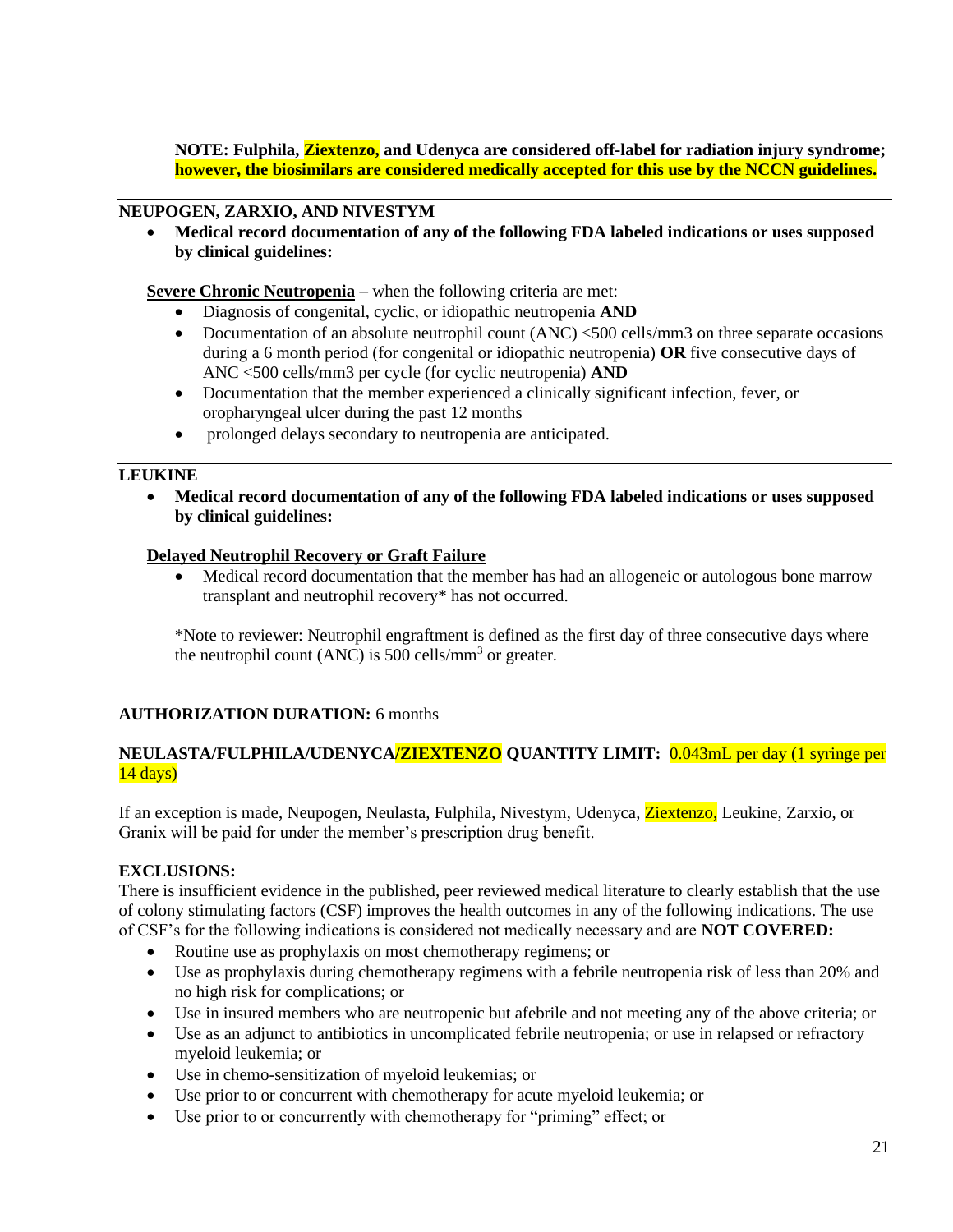- Use to allow an increase in the dose-intensity of cytotoxic chemotherapy beyond the established dose ranges for these regimens; or
- Use during concomitant chemotherapy and radiation therapy; or
- Continued use if no response is seen within 45 days.

# Medical Benefit Policy (MBP 59.0)

# **DESCRIPTION:**

White blood cell stimulating factors such as granulocyte colony stimulating factors (G-CSF) [e.g., Neupogen (*filgrastim),* Neulasta (*pegfilgrastim)*, Nivestym (filgrastim-aafi), Fulphila (*pegfilgrastim-jmdb*)*,* Udenyca *(pegfilgrastim-cbqv),* Ziextenzo *(pegfilgrastim-bmez),* Zarxio (*pegfilgrastim-sndz),* and Granix (*tbo-filgrastim)* and granulocyte-macrophage colony stimulating factor (GM-CSF) [e.g., Leukine (*sargramostim)*] are synthetic stimulants and anti-neutropenic agents administered to decrease the incidence and/or severity of infection associated with drug-related myelosuppression and to assist recovery of hematopoietic function in neutropenia.

# **CRITERIA FOR USE: Requires Prior Authorization by Medical Director or Designee**

# **Neupogen, Neulasta, Nivestym, Fulphila, Udenyca, Ziextenzo, Zarxio, Leukine, Granix:**

The use of white blood cell stimulating factor [Neupogen (filgrastim), Neulasta (pegfilgrastim), Nivestym (filgrastim-aafi), Fulphila (pegfilgrastim-jmdb), Udenyca (pegfilgrastim-cbqv), Ziextenzo (pegfilgrastim-bmez), Granix (tbo-filgrastim), Zarxio (filgrastim-sndz), or Leukine (sargramostim)] is considered medically necessary in insured individuals with a diagnosis of cancer, and when any of the following FDA labeled indications or uses supported by clinical guidelines are present:

#### **1. Primary Prophylaxis** - the prevention of febrile neutropenia (FN) when the risk of FN due to the myelosuppressive chemotherapy regimen is 20% or greater. Those regimens include but are not limited to:

- TC (paclitaxel/cisplatin, or cyclophosphamide/docetaxel or docetaxel/cisplatin or paclitaxel/carboplatin)
- MVAC (methotrexate, vinblastine, doxorubicin, cisplatin)
- AC (doxorubicin, cyclophosphamide, docetaxel)
- AT (doxorubicin, paclitaxel)
- TIC (paclitaxel, ifosfamide, mesna, cisplatin)
- VAPEC-B (vincristine, doxorubicin, prednisolone, etoposide, cyclophosphamide, bleomycin)
- DHAP (dexamethasone, cisplatin, cytarabine)

**NOTE:** Regimens not specified in this document must be listed on a nationally recognized guideline stating risk of FN of greater than 20%.

# **AND**

• For requests for Neulasta/Neulasta Onpro, medical record documentation of a therapeutic failure on, intolerance to, or contraindication to Ziextenzo, Udenyca, **AND** Fulphila.

# OR

For the prevention of FN when the risk of developing FN is less than 20%, but any other risk factor listed below is present:

- Age 65 years or greater
- Poor performance status
- Previous history of FN
- Extensive prior radiation or chemotherapy treatment
- Poor nutritional status
- Recent surgery or Open wounds or active infection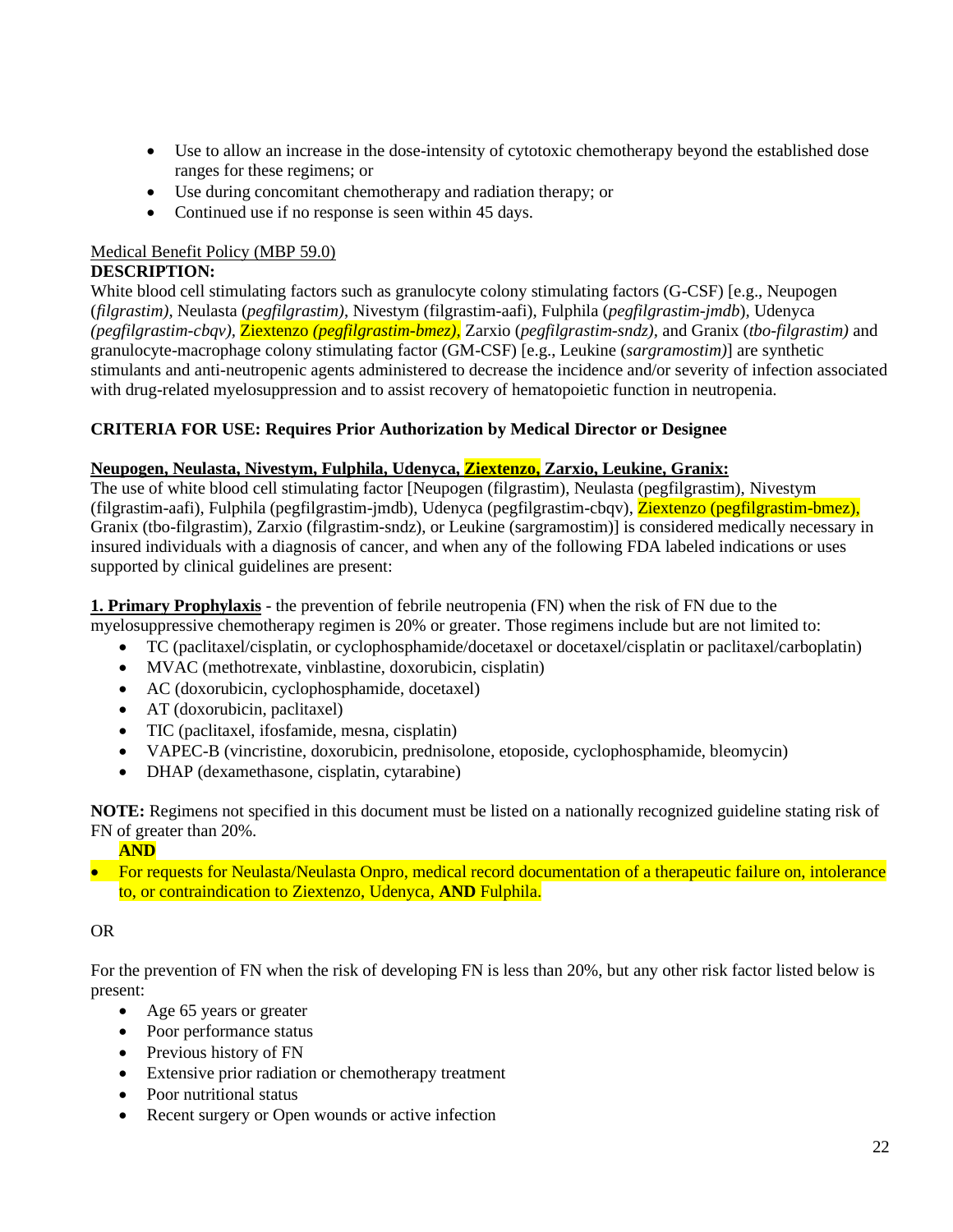- Advanced cancer
- Persistent neutropenia
- Bone marrow involvement by tumor
- Liver dysfunction (bilirubin  $>2.0$ )
- Renal dysfunction (CrCl  $\langle 50 \rangle$

**AND**

• For requests for Neulasta/Neulasta Onpro, medical record documentation of a therapeutic failure on, intolerance to, or contraindication to Ziextenzo, Udenyca, **AND** Fulphila.

**Neupogen, Neulasta, Nivestym, Fulphila, Udenyca, Ziextenzo, Zarxio, or Leukine:** May also be considered medically necessary for any of the following:

**2. Secondary Prophylaxis** – prevention of FN when a previous cycle of chemotherapy resulted in a neutropenic complication and for which primary prophylaxis was not received, and a dose reduction will compromise diseasefree or overall survival or treatment outcome.

**AND**

• For requests for Neulasta/Neulasta Onpro, medical record documentation of a therapeutic failure on, intolerance to, or contraindication to Ziextenzo, Udenyca, **AND** Fulphila.

**3. Treatment of Febrile Neutropenia** - as an adjunct to antibiotics in high-risk individuals with FN who are at high risk for infection related complications or when **any** of the following prognostic factors are documented:

- Age 65 years or greater
- Anticipated prolonged and profound neutropenia
- Uncontrolled primary disease
- Pneumonia
- Invasive fungal infection
- Hypotension
- Multi-organ dysfunction
- Hospitalized at the time of development of the fever

# **AND**

• For requests for Neulasta/Neulasta Onpro, medical record documentation of a therapeutic failure on, intolerance to, or contraindication to Ziextenzo, Udenyca, **AND** Fulphila.

**4. Dose Dense Therapy** – specifically in the treatment of node positive breast cancer, small cell lung cancer, and diffuse aggressive non-Hodgkin's lymphoma.

**AND**

• For requests for Neulasta/Neulasta Onpro, medical record documentation of a therapeutic failure on, intolerance to, or contraindication to Ziextenzo, Udenyca, **AND** Fulphila.

**5. Stem Cell Transplantation-** when one of the following is met:

- Bone Marrow Transplant (BMT)
	- o Documentation of a non-myeloid malignancy undergoing myeloablative chemotherapy followed by autologous or allogenic bone marrow transplant (G-CSF is given after BMT)

OR

- Peripheral Blood Progenitor Cell (Mobilization)Transplant (PBPC)
	- o Used for mobilization of autologous hematopoietic progenitor cells into the peripheral blood for collection by leukapheresis. (G-CSF is given prior to and throughout leukapheresis)

Note: Neulasta, Udenyca, Ziextenzo, and Fulphila are considered off-label for PBPC mobilization **AND**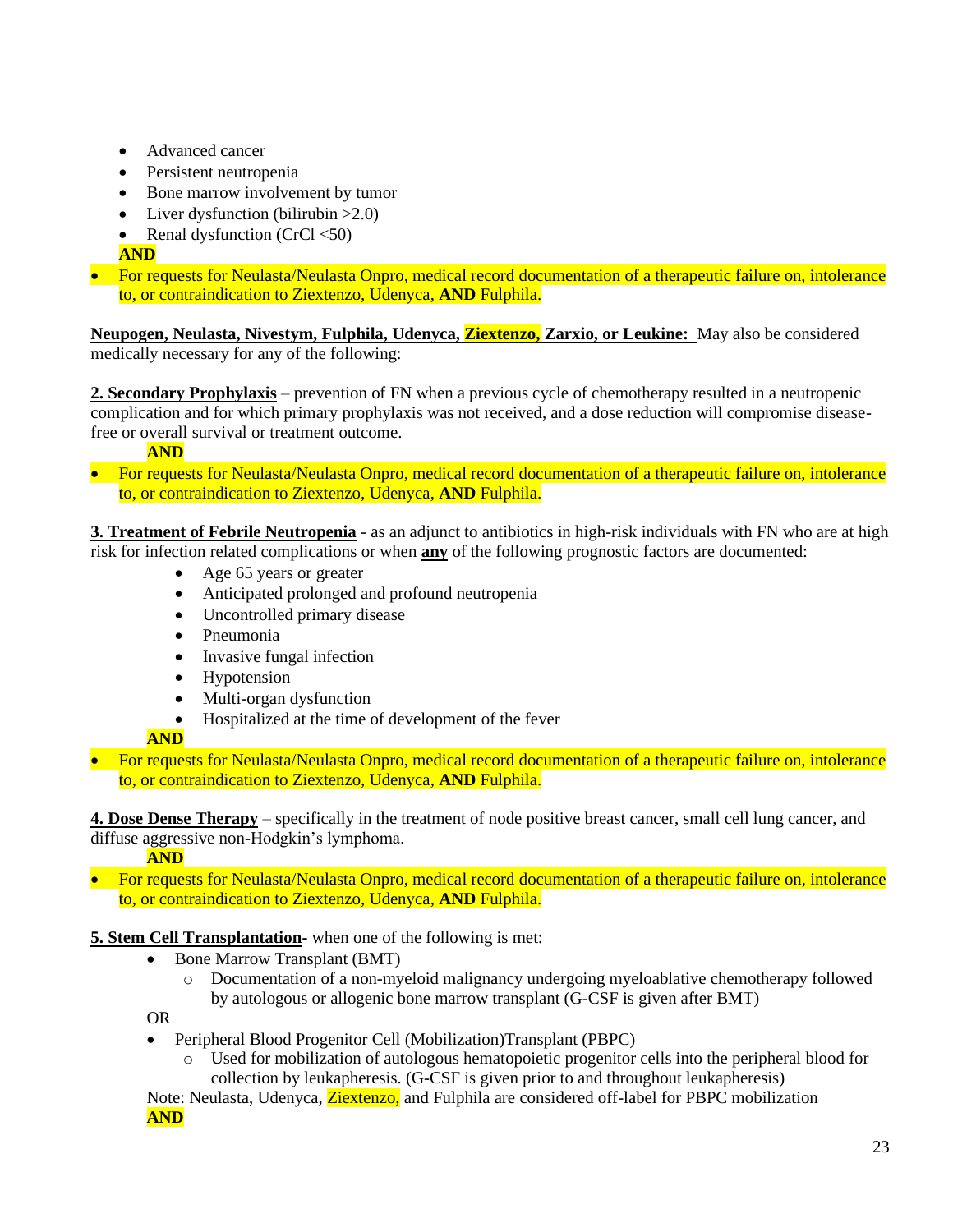- For requests for Neulasta/Neulasta Onpro, medical record documentation of a therapeutic failure on, intolerance to, or contraindication to Ziextenzo, Udenyca, **AND** Fulphila.
- **6. Leukemia or Myelodysplastic Syndromes** insured individuals with any of the following conditions:
	- Acute myeloid leukemia (AML) receiving induction or consolidation chemotherapy
	- Acute lymphoblastic leukemia (ALL) after completion of the first few days of chemotherapy of the initial induction or the first post-remission course
	- Myelodysplastic syndrome with less than 15% blasts in the bone marrow, or recurrent neutropenic infections are experienced.

**AND**

• For requests for Neulasta/Neulasta Onpro, medical record documentation of a therapeutic failure on, intolerance to, or contraindication to Ziextenzo, Udenyca, **AND** Fulphila.

**7. Lymphoma –** Age 65 years or greater treated with curative chemotherapy, e.g., CHOP (cyclophosphamide, doxorubicin, vincristine, prednisone)

**AND**

• For requests for Neulasta/Neulasta Onpro, medical record documentation of a therapeutic failure on, intolerance to, or contraindication to Ziextenzo, Udenyca, **AND** Fulphila.

**8. Radiation therapy** – with any of the following conditions

- If prolonged delays secondary to neutropenia are anticipated.
- As treatment for radiation injury secondary to doses of 3-10 Grays (Gy) or greater Note: Fulphila, **Ziextenzo**, and Udenyca are not indicated for radiation injury syndrome; however, the biosimilars are considered medically accepted for this indication by the NCCN guidelines. **AND**
- For requests for Neulasta/Neulasta Onpro, medical record documentation of a therapeutic failure on, intolerance to, or contraindication to Ziextenzo, Udenyca, **AND** Fulphila.

**Neupogen, Nivestym, and Zarxio:** May also be considered medically necessary for the following:

# **9. Severe Chronic Neutropenia –** when the following criteria are met

- Diagnosis of Congenital, Cyclic, or Idiopathic Neutropenia AND
- Documentation of an Absolute Neutrophil Count  $(ANC) < 500$  cells/mm<sup>3</sup> on three separate occasions during a 6 month period (for Congenital or Idiopathic Neutropenia) OR five consecutive days of ANC <500 cells/mm<sup>3</sup> per cycle (for Cyclic Neutropenia) AND
- Documentation that the member experienced a clinically significant infection, fever, or oropharyngeal ulcer during the past 12 months.

**Leukine:** May also be considered medically necessary for the following:

# **10. Delayed Neutrophil Recovery or Graft Failure**

• Medical record documentation that the member has had an allogeneic or autologous bone marrow transplant and neutrophil recovery\* has not occurred.

\*Note to reviewer: Neutrophil engraftment is defined as the first day of three consecutive days where the neutrophil count (ANC) is 500 cells/mm<sup>3</sup> or greater.

**AUTHORIZATION:** When approved, the duration of the authorization will be for 6 months.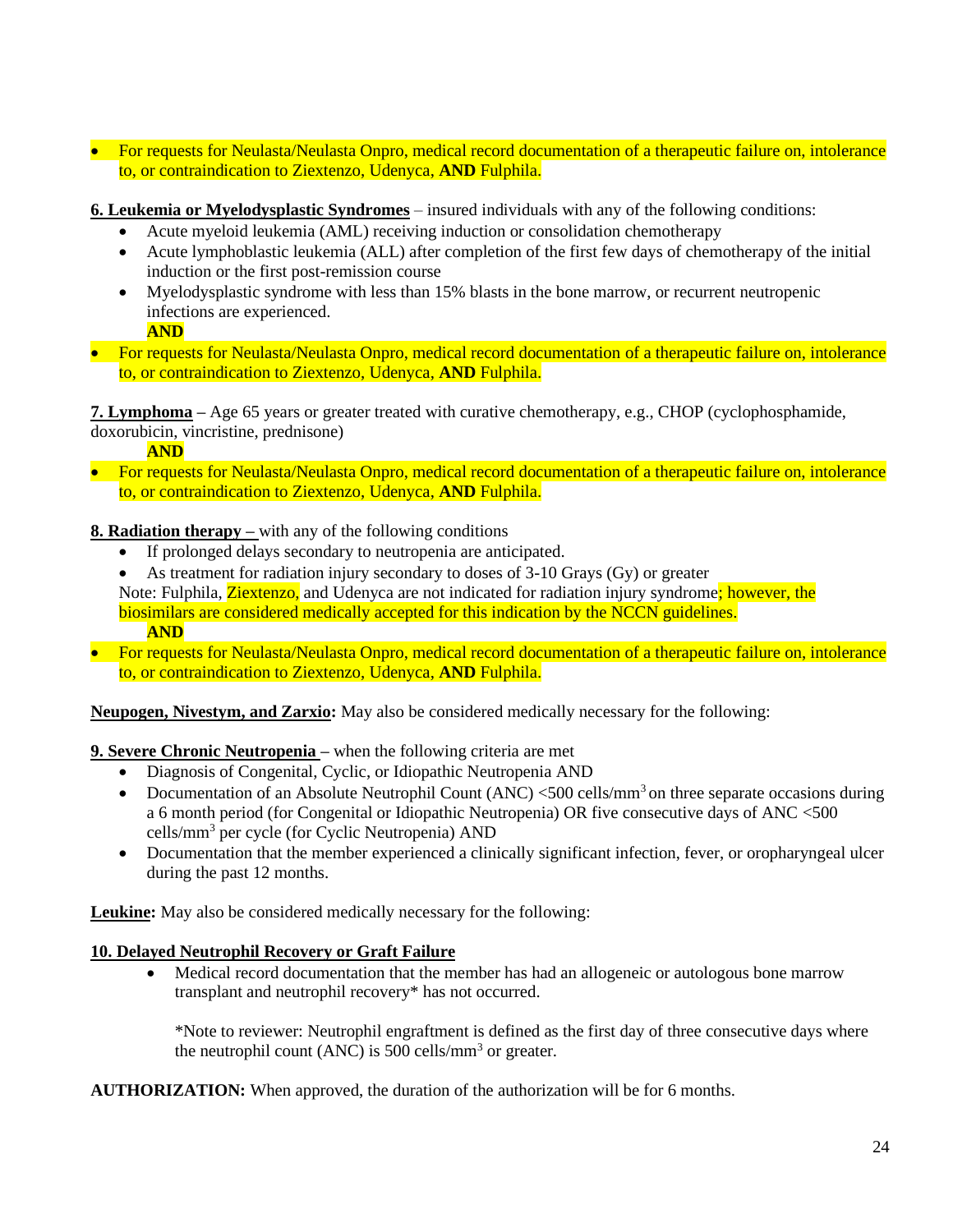# **QUANTITY LIMITS:**

- **Ziextenzo**: Facets RX Count: 144 (Q5120 Units), MedAccess QL: 0.043mL per day (1 syringe per 14 days)
- **Udenyca**: Facets RX Count: 144 (Q5111 Units), MedAccess QL: 0.043mL per day (1 syringe per 14 days)
- **Fulphila**: Facets RX Count: 144 (Q5108 Units), MedAccess QL: 0.043mL per day (1 syringe per 14 days)
- **Neulasta/Neulasta Onpro**: Facets RX Count: 12 (J2505 Units), MedAccess QL: 0.043mL per day (1 syringe per 14 days)

**EXCLUSIONS:** There is insufficient evidence in the published, peer reviewed medical literature to clearly establish that the use of colony stimulating factors (CSF) improves the health outcomes in any of the following indications. The use of CSF's for the following indications is considered not medically necessary and are **NOT COVERED:**

- Routine use as prophylaxis on most chemotherapy regimens; or
- Use as prophylaxis during chemotherapy regimens with a febrile neutropenia risk of less than 20% and no high risk for complications; or
- Use in insured members who are neutropenic but afebrile and not meeting any of the above criteria; or
- Use as an adjunct to antibiotics in uncomplicated febrile neutropenia; or use in relapsed or refractory myeloid leukemia; or
- Use in chemo-sensitization of myeloid leukemias; or
- Use prior to or concurrent with chemotherapy for acute myeloid leukemia; or
- Use prior to or concurrently with chemotherapy for "priming" effect; or
- Use to allow an increase in the dose-intensity of cytotoxic chemotherapy beyond the established dose ranges for these regimens; or
- Use during concomitant chemotherapy and radiation therapy; or
- Continued use if no response is seen within 45 days.

Additional evidence of the criteria used to make this decision can be found in the drug review presented to the committee.

# **FETROJA (cefiderocol)**

**Review:** Fetroja is indicated in patients 18 years of age or older who have limited or no alternative treatment options, for the treatment of complicated urinary tract infections (cUTI), including pyelonephritis caused by susceptible Gram-negative microorganisms: *Escherichia coli*, *Klebsiella pneumoniae, Proteus mirabilis*, *Pseudomonas aeruginosa*, and *Enterobacter cloacae* complex. Fetroja is a cephalosporin with activity against Gram-negative aerobic bacteria.

The recommended dosage is 2 grams administered every 8 hours by intravenous (IV) infusion over 3 hours in adults with a creatine clearance of 60 to 119 mL/min. The recommended duration of treatment is 7 to 14 days. The duration should be guided by the severity of infection and the patient's clinical status for up to 14 days. For patients with a creatine clearance of 30 to 59 mL/min, the recommended dose is 1.5 grams every 8 hours. For patients with a creatine clearance of 15 to 29 mL/min, the recommended dose is 1 gram every 8 hours. For patients with end stage renal disease (with or without intermittent hemodialysis), the recommended dose is 0.75 grams every 12 hours. For patients with a creatine clearance greater than or equal to 120 mL/min, the recommended dose is 2 grams every 6 hours.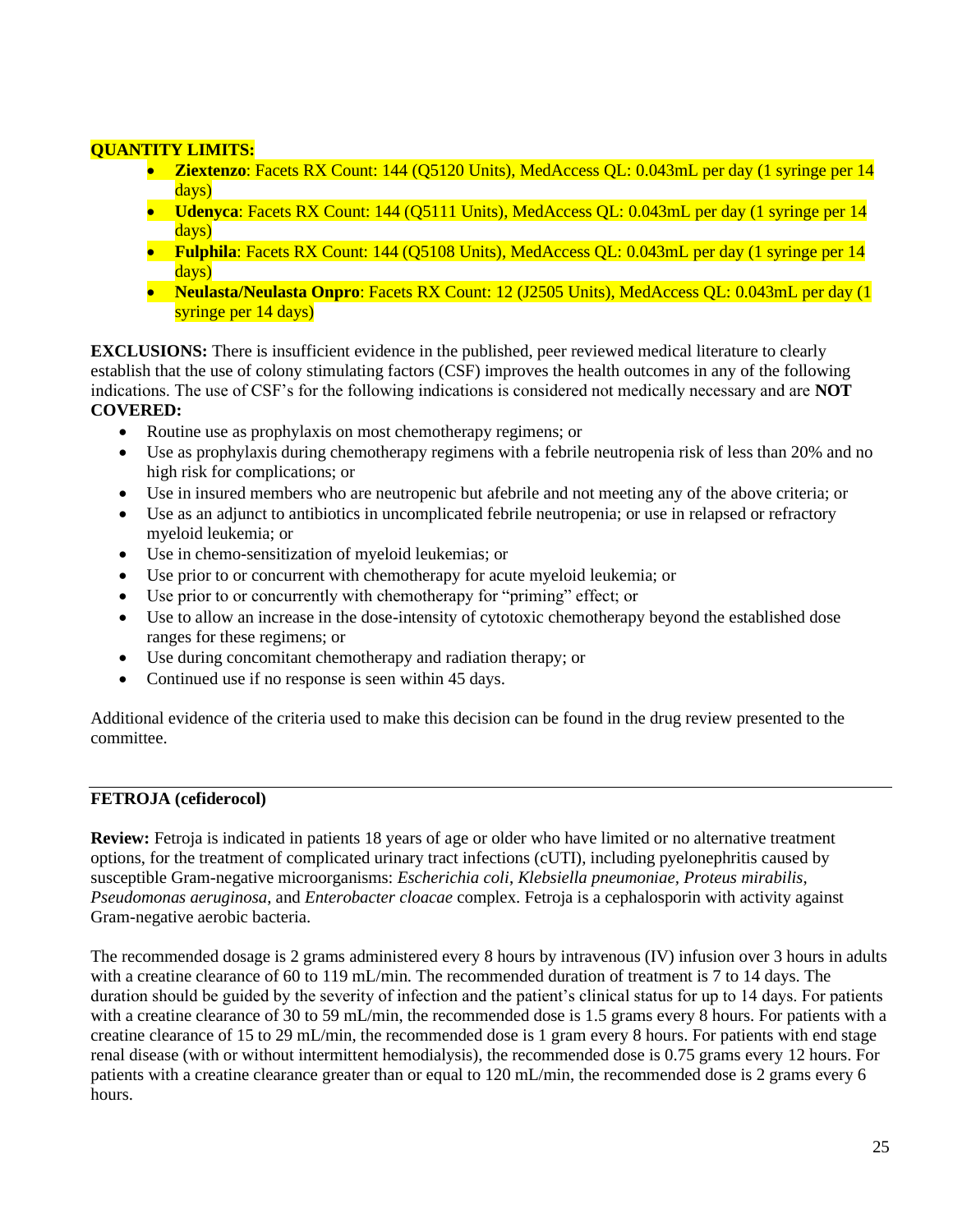In a multinational, double-blind trial, 448 adults hospitalized with cUTI (including pyelonephritis) were randomized in a 2:1 ratio to Fetroja 2 grams IV every 8 hours (infused over 1 hour) or imipenem/cilastatin 1g/1g IV every 8 hours (infused over 1 hour) for 7 to 14 days. The response rates for the composite endpoint of the microbiological eradication and clinical response at the TOC visit were higher in the Fetroja arm compared with imipenem/cilastatin. Clinical response rates at the TOC visit were similar between Fetroja and imipenem/cilastatin. Subgroup analyses demonstrated responses consistent with the overall population.

Fetroja is contraindicated in patients with a known history of severe hypersensitivity to cefiderocol or other betalactam antibacterial drugs. An increase in all-cause mortality was observed in patients treated with Fetroja as compared to best available therapy in a multinational, randomized, open-label trial in critically-ill patients with carbapenem-resistant Gram-negative bacterial infections. The safety and efficacy of Fetroja has not been established for the treatment of nosocominal pneumonia, bloodstream infections, or sepsis. The most common adverse reactions occurring ≥ 2% of patients treated with Fetroja were diarrhea, infusion site reactions, constipation, rash, candidiasis, cough, elevations in liver tests, headache, hypokalemia, nausea, and vomiting. The safety and efficacy of Fetroja in pediatric patients younger than 18 years of age have not been established.

A Clinical Review including Clinical Information, Efficacy Evidence, Safety Evidence, Other Considerations and a Financial Review Based on Cost Analysis were presented.

**Clinical Discussion:** No comments or questions. The committee unanimously voted to accept the recommendations as presented. None were opposed

**Financial Discussion**: No comments or questions. The committee unanimously voted to accept the recommendations as presented. None were opposed

**Outcome:** Fetroja will be a medical benefit for commercial, exchange, and CHIP formularies. Fetroja will require a prior authorization.

- Prescription is written by or in consultation with Infectious Disease **AND**
- Medical record documentation that the member is greater than or equal to 18 years of age **AND**
- Medical record documentation of a diagnosis of complicated urinary tract infections (cUTI), including pyelonephritis caused by susceptible Gram-negative microorganisms: *Escherichia coli, Klebsiella pneumoniae, Proteus mirabilis, Pseudomonas aeruginosa, and Enterobacter cloacae complex* **AND**
- Medical record documentation of culture and sensitivity showing the patient's infection is not susceptible to alternative antibiotic treatments **OR** a documented history of previous intolerance to or contraindication to other antibiotics shown to be susceptible on the culture and sensitivity.

**AUTHORIZATION DURATION:** Approval will be given for a duration of 14 days

**QUANTITY LIMIT:** In Medaccess, 8 vials per day

Additional evidence of the criteria used to make this decision can be found in the drug review presented to the committee.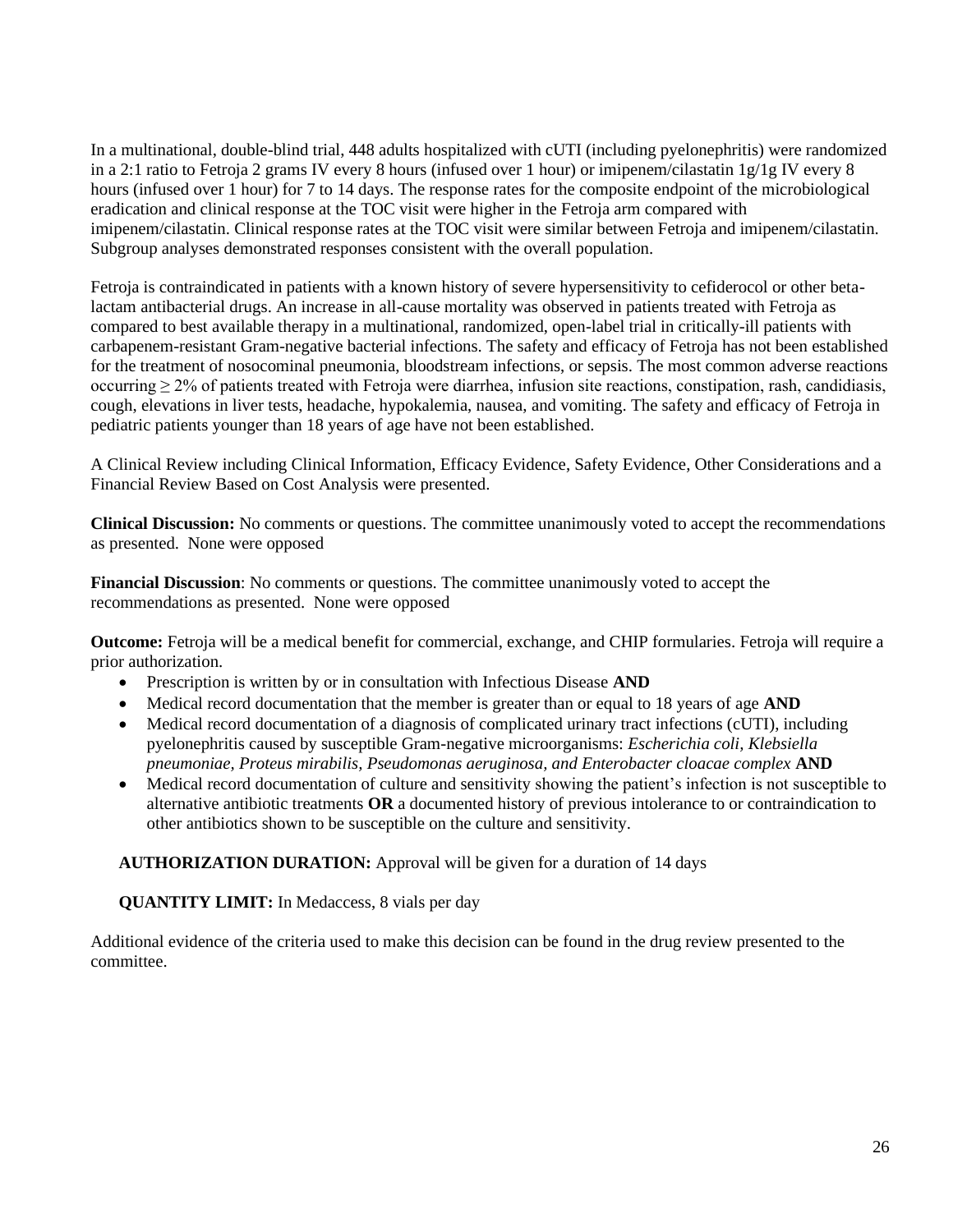### **FAST FACTS**

# **ZEJULA (niraparib)**

**Updated Indication:** Zejula is now indicated for the maintenance treatment of adult patients with advanced epithelial ovarian, fallopian tube, or primary peritoneal cancer who are in a complete or partial response to first-line platinum-based chemotherapy.

There are no changes to the previous indications for Zejula for maintenance treated of recurrent ovarian cancer and for treatment of advanced ovarian cancer after three or more chemotherapies.

**Current formulary status:** OralOnc Brand Non-Preferred tier, requiring a prior authorization

**Recommendation:** No changes are recommended to the formulary placement, authorization duration, and quantity limits of Zejula. It is recommended to make the following changes to Policy 455.0 to incorporate the new indication:

### **Ovarian Cancer**

- Medical record documentation that Zejula is prescribed by a hematologist or oncologist **AND**
- Medical record documentation of age greater than or equal to 18 years **AND**

#### **If the member is in complete/partial response to first-line platinum-based chemotherapy:**

- Medical record documentation of a diagnosis of advanced epithelial ovarian, primary peritoneal, or fallopian tube cancer **AND**
- Medical record documentation that Zejula is being used as maintenance treatment **AND**
- Medical record documentation that member is in complete or partial response to platinum based chemotherapy **AND**
- Medical record documentation that Zejula is being given at a dosage consistent with FDA- Approved labeling\*

**OR**

#### **If the member has failed three or more treatments:**

- Medical record documentation of diagnosis of advanced ovarian, fallopian tube, or primary peritoneal cancer **AND**
- Medical record documentation of treatment with three or more prior chemotherapy regimens **AND**
- Medical record documentation of homologous recombination deficiency (HRD) positive status defined by either a deleterious or suspected deleterious *BRCA* mutation OR genomic instability with progression more than six months after response to last platinum-based chemotherapy

**OR**

#### **If the member has Platinum-sensitive recurrent disease and has completed two or more lines of platinumbased chemotherapy:**

- Medical record documentation of a diagnosis of recurrent epithelial ovarian, primary peritoneal, or fallopian tube cancer **AND**
- Medical record documentation that Zejula is being used as maintenance treatment **AND**
- Medical record documentation that member is in complete or partial response to platinum based chemotherapy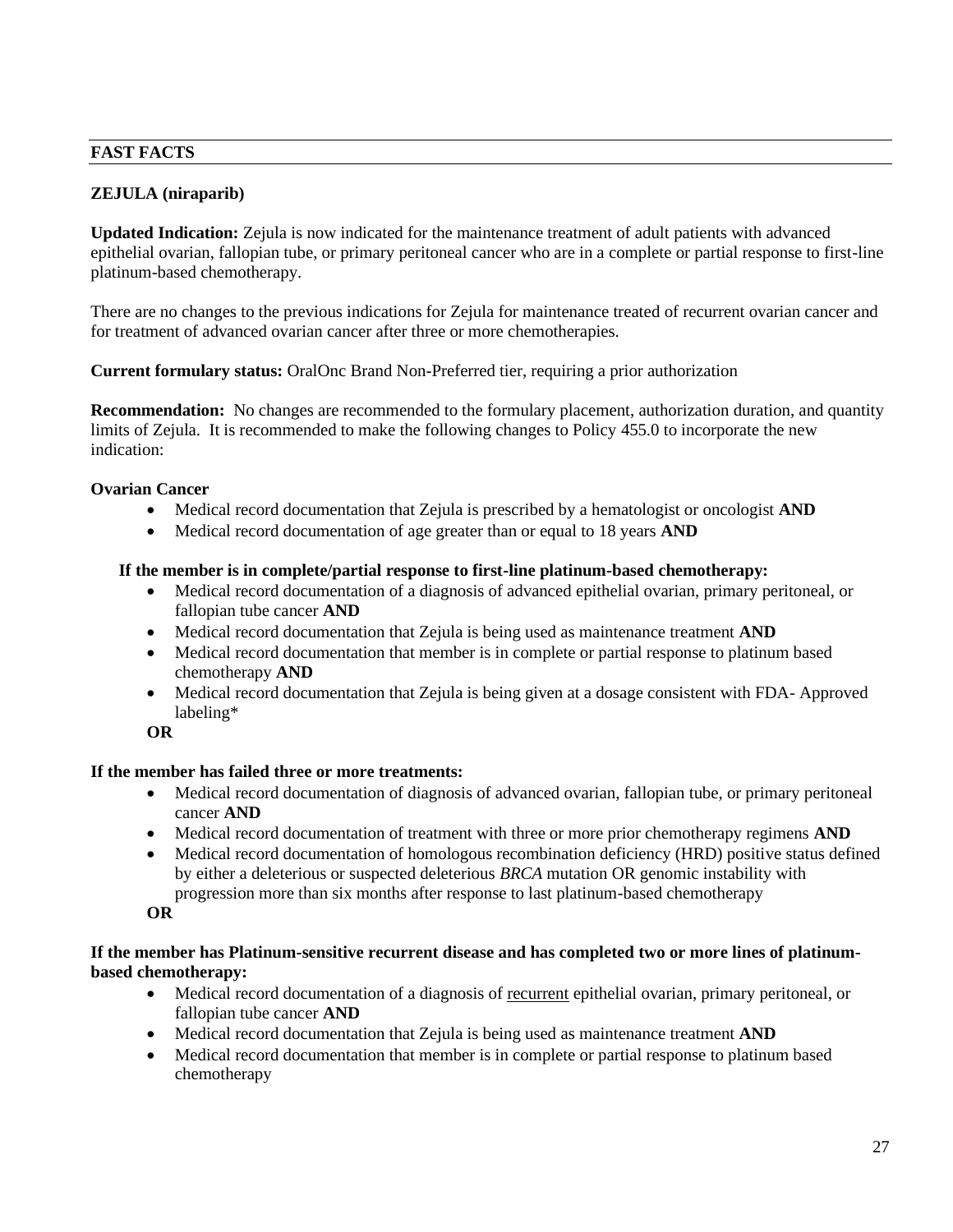\*For first-line treatment of advanced ovarian cancer:

- For patient weight less than 77 kg (170 lbs) **OR** with a platelet count of less than 150,000/µL, the recommended dose is 200 mg (two 100-mg capsules taken orally once daily) .
- For patient weight greater than or equal to 77 kg (170 lbs) **AND** who have a platelet count greater than or equal to 150,000/ $\mu$ L the recommended dose is 300 mg (three 100-mg capsules) taken orally once daily.

**QUANTITY LIMIT:** Pharmacist note to CSR: *Authorization should be entered by HICL and only checking the Formulary PA required box (no QLs need to be entered within the authorization).*

• 3 tablets per day, 30 day supply per fill

**AUTHORIZATION DURATION**: Initial approval will be for 12 months or less if the reviewing provider feels it is medically appropriate. Subsequent approvals will be for an additional 12 months or less if the reviewing provider feels it is medically appropriate and will require medical record documentation of continued disease improvement or lack of disease progression. The medication will no longer be covered if the member experiences unacceptable toxicity or worsening of disease.

**Discussion:** No comments or questions.

**Outcome:** The committee unanimously voted to accept the recommendations as presented. None were opposed.

Additional evidence of the criteria used to make this decision can be found in the drug review presented to the committee.

#### **LYNPARZA (olaparib)**

**Updated Indication:** Lynparza is a poly (ADP-ribose) polymerase (PARP) inhibitor with the following new indications:

- in combination with bevacizumab for the maintenance treatment of adult patients with advanced epithelial ovarian, fallopian tube or primary peritoneal cancer who are in complete or partial response to first-line platinum-based chemotherapy and whose cancer is associated with homologous recombination deficiency (HRD) positive status defined by either:
	- o a deleterious or suspected deleterious *BRCA* mutation, and/or
	- o genomic instability.
- for the treatment of adult patients with deleterious or suspected deleterious germline or somatic homologous recombination repair (HRR) gene-mutated metastatic castration-resistant prostate cancer (mCRPC) who have progressed following prior treatment with enzalutamide or abiraterone. Select patients for therapy based on an FDA-approved companion diagnostic for Lynparza.

Previously, Lynparza was indicated for first-line maintenance treatment of BRCA-mutated advanced ovarian cancer, maintenance treatment of recurrent ovarian cancer, treatment of advanced germline BRCA-mutated ovarian cancer after 3 or more lines of chemotherapy, treatment of germline BRCAmutated HER2-negative metastatic breast cancer, and first-line maintenance treatment of germline BRCAmutated metastatic pancreatic adenocarcinoma.

**Current formulary status:** OralOnc Brand Non-Preferred tier, requiring prior authorization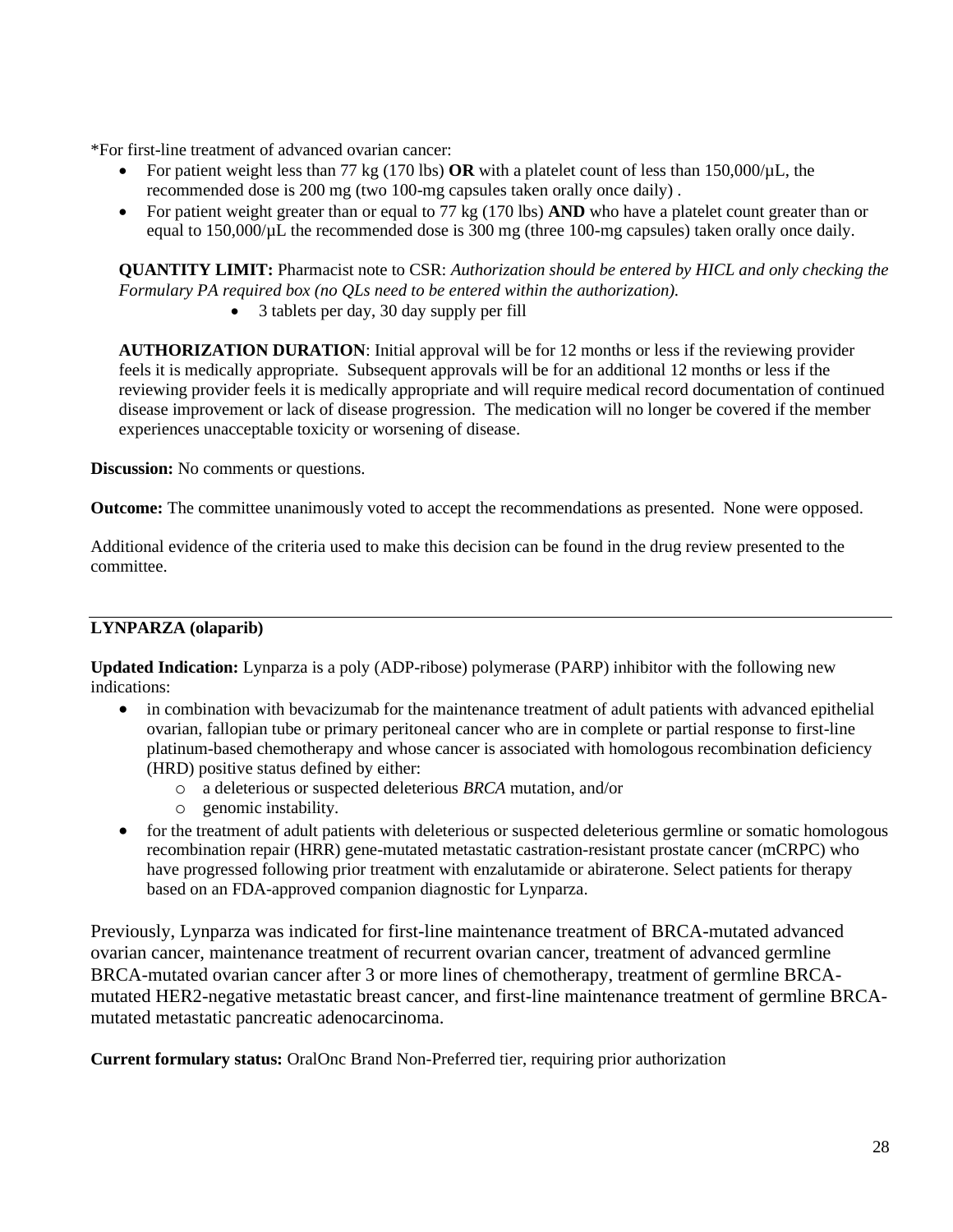**Recommendation:** No changes are recommended to the formulary placement or the quantity limits of Lynparza. The following changes are recommended to Policy 362 to incorporate the new indications. For GHP Family, the policy is managed by the PDL and the authorization duration can be updated as outlined below:

# **Ovarian Cancer**

- Medical record documentation that Lynparza is prescribed by an oncologist or hematologist **AND**
- Medical record documentation of age greater than or equal to 18 years **AND**

# **If the member is in complete/partial response to first-line platinum-based chemotherapy:**

- Medical record documentation of advanced epithelial ovarian, fallopian tube or primary peritoneal cancer **AND**
- Medical record documentation that patient is in complete or partial response to first-line platinum based chemotherapy **AND**
- Medical record documentation that Lynparza will be used as maintenance treatment **AND**
- Medical record documentation of one of the following:
	- o Medical record documentation of deleterious or suspected deleterious germline or somatic BRCA-mutation (*gBRCA*m or *sBRCA*m) **OR**
	- o Medical record documentation of both of the following:
		- Documentation of homologous recombination deficiency (HRD)-positive status with a deleterious or suspected deleterious *BRCA* mutation **OR** genomic instability **AND**
		- Documentation that Lynparza will be prescribed in combination with bevacizumab

**OR**

# **If the member has failed three or more prior lines of chemotherapy:**

- Medical record documentation of advanced epithelial ovarian, fallopian tube or primary peritoneal cancer **AND**
- Medical record documentation of both of the following:
	- o Documentation of deleterious or suspected deleterious germline *BRCA*-mutation (*gBRCA*m) as verified by a Food and Drug Administration (FDA) approved test **AND**
	- o Documentation of therapeutic failure on, intolerance to, or contraindication to three or more prior lines of chemotherapy

**OR**

### **If the member has platinum-sensitive recurrent disease and has completed two or more lines of platinumbased chemotherapy**

- Medical record documentation of diagnosis of recurrent epithelial ovarian, primary peritoneal, or fallopian tube cancer **AND**
- Medical record documentation that patient is in complete or partial response to platinum-based chemotherapy **AND**
- Medical record documentation that Lynparza will be used as maintenance therapy

# **For Metastatic Breast Cancer**

- Medical record documentation that Lynparza is prescribed by an oncologist or hematologist **AND**
- Medical record documentation of age greater than or equal to 18 years **AND**
- Medical record documentation of a diagnosis of deleterious or suspected deleterious *gBRCA*m, HER2 negative metastatic breast cancer **AND**
- Medical record documentation that member has been previously treated with chemotherapy in the neoadjuvant, adjuvant, or metastatic setting **AND**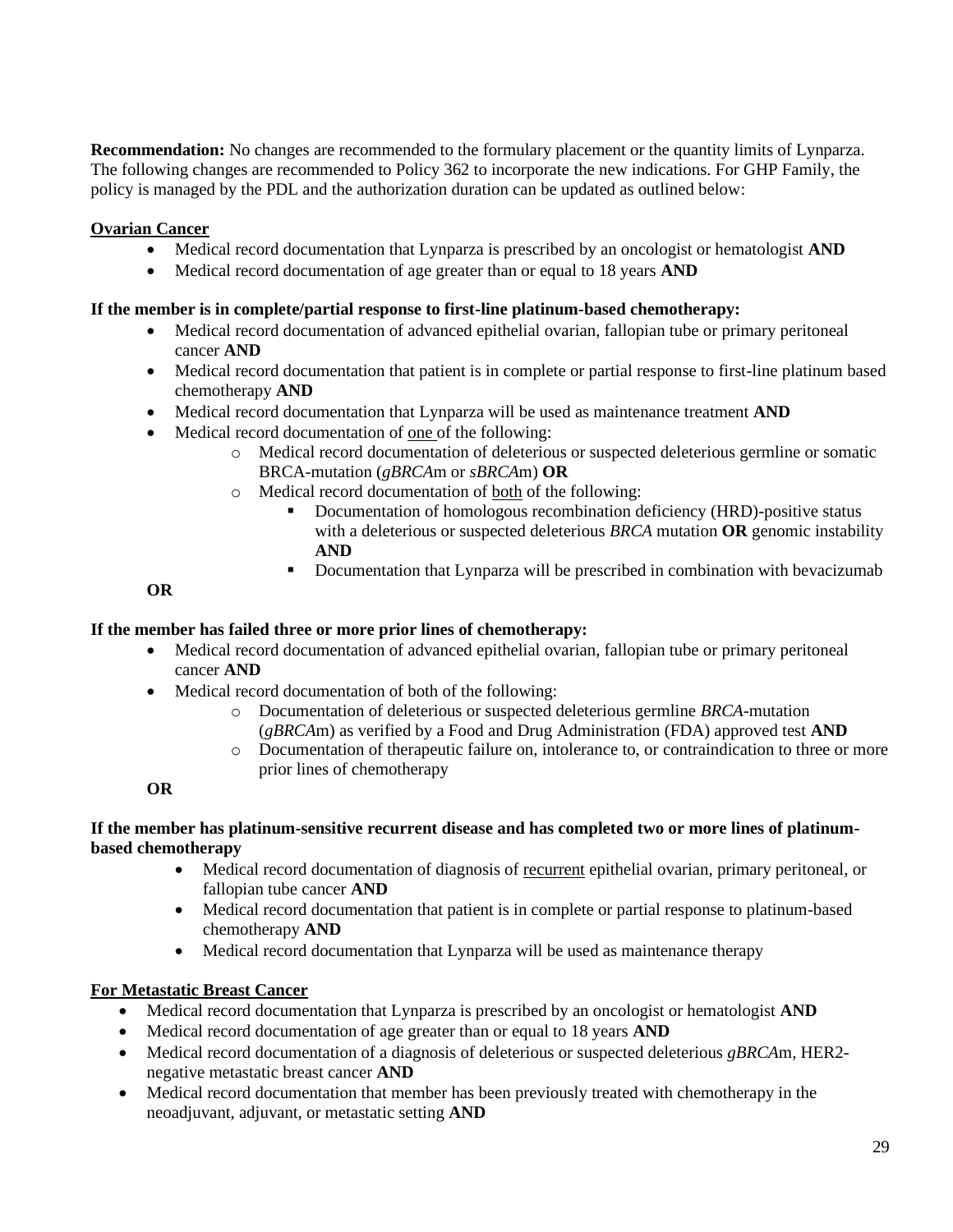• If hormone receptor (HR)-positive, medical record documentation that prior treatment included endocrine therapy or documentation that endocrine therapy would be considered inappropriate

# **For Metastatic Pancreatic Adenocarcinoma**

- Medical record documentation that Lynparza is prescribed by an oncologist or hematologist **AND**
- Medical record documentation of age greater than or equal to 18 years **AND**
- Medical record documentation of diagnosis of deleterious or suspected deleterious g*BRCA*m metastatic pancreatic adenocarcinoma **AND**
- Medical record documentation that member has not progressed on at least 16 weeks of a first-line platinumbased chemotherapy regimen.

# **For Metastatic Castration-Resistant Prostate Cancer**

- Medical record documentation that Lynparza is prescribed by an oncologist or hematologist **AND**
- Medical record documentation of age greater than or equal to 18 years **AND**
- Medical record documentation of a diagnosis of deleterious or suspected deleterious germline or somatic homologous recombination repair (HRR) gene-mutated metastatic castration-resistant prostate cancer (mCRPC) **AND**
- Medical record documentation of progression following prior treatment with Xtandi or Zytiga **AND**
- Medical record documentation that a gonadotropin-releasing hormone (GnRH) analog will be used concurrently **OR** member has had bilateral orchiectomy

**NOTE:** The FDA approved test for Lynparza is the BRACAnalysis  $CDx^m$ . The FoundationOne  $CDx^{TM}$  is also FDA approved for Lynparza for ovarian and prostate cancer.

**QUANTITY LIMIT:** Pharmacist note to CSR: *Authorization should be entered by HICL and only checking the Formulary PA required box (no QLs need to be entered within the authorization).*

- 100 mg tablets: 4 tablets per day, 28 day supply per fill
- 150 mg tablets: 4 tablets per day, 28 day supply per fill

#### **AUTHORIZATION DURATION**:

### **For first-line maintenance of BRCA-mutated advanced ovarian cancer (failure on first-line platinumbased chemotherapy) and for first-line maintenance of HRD-positive advanced ovarian cancer in combination with bevacizumab:**

Initial approval will be for 12 months or less if the reviewing provider feels it is medically appropriate. One subsequent approval for Lynparza will be granted for up to an additional 12 months (total of two years of therapy) and will require medical record documentation of continued disease improvement or lack of disease progression. The medication will no longer be covered if the member experiences unacceptable toxicity or worsening of disease

For members requesting approval of treatment beyond two (2) years, medical record documentation will be required showing patient has continued evidence of disease and treating healthcare provider believes member can derive further benefit from continuous treatment. Each additional approval will be for a period of 12 months. Members with complete response at two years, will not be granted additional treatment, per the package labeling.

#### **For all other indications:**

Initial approval will be for 12 months or less if the reviewing provider feels it is medical appropriate. Subsequent approvals will be for an additional 12 months or less if the reviewing provider feels it is medically appropriate and will require medical record documentation of continued disease improvement or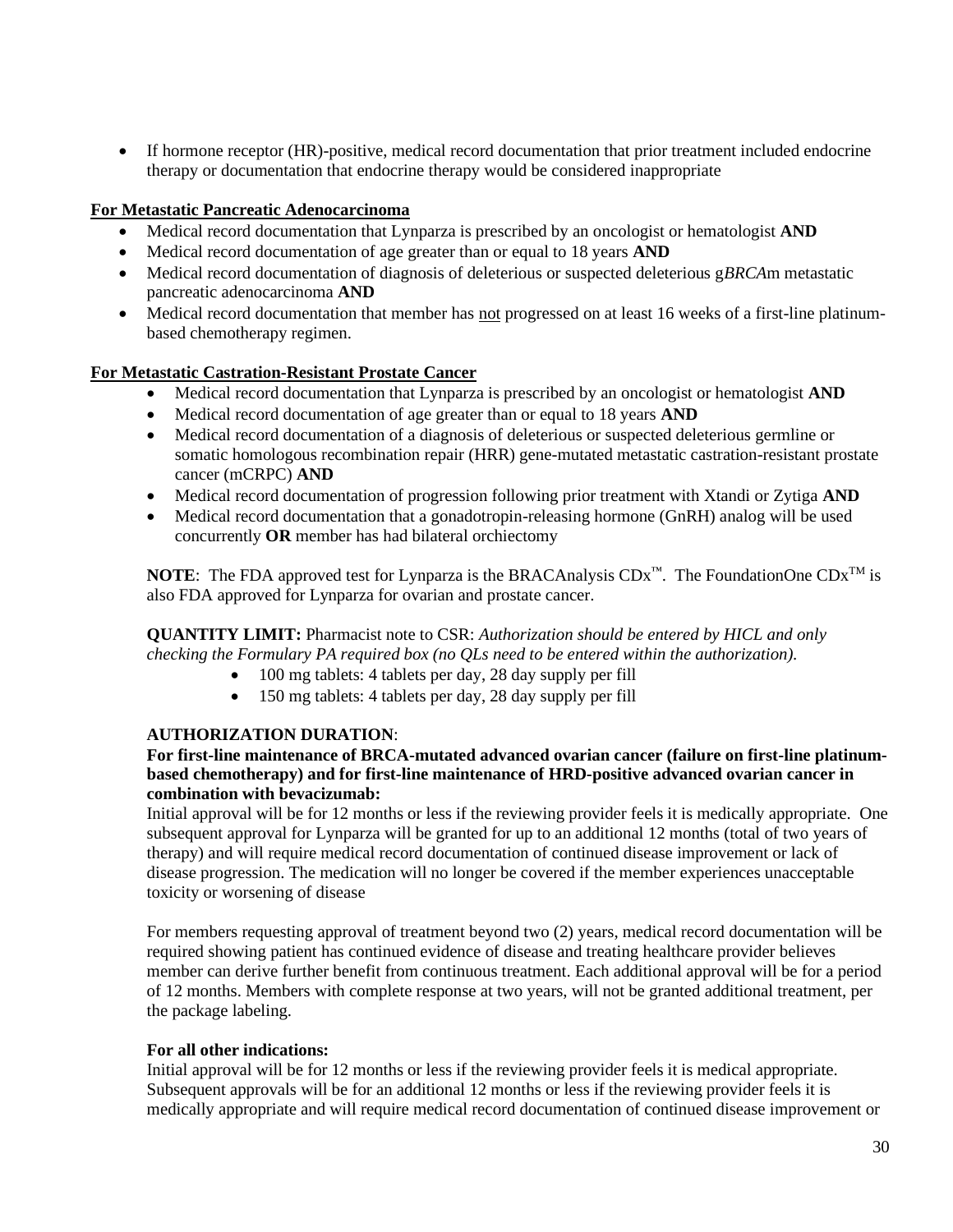lack of disease progression. The medication will no longer be covered if the member experiences unacceptable toxicity or worsening of disease

**Discussion:** No comments or questions.

**Outcome:** The committee unanimously voted to accept the recommendations as presented. None were opposed.

Additional evidence of the criteria used to make this decision can be found in the drug review presented to the committee.

#### **RUBRACA (rucaparib)**

**Updated Indication:** Rubraca is now indicated for the treatment of adult patients with deleterious *BRCA* mutation (germline and/or somatic)-associated metastatic castration-resistant prostate cancer (mCRPC) who have been treated with androgen receptor-directed therapy and a taxane-based chemotherapy.

This indication is approved under accelerated approval based on objective response rate and duration of response. Continued approval for this indication may be contingent upon verification and description of clinical benefit in confirmatory trials.

An FDA-approved test for the detection of *BRCA1*/*BRCA2* mutations in patients with mCRPC is not currently available.

There are no changes to the previous indications for Rubraca in ovarian cancer.

**Current formulary status:** OralOnc Brand Non-Preferred tier, requiring a prior authorization

**Recommendation:** There are no changes recommended to the formulary placement, quantity limits, or authorization duration of Rubraca. The following changes are recommended to Policy 442.0 to incorporate the new indication:

#### **For Ovarian Cancer**

- Medical record documentation that Rubraca is prescribed by an oncologist or hematologist **AND**
- Medical record documentation of age greater than or equal to 18 years **AND**
- Medical record documentation of a diagnosis of recurrent epithelial ovarian, fallopian tube, or primary peritoneal cancer **AND** medical record documentation of Rubraca being used as maintenance treatment after a complete or partial response to platinum-based chemotherapy **OR**
- Medical record documentation of deleterious BRCA mutation (germline and/or somatic)-associated epithelial ovarian, fallopian tube, or primary peritoneal cancer (as verified by a Food and Drug Administration-approved test) who have been treated with two or more chemotherapies

#### **For Prostate Cancer**

- Medical record documentation that Rubraca is prescribed by an oncologist or hematologist **AND**
- Medical record documentation of age greater than or equal to 18 years **AND**
- Medical record documentation of a diagnosis of deleterious *BRCA* mutation (germline and/or somatic)associated metastatic castration-resistant prostate cancer (mCRPC) **AND**
- Medical record documentation of prior treatment with androgen receptor-directed therapy and a taxanebased chemotherapy **AND**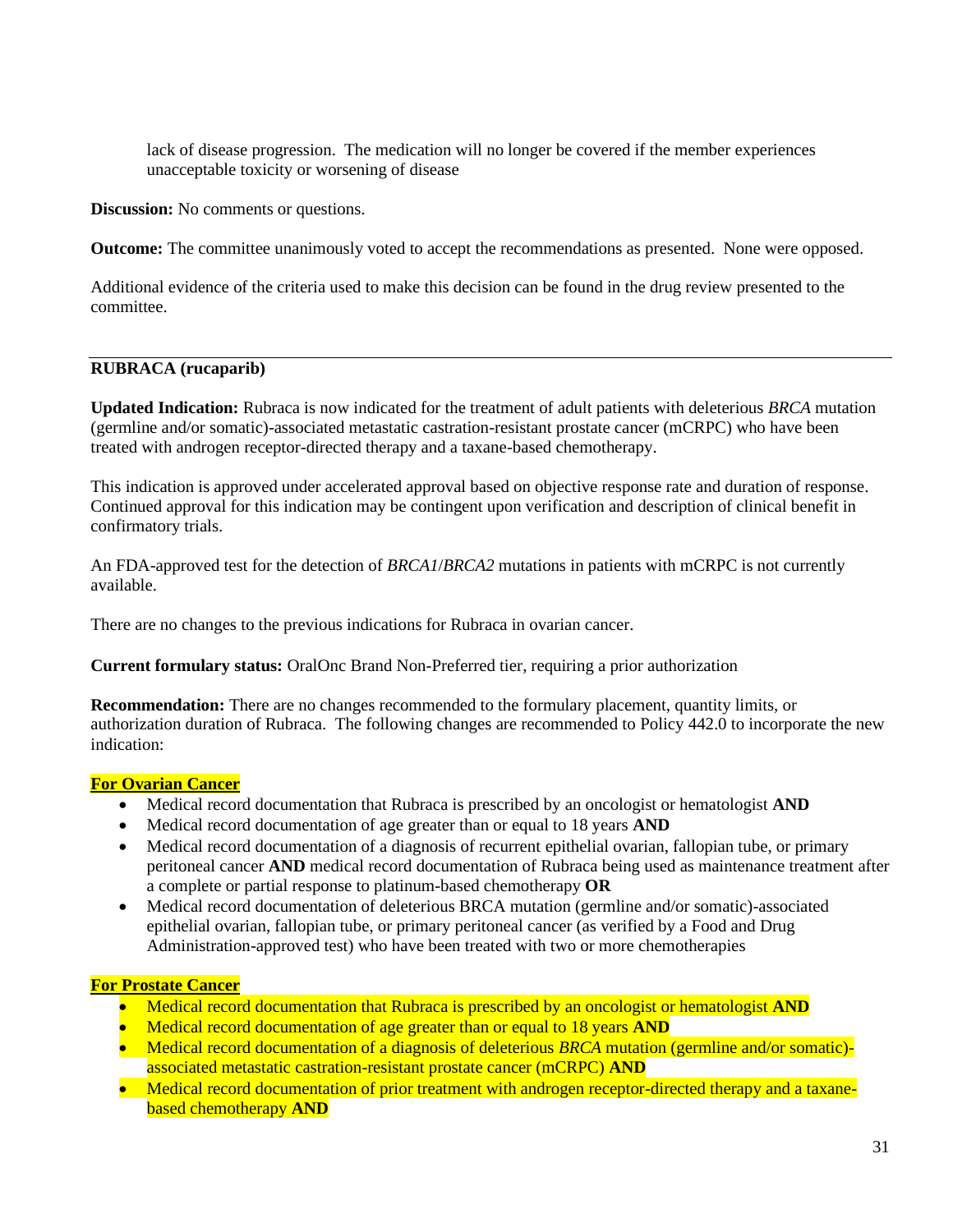• Medical record documentation that a gonadotropin-releasing hormone (GnRH) analog will be used concurrently **OR** member has had bilateral orchiectomy

**NOTE**: For Ovarian Cancer, the Food and Drug Administration approved test is BRACAnalysis CDx, FoundationOne CDx, FoundationFocus CDxBRCA Assay (see http://www.fda.gov/CompanionDiagnostics)

**Discussion:** No comments or questions.

**Outcome:** The committee unanimously voted to accept the recommendations as presented. None were opposed

Additional evidence of the criteria used to make this decision can be found in the drug review presented to the committee.

# **TRULICITY (dulaglutide)**

**Updated Indication:** Trulicity is now indicated to reduce the risk of major adverse cardiovascular events in adults with type 2 diabetes mellitus who have established cardiovascular disease or multiple cardiovascular risk factors.

• Previously, Trulicity was only indicated as an adjunct to diet and exercise to improve glycemic control in adults with type 2 diabetes mellitus

**Current formulary status:** Trulicity is available on the commercial/exchange formularies at the BrandNP Tier with a quantity limit of 0.072ml/day. The following prior authorization/step therapy criteria apply:

• Medical record documentation of failure on, intolerance to, or contraindication to the use of Victoza **AND** either Ozempic or Rybelsus

**Recommendation:** No changes are recommended at this time.

**Discussion:** No comments or questions.

**Outcome:** The committee unanimously voted to accept the recommendations as presented. None were opposed.

Additional evidence of the criteria used to make this decision can be found in the drug review presented to the committee.

# **INLYTA (axitinib)**

**Updated Indication:** Inlyta now has two new indications for the treatment of renal cell carcinoma:

- Inlyta in combination with avelumab (Bavencio) is indicated for the first-line treatment of patients with advanced renal cell carcinoma (RCC).
- Inlyta in combination with pembrolizumab (Keytruda) is indicated for the first-line treatment of patients with advanced renal cell carcinoma.

**Current formulary status:** OralOncBrandNP Tier requiring PA, QL applies

**Recommendation:** No changes are recommended to the formulary placement of Inlyta at this time. It is recommended that the following prior authorization criteria changes are made to account for the updated indication. No changes are necessary to the existing authorizaiton duration or quantity limits at this time: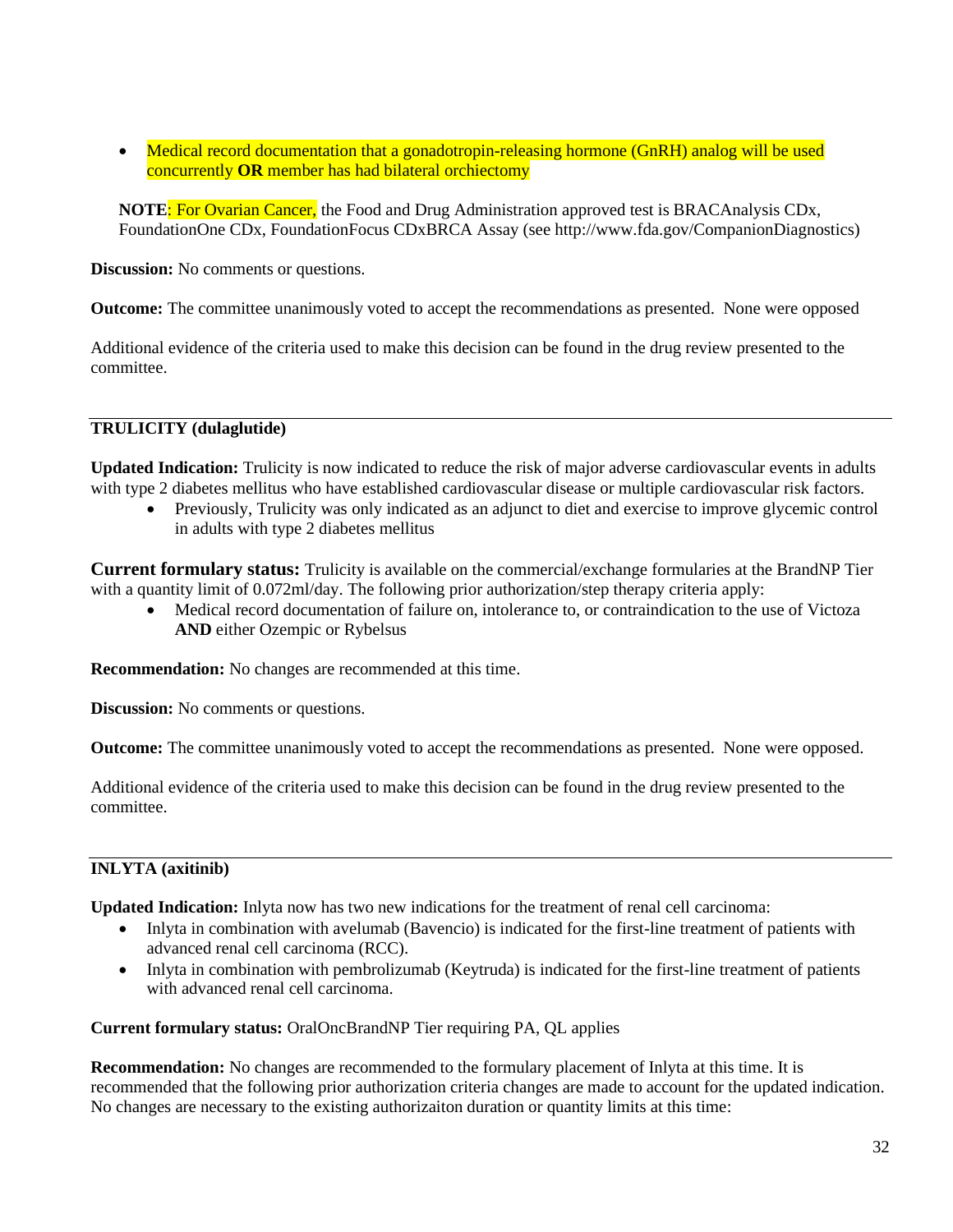- Medical record documentation that Inlyta is prescribed by an oncologist **AND**
- Medical record documentation of advanced renal cell carcinoma (RCC) **AND**
- Medical record documentation of one of the following:
	- o Failure of one prior systemic therapy
	- **OR** o Use as first-line treatment **AND**
	- o Use in combination with pembrolizumab (Keytruda) **OR**
	- o Use as first-line treatment **AND**
	- o Use in combination with avelumab (Bavencio)

**Discussion:** No comments or questions

**Outcome:** The committee unanimously voted to accept the recommendations as presented. None were opposed.

Additional evidence of the criteria used to make this decision can be found in the drug review presented to the committee.

# **YERVOY (ipilimumab)**

**Updated Indication:** Yervoy is a human cytotoxic T-lymphocyte antigen 4 (CTLA-4)-blocking antibody now indicated for:

Non-Small Cell Lung Cancer (NSCLC)

- Treatment of adult patients with metastatic non-small cell lung cancer expressing PD-L1 ( $\geq$ 1%) as determined by an FDA-approved test, with no EGFR or ALK genomic tumor aberrations, as first-line treatment in combination with nivolumab. (1.6)
- Treatment of adult patients with metastatic or recurrent non-small cell lung cancer with no EGFR or ALK genomic tumor aberrations as first-line treatment, in combination with nivolumab and 2 cycles of platinumdoublet chemotherapy.

**Current formulary status:** Medical benefit, requiring a prior authorization

**Recommendation:** There are no changes recommended to the formulary placement of Yervoy. It is recommended to add the following prior authorization criteria and authorization duration to Medical Benefit Policy 91.0:

# *Non-Small Cell Lung Cancer (NSCLC)*

- Prescription written by a hematologist/oncologist **AND**
- Medical record documentation that patient is > 18 years of age **AND**
- **If the request is for first-line treatment of metastatic NSCLC expressing PD-L1**  $(≥ 1\%)$ **:** 
	- Medical record documentation of a diagnosis of metastatic non-small cell lung cancer (NSCLC) **AND**
	- Medical record documentation of PD-L1  $\geq$  1% as determined by an FDA-approved test **AND**
	- Medical record documentation of no EGFR or ALK genomic tumor aberrations **AND**
	- Medical record documentation that Yervoy will be used for first-line treatment in combination with Opdivo

#### **If the request is for first-line treatment metastatic or recurrent NSCLC:**

- Medical record documentation of a diagnosis of metastatic or recurrent non-small cell lung cancer (NSCLC) **AND**
- Medical record documentation of no EGFR or ALK genomic tumor aberrations **AND**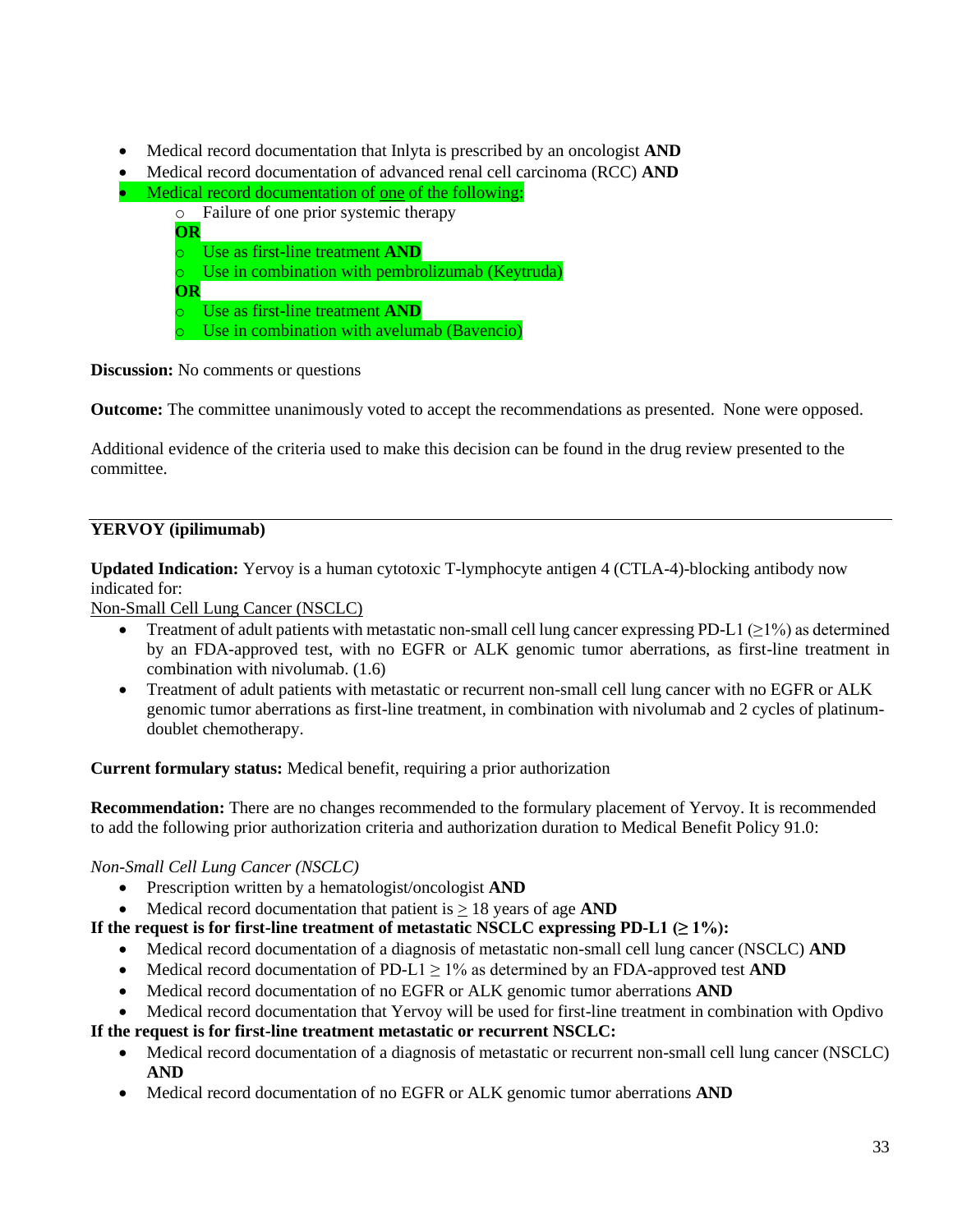• Medical record documentation that Yervoy will be used for first-line treatment in combination with Opdivo and 2 cycles of platinum-doublet chemotherapy

# **AUTHORIZATION DURATION**

For Unresectable or metastatic melanoma, colorectal cancer and Advanced Renal Cell Carcinoma: Approval will be for one (1) **6-month** authorization for the FDA-approved maximum of up to four (4) doses of Yervoy. Requests for authorization exceeding these limits will require the following:

- Medical record documentation of continued disease improvement or lack of disease progression **AND**
- Medical record documentation of peer-reviewed literature citing well-designed clinical trials to indicate that the member's healthcare outcome will be improved by dosing beyond the FDA-approved treatment duration

For first line-treatment of metastatic NSCLC expressing PD-L1 ( $\geq$  1%) and for first-line treatment of metastatic or recurrent NSCLC:

Initial approval will be for **6 months** or less if the reviewing provider feels it is medically appropriate. One subsequent approval will be for an additional **18 months** or less if the reviewing provider feels it is medically appropriate and will require medical record documentation of continued disease improvement or lack of disease progression. The medication will no longer be covered if patient experiences toxicity or worsening of disease.

Authorization of Yervoy for the first line-treatment of metastatic NSCLC expressing PD-L1 ( $\geq 1\%$ ) and for first-line treatment of metastatic or recurrent NSCLC should not exceed the FDA-approved treatment duration of 2 years (24 months) in patients without disease progression. For requests exceeding the above limit, medical record documentation of the following is required:

• Peer-reviewed literature citing well-designed clinical trials to indicate that the member's healthcare outcome will be improved by dosing beyond the FDA-approved treatment duration

#### For Adjuvant melanoma:

Initial approval will be for **6 months**. Subsequent approvals will be for an additional **12 months** and will require medical record documentation of continued disease improvement or lack of disease progression. The medication will no longer be covered if the member experiences unacceptable toxicity or worsening of disease.

**Discussion:** No comments or questions

**Outcome:** The committee unanimously voted to accept the recommendations as presented. None were opposed.

Additional evidence of the criteria used to make this decision can be found in the drug review presented to the committee.

# **OPDIVO (nivolumab)**

**Updated Indication:** Opdivo is a programmed death receptor-1 (PD-1) blocking antibody with three new FDA approved indications:

Non-Small Cell Lung Cancer (NSCLC)

- adult patients with metastatic non-small cell lung cancer expressing PD-L1  $(\geq 1\%)$  as determined by an FDA-approved test, with no EGFR or ALK genomic tumor aberrations, as first-line treatment in combination with ipilimumab. (1.3)
- adult patients with metastatic or recurrent non-small cell lung cancer with no EGFR or ALK genomic tumor aberrations as first-line treatment, in combination with ipilimumab and 2 cycles of platinum-doublet chemotherapy.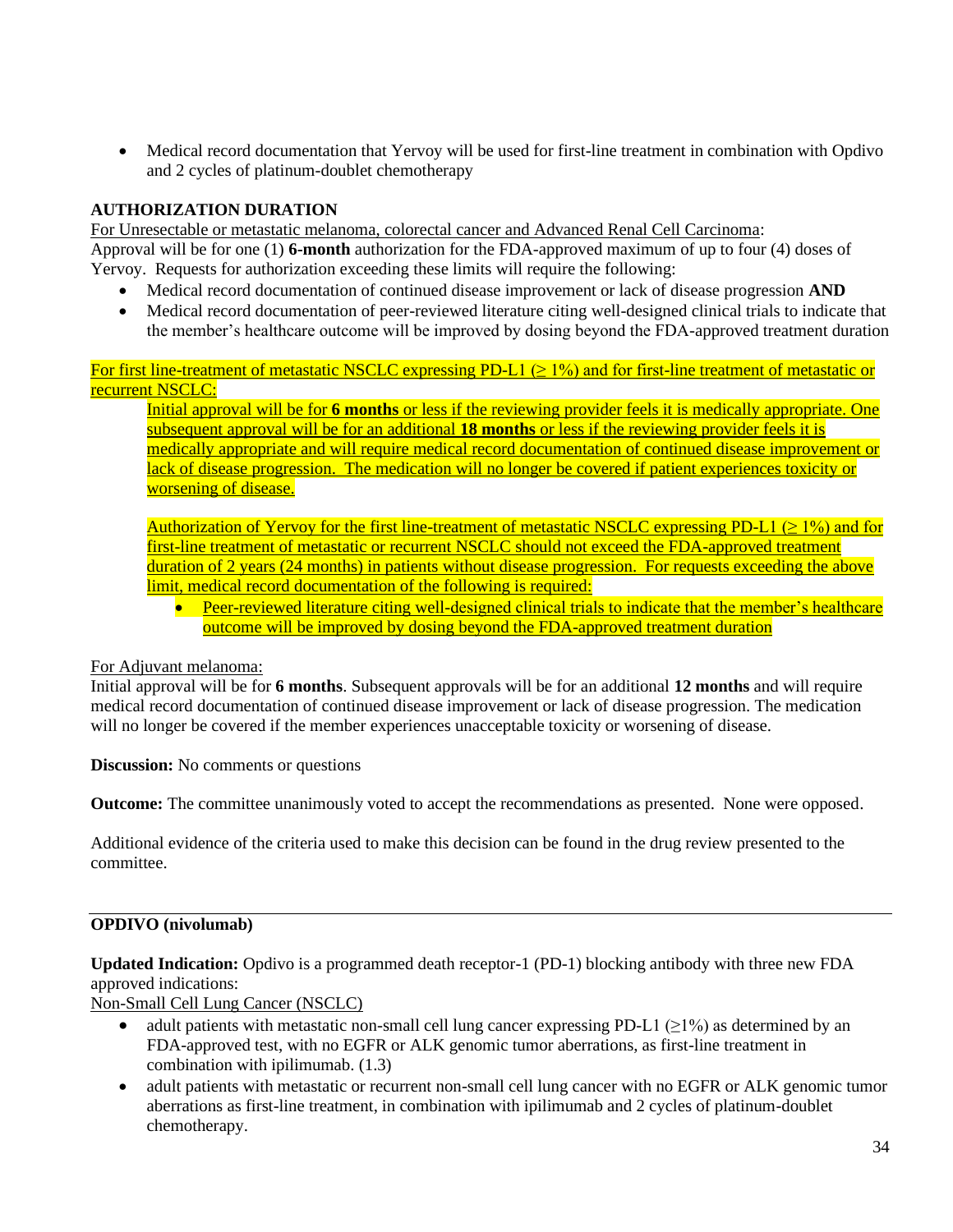Esophageal Squamous Cell Carcinoma (ESCC)

• patients with unresectable advanced, recurrent or metastatic esophageal squamous cell carcinoma after prior fluoropyrimidine- and platinum-based chemotherapy.

**Current formulary status:** Medical benefit, requiring a prior authorization

**Recommendations:** There are no changes recommended to the formulary placement or the authorization duration of Opdivo for hepatocellular carcinoma. It is recommended to add the following prior authorization criteria to Medical Benefit Policy 126.0:

### *Non-Small Cell Lung Cancer (NSCLC)*

- Prescription written by a hematologist/oncologist **AND**
- Medical record documentation that patient is > 18 years of age **AND**

**If the request is for metastatic NSCLC with progression after platinum-based chemotherapy:**

- Medical record documentation of a diagnosis of metastatic non-small cell lung cancer (NSCLC) with disease progression while on or after platinum-based chemotherapy **AND**
- Medical record documentation that Opdivo is not being used in combination with any other agents for the treatment of metastatic non-small cell lung cancer (NSCLC)

#### **OR**

### **If the request is for first-line treatment of metastatic NSCLC expressing PD-L1 (≥ 1%):**

- Medical record documentation of a diagnosis of metastatic non-small cell lung cancer (NSCLC) **AND**
- Medical record documentation of PD-L1  $\geq$  1% as determined by an FDA-approved test **AND**
- Medical record documentation of no EGFR or ALK genomic tumor aberrations **AND**

• Medical record documentation that Opdivo will be used for first-line treatment in combination with Yervoy **If the request is for first-line treatment metastatic or recurrent NSCLC:**

- - Medical record documentation of a diagnosis of metastatic or recurrent non-small cell lung cancer (NSCLC) **AND**
	- Medical record documentation of no EGFR or ALK genomic tumor aberrations **AND**
	- Medical record documentation that Opdivo will be used for first-line treatment in combination with Yervoy and 2 cycles of platinum-doublet chemotherapy

*Esophageal Squamous Cell Carcinoma*

- Prescription written by a hematologist/oncologist **AND**
- Medical record documentation of unresectable advanced, recurrent, or metastatic esophageal squamous cell carcinoma (ESCC) **AND**
- Medical record documentation of previous trial of fluoropyrimidine- and platinum-based chemotherapy.

### **AUTHORIZATION DURATION:**

#### **\*\*For adjuvant treatment of metastatic melanoma** *(completely resected melanoma***):**

Initial approval will be for **6 months** or less if the reviewing provider feels it is medically appropriate. One subsequent approval will be for an additional **6 months** or less if the reviewing provider feels it is medically appropriate and will require medical record documentation of continued disease improvement or lack of disease progression. The medication will no longer be covered if patient experiences toxicity or worsening of disease.

Authorization of Opdivo for the adjuvant treatment of metastatic melanoma should not exceed the FDAapproved treatment duration of 1 year (12 months). For requests exceeding the above limit, medical record documentation of the following is required: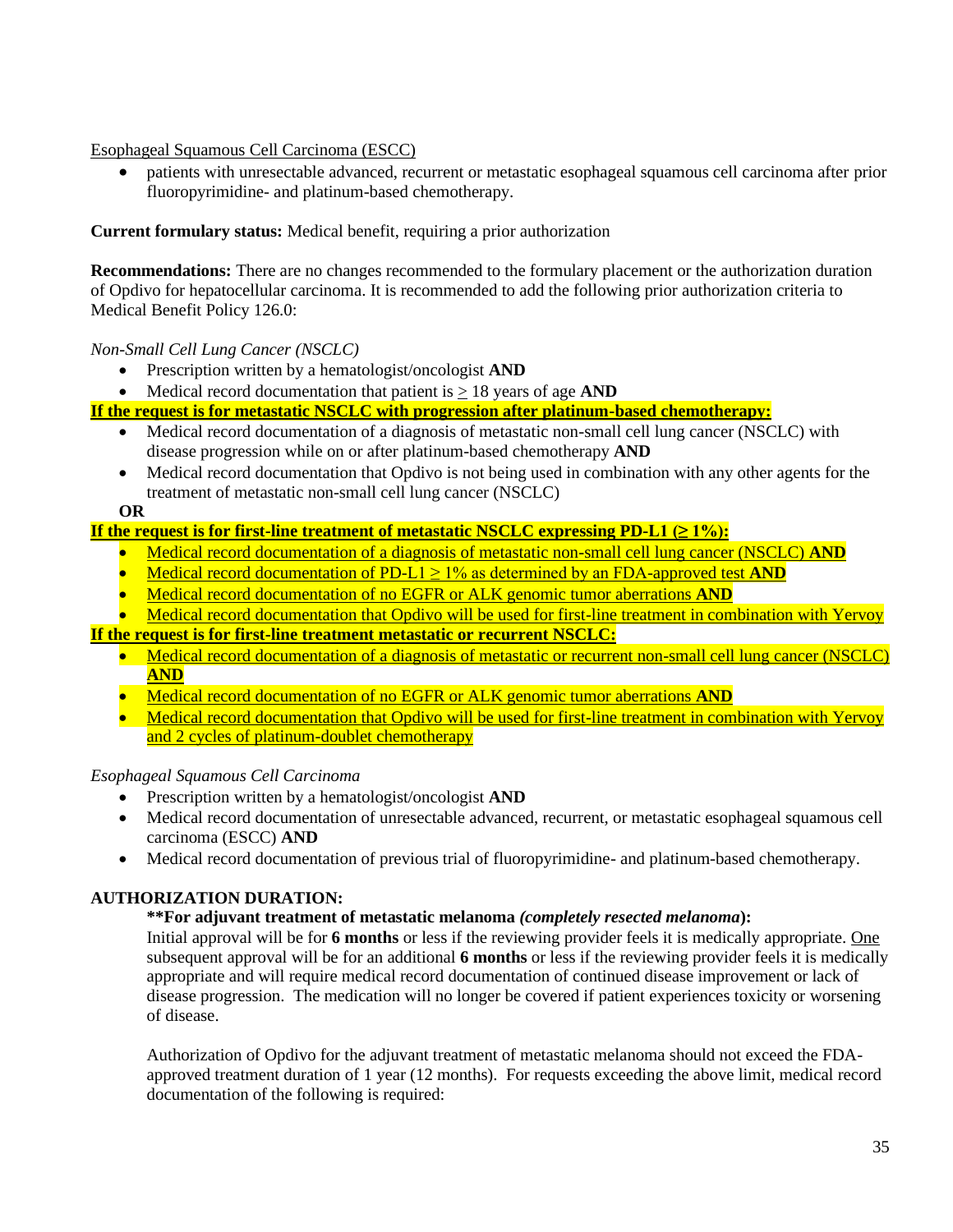• Peer-reviewed literature citing well-designed clinical trials to indicate that the member's healthcare outcome will be improved by dosing beyond the FDA-approved treatment duration

### **\*\*For first line-treatment of metastatic NSCLC expressing PD-L1 (≥ 1%) and for first-line treatment of metastatic or recurrent NSCLC:**

Initial approval will be for **6 months** or less if the reviewing provider feels it is medically appropriate. One subsequent approval will be for an additional **18 months** or less if the reviewing provider feels it is medically appropriate and will require medical record documentation of continued disease improvement or lack of disease progression. The medication will no longer be covered if patient experiences toxicity or worsening of disease.

Authorization of Opdivo for the first line-treatment of metastatic NSCLC expressing PD-L1 ( $\geq 1\%$ ) and for first-line treatment of metastatic or recurrent NSCLC should not exceed the FDA-approved treatment duration of 2 years (24 months) in patients without disease progression. For requests exceeding the above limit, medical record documentation of the following is required:

• Peer-reviewed literature citing well-designed clinical trials to indicate that the member's healthcare outcome will be improved by dosing beyond the FDA-approved treatment duration

### **For all other indications:**

Initial approval will be for **6 months** or less if the reviewing provider feels it is medically appropriate. Subsequent approvals will be for an additional **12 months** or less if the reviewing provider feels it is medically appropriate and will require medical record documentation of continued disease improvement or lack of disease progression. The medication will no longer be covered if patient experiences toxicity or worsening of disease.

**Discussion:** No comments or questions

**Outcome:** The committee unanimously voted to accept the recommendations as presented. None were opposed.

Additional evidence of the criteria used to make this decision can be found in the drug review presented to the committee.

#### **POMALYST (pomalidomide)**

**Updated Indication:** Pomalyst is indicated for the treatment of adult patients with AIDS-related Kaposi sarcoma (KS) after failure of highly active antiretroviral therapy (HAART) or in patients with KS who are HIV-negative. This indication is approved under accelerated approval based on overall response rate. Continued approval for this indication may be contingent upon verification and description of clinical benefit in a confirmatory trial(s).

Note: Pomalyst was previously only indicated in combination with dexamethasone, for patients with multiple myeloma (MM) who have received at least two prior therapies including lenalidomide and a proteasome inhibitor and have demonstrated disease progression on or within 60 days of completion of the last therapy.

**Current formulary status:** Pharmacy benefit available at the OralOncBrandNP tier, prior authorization and quantity limits apply

**Recommendation:** There will be no changes to the formulary status at this time. However, it is recommended that the following criteria be added to the policy to reflect the updated indication:

- Medical record documentation that Pomalyst is prescribed by hematologist or oncologist **AND**
- Medical record documentation of age greater than or equal to 18 years **AND**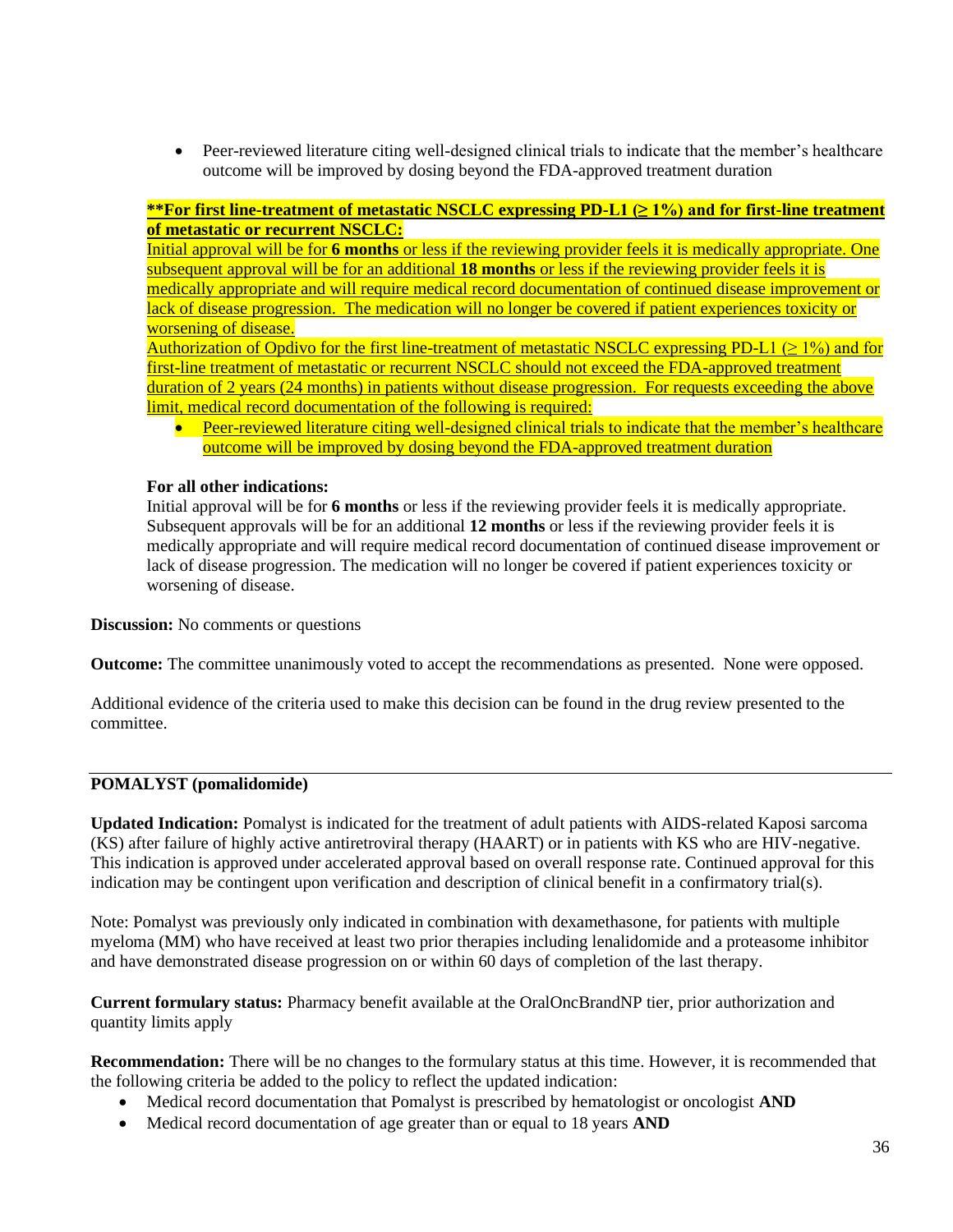- Medical record documentation of Kaposi sarcoma **AND**
- Medical record documentation of one of the following:
	- o Medical record documentation of AIDS-related Kaposi sarcoma **AND**
	- o Medical record documentation of progression of Kaposi sarcoma despite the use of antiretroviral therapy **AND**
	- o Medical record documentation that antiretroviral therapy will be continued **OR**
	- o Medical record documentation that the member is HIV-negative

There will be no changes to quantity limit or authorization duration.

**Discussion:** No comments or questions

**Outcome:** The committee unanimously voted to accept the recommendations as presented. None were opposed.

Additional evidence of the criteria used to make this decision can be found in the drug review presented to the committee.

### **EPCLUSA (sofosbuvir/velpatasvir)**

**Updated Indication:** Epclusa is now approved in age 6 and up, Genotype 1, 2, 3, 4, 5 or 6 Chronic Hepatitis C infection. It was previously approved in adult patients.

**Current formulary status:** sofosbuvir/velpatasvir (Epclusa) tablets : Non-formulary (Commercial/CHIP), Specialty (Exchange), Prior authorization required.

**Recommendation:** There are no changes recommended to formulary placement, quantity limits, and authorization duration at this time. However, it is recommended to revise the criteria to reflect the updated age and weight. Epclusa's warning in severe renal impairment and ESRD was also removed.

- Medical record documentation of age 6 years or older or weighing 17kg or more **AND**
- Medical record documentation of age greater than or equal to 18 years **AND**
- Medical record documentation of concurrent therapy with appropriate dose and duration of weightbased ribavirin (1000 mg per day for patients less than 75 kg and 1200 mg for those weighing at least 75 kg), if indicated **AND**
- Medical record documentation that member does not have severe renal impairment (estimated glomerular filtration rate less than 30 mL/min/1.73 m<sup>2</sup>) or end stage renal disease requiring hemodialysis **AND**

**AUTHORIZATION DURATION:** according to IDSA/AASLD Guidelines (longer treatment duration is recommended when ribavirin ineligible) AUTHORIZATION DURATION: 12 weeks

**Discussion:** No comments or questions

**Outcome:** The committee unanimously voted to accept the recommendations as presented. None were opposed.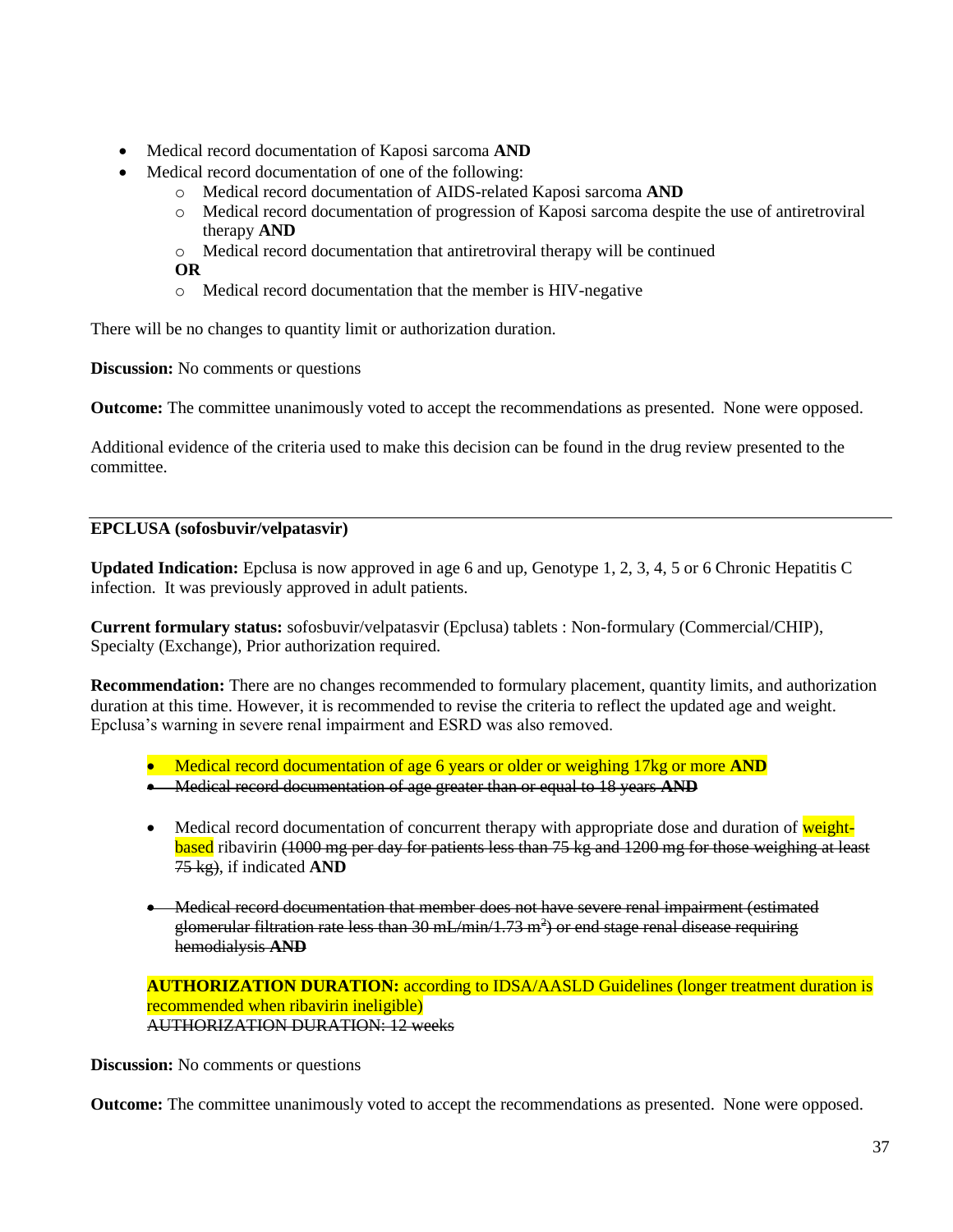Additional evidence of the criteria used to make this decision can be found in the drug review presented to the committee.

### **KEYTRUDA (pembrolizumab)**

**Updated Indication:** Keytruda is now indicated under accelerated approval for the treatment of adult and pediatric patients with unresectable or metastatic tumor mutational burden-high (TMB-H) [≥10 mutations/megabase (mut/Mb)] solid tumors, as determined by an FDA-approved test, that have progressed following prior treatment and who have no satisfactory alternative treatment options. Continued approval for this indication may be contingent upon verification and description of clinical benefit in the confirmatory trials.

Keytruda is also now indicated for the treatment of patients with recurrent or metastatic cutaneous squamous cell carcinoma (cSCC) that is not curable by surgery or radiation.

Keytruda maintains its previously approved indications for melanoma, non-small cell lung cancer (NSCLC), small cell lung cancer (SCLC), head and neck squamous cell cancer (HNSCC), classical Hodgkin Lymphoma (cHL), primary mediastinal large B-cell lymphoma (PMBCL), urothelial carcinoma, microsatellite instability-high cancer (MSI-H), gastric cancer, esophageal cancer, cervical cancer, hepatocellular carcinoma, Merkle cell carcinoma (MCC), renal cell carcinoma (RCC), and endometrial carcinoma.

#### **Current formulary status:** NF (medical benefit requiring PA)

**Recommendation:** No changes are recommended to the tiering or formulary placement of Keytruda at this time. It is recommended that prior authorization criteria are added to the existing Keytruda policy to account for the updated indication. It is recommended that the current 6-month initial and 12-month subsequent authorization durations and associated criteria apply.

#### **Tumor Mutational Burden – High (TMB-H) Solid Tumors**

- Prescription written by a hematologist/oncologist **AND**
- Medical record documentation of unresectable or metastatic solid tumors **AND**
- Medical record documentation that tumors are tumor mutational burden-high (TMB-H), defined as greater than or equal to 10 mutations per megabase ( $\geq$ 10 mut/Mb), determined by an FDA-approved test **AND**
- Medical record documentation of progression following prior treatment(s) **AND**
- Medical record documentation of no satisfactory alternative treatment options

#### **Cutaneous Squamous Cell Carcinoma (cSCC)**

- Prescription written by a hematologist/oncologist **AND**
- Medical record documentation of recurrent or metastatic cutaneous squamous cell carcinoma **AND**
- Medical record documentation that the patient's disease is not curable by surgery **AND**
- Medical record documentation that the patient's disease is not curable by radiation.

#### **Discussion:** No comments or questions

**Outcome:** The committee unanimously voted to accept the recommendations as presented. None were opposed.

Additional evidence of the criteria used to make this decision can be found in the drug review presented to the committee.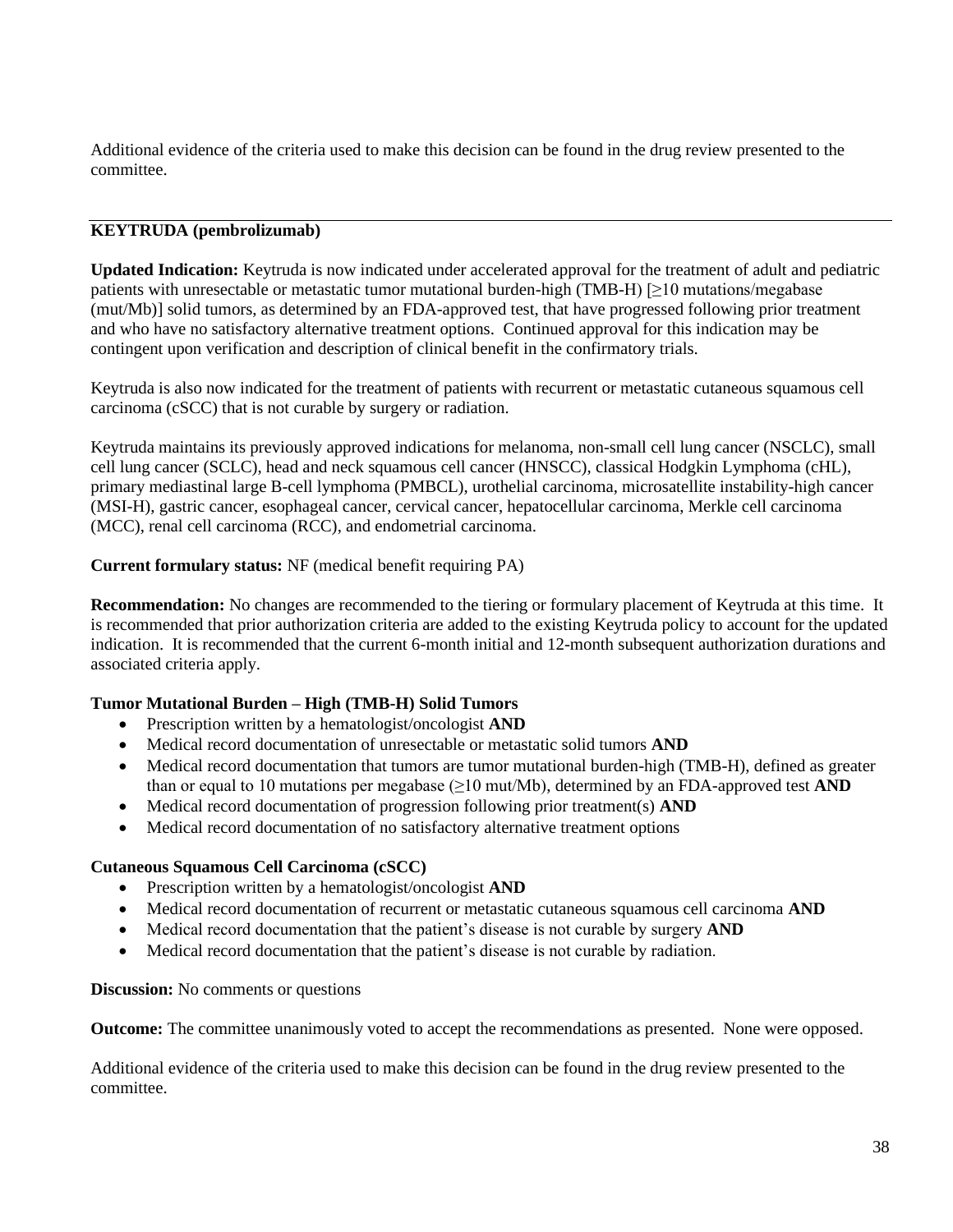#### **DULERA (mometasone furoate/formoterol fumarate dihydrate)**

**Updated Indication:** Dulera is a combination product containing a corticosteroid and a long-acting beta<sub>2</sub>-adrenergic agonist (LABA) indicated for treatment of asthma in patients 5 years of age and older. It is not indicated for the relief of acute bronchospasm.

Previously, Dulera was indicated for treatment of asthma in patients 12 years of age and older

**Current formulary status:** Brand Preferred tier, unrestricted

**Recommendation:** Dulera is currently available without a prior authorization and is not restricted by age. No changes are recommended at this time.

**Discussion:** No comments or questions.

**Outcome:** The committee unanimously voted to accept the recommendations as presented. None were opposed.

Additional evidence of the criteria used to make this decision can be found in the drug review presented to the committee.

#### **ASMANEX HFA (mometasone furoate)**

**Updated Indication:** Asmanex is a corticosteroid indicated for maintenance treatment of asthma as prophylactic therapy in patients 5 years of age and older. It is not indicated for the relief of acute bronchospasm.

**Current formulary status:** Brand Non-Preferred, unrestricted

**Recommendation:** No changes are recommended to the formulary placement of Asmanex HFA.

**Discussion:** No comments or questions.

**Outcome:** The committee unanimously voted to accept the recommendations as presented. None were opposed.

Additional evidence of the criteria used to make this decision can be found in the drug review presented to the committee.

#### **ALUNBRIG (brigatinib)**

**Updated Indication:** Alunbrig is now indicated for treatment of adult patients with ALK+, metastatic non-small cell lung cancer (NSCLC) as detected by an FDA approved test.

> • Previously, Alunbrig was only indicated for ALK+, metastatic NSCLC patients who had failed on Xalkori.

**Current formulary status:** Alunbrig is a pharmacy benefit on the OralOncBrandNP Tier requiring prior authorization and quantity limits apply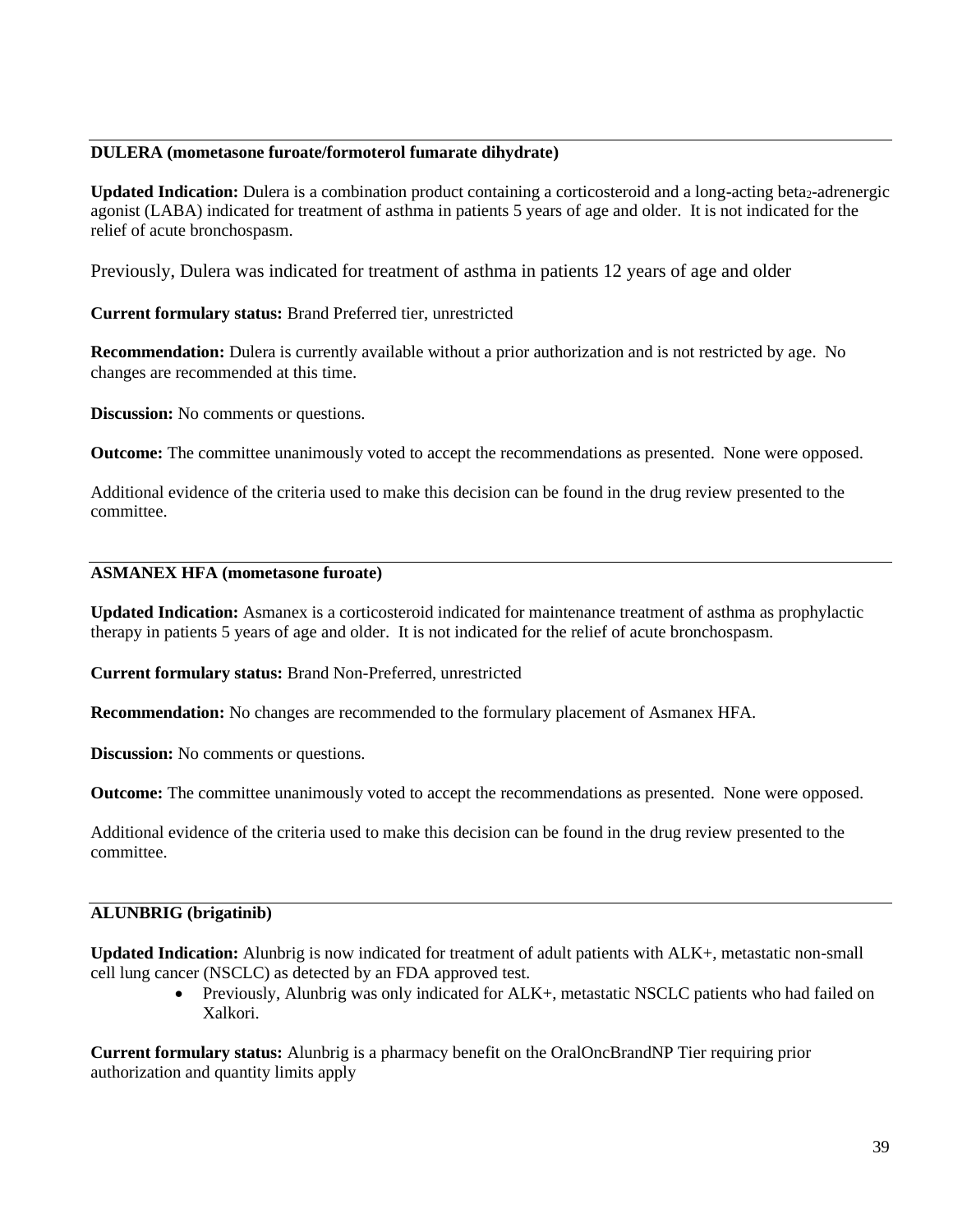**Recommendation:** No changes are recommended to formulary placement at this time. Recommend updating the prior authorization criteria to the following:

- Medical record documentation that Alunbrig is prescribed by an oncologist **AND**
- Medical record documentation of a diagnosis of ALK-positive, metastatic non-small cell lung cancer

### **AUTHORIZATION DURATION:** 12 months

**QUANTITY LIMIT:** 6 tablets per day (30 day supply per fill)

**Discussion:** No comments or questions.

**Outcome:** The committee unanimously voted to accept the recommendations as presented. None were opposed.

Additional evidence of the criteria used to make this decision can be found in the drug review presented to the committee.

### **TECENTRIQ (atezolizumab)**

**Updated Indication:** Tecentriq is now indicated, in combination with bevacizumab, for the treatment of patients with unresectable or metastatic hepatocellular carcinoma (HCC) who have not received prior systemic therapy.

Previously, Tecentriq was indicated for urothelial carcinoma, non-small cell lung cancer, locally advanced or metastatic triple-negative breast cancer, and small cell lung cancer. No changes have been made to these indications.

**Current formulary status:** Medical Benefit, requiring a prior authorization

**Recommendation:** No changes are recommended to the formulary placement or authorization duration of Tecentriq. It is recommended to add the following prior authorization criteria to Medical Benefit Policy 144.0 to incorporate the new indication.

#### **Unresectable or Metastatic Hepatocellular Carcinoma (HCC)**

- Prescription written by an oncologist **AND**
- Medical record documentation of diagnosis of unresectable or metastatic hepatocellular carcinoma (HCC) **AND**
- Medical record documentation that Tecentriq will be given in combination with bevacizumab **AND**
- Medical record documentation that patient has not received prior systemic treatment for hepatocellular carcinoma

**Discussion:** No comments or questions.

**Outcome:** The committee unanimously voted to accept the recommendations as presented. None were opposed.

Additional evidence of the criteria used to make this decision can be found in the drug review presented to the committee.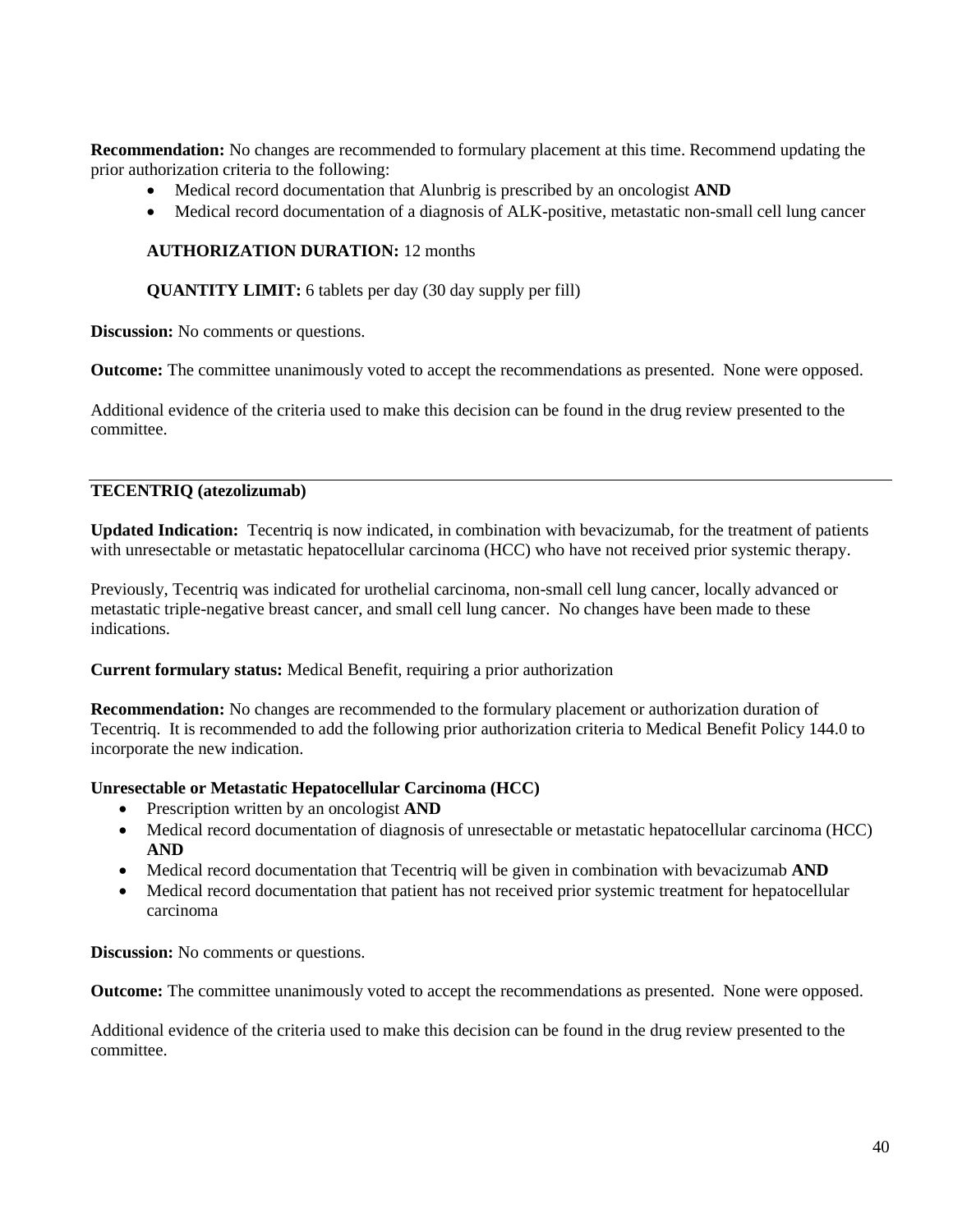### **AVASTIN (bevacizumab)**

**Updated Indication:** Avastin is now indicated in combination with Tecentriq for the treatment of patients with unresectable or metastatic hepatocellular carcinoma (HCC) who have no received prior systemic therapy.

**Current formulary status:** Medical Benefit, unrestricted

**Recommendation:** Currently, Avastin is available as a medical benefit without a prior authorization and no changes are recommended to formulary placement of Avastin at this time.

**Discussion:** No comments or questions.

**Outcome:** The committee unanimously voted to accept the recommendations as presented. None were opposed.

Additional evidence of the criteria used to make this decision can be found in the drug review presented to the committee.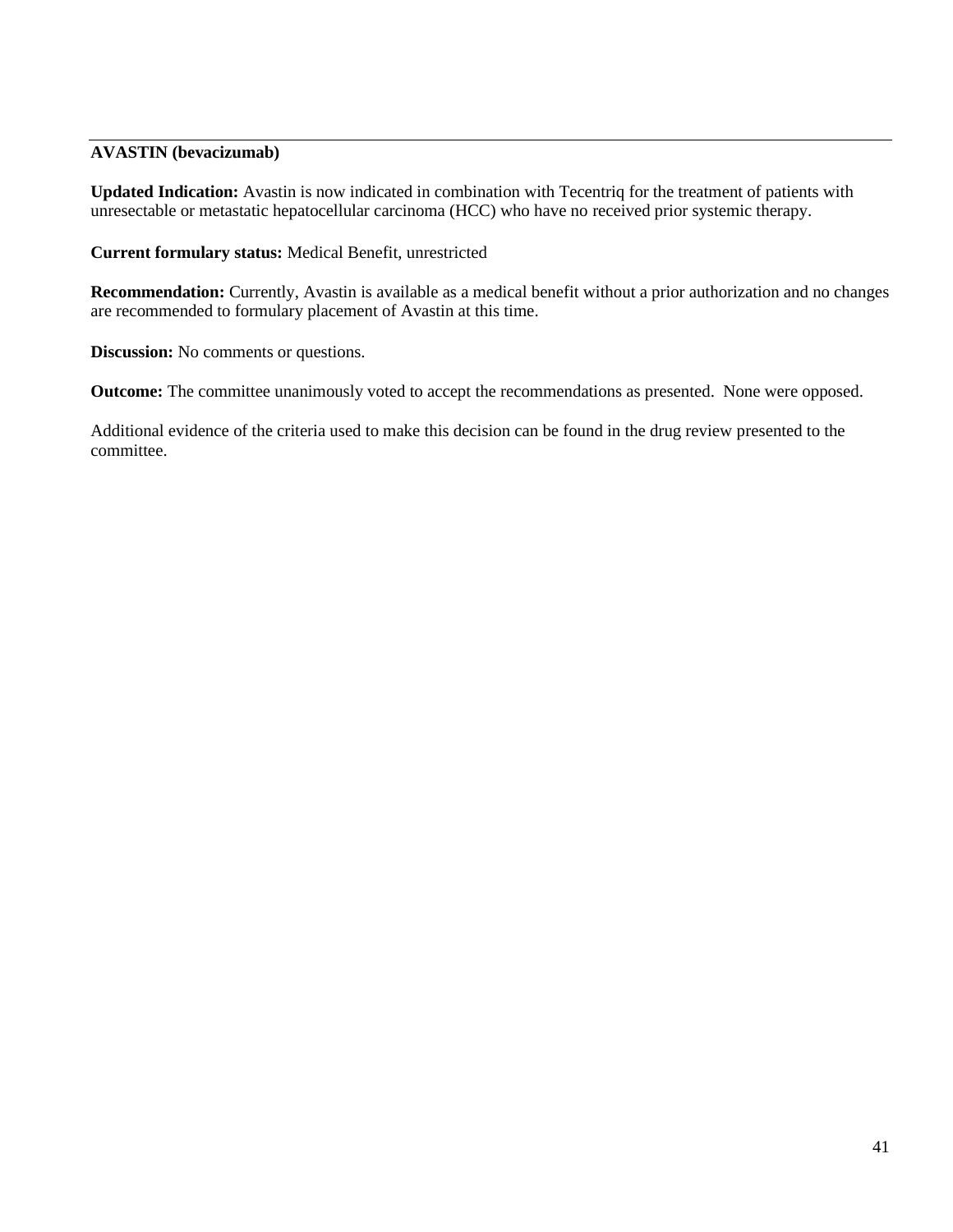#### **UPDATES**

### **PROCYSBI POLICY UPDATE**

Procysbi is a pharmacy benefit available at the Specialty tier or the Brand Non-Preferred tier for members with a three tier benefit. Procysbi requires a prior authorization with the following criteria.

- Medical record documentation that member is > 1 years of age **AND**
- Medical record documentation of a diagnosis of nephropathic cystinosis **AND**
- Medical record documentation that medication is prescribed by a nephrologist, geneticist, or metabolic specialist **AND**
- Medical record documentation of a therapeutic failure on, intolerance to, or contraindication to Cystagon

**DAY SUPPLY LIMIT:** 34 day supply per fill

**Recommendation:** There are no changes recommended to formulary status at this time. However, it is recommended to update the prior authorization criteria to the following

- Medical record documentation of a diagnosis of nephropathic cystinosis AND
- Medical record documentation of age greater than or equal to 1 year AND
- Medical record documentation that Procysbi is prescribed by a nephrologist AND
- Medical record documentation of one of the following:
	- o Medical record documentation of intolerance to Cystagon and one of the following:
		- **EXECUTE:** If intolerance is gastrointestinal-related, medical record documentation of therapeutic failure on 4 months of Cystagon and a proton-pump inhibitor (e.g. omeprazole, esomeprazole) **OR**
		- If intolerance is not gastrointestinal-related, justification supported by peer-review literature citing well-designed clinical trials that the member's intolerance will be improved by switching therapy to Procysbi

#### **OR**

- $\circ$  Medical record documentation of therapeutic failure on Cystagon as defined by all of the following:
	- Medical record documentation of failure to achieve WBC cystine levels < 1 nmol halfcystine/mg protein on maximally tolerated dose of Cystagon **AND**
	- Claims history or attestation from the provider that the patient is adherent to Cystagon at an every 6 hour dosing interval

**Discussion:** No comments or questions.

**Outcome:** The committee unanimously voted to accept the recommendations as presented. None were opposed.

Additional evidence of the criteria used to make this decision can be found in the drug review presented to the committee.

# **XCOPRI QUANTITY LIMIT UPDATE**

The maximum dosage formulation of Xcopri is 200 mg tablets. To allow for the maximum dosage of 400 mg daily, the following update is recommended to the current quantity limits.

\_\_\_\_\_\_\_\_\_\_\_\_\_\_\_\_\_\_\_\_\_\_\_\_\_\_\_\_\_\_\_\_\_\_\_\_\_\_\_\_\_\_\_\_\_\_\_\_\_\_\_\_\_\_\_\_\_\_\_\_\_\_\_\_\_\_\_\_\_\_\_\_\_\_\_\_\_\_\_\_\_\_\_\_\_\_\_\_\_\_\_\_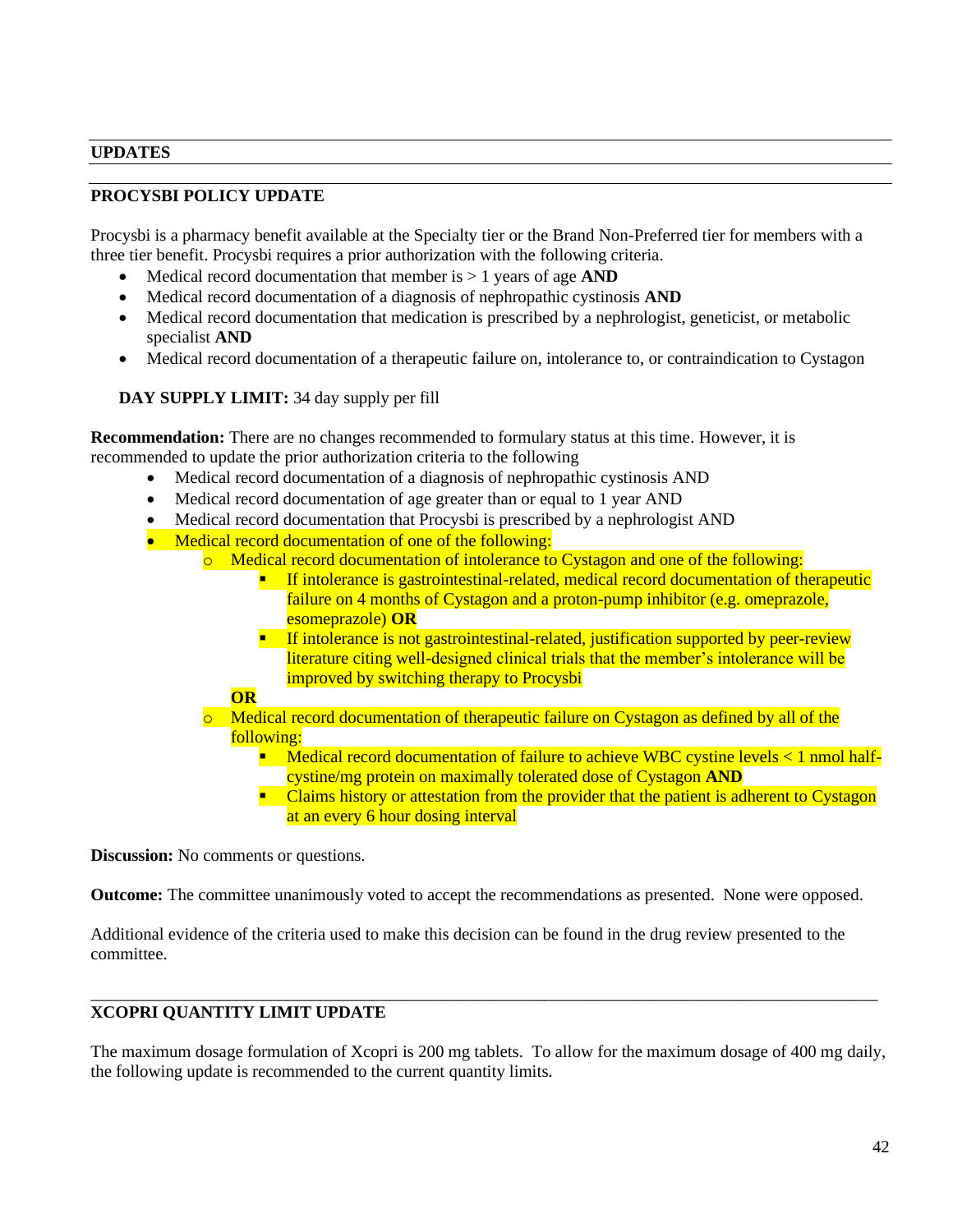**QUANTITY LIMITS:** Pharmacist note to CSR: *Authorization should be entered by HICL and only checking the Formulary PA required box (no QLs need to be entered within the authorization).*

- **50 mg, 100 mg, 150 mg:** 1 tablet per day
- **200 mg, Maintenance Pack:** 2 tablets per day
- **Titration Pack:** 28 tablets per 180 days

**Recommendation:** Update QL for 200 mg tables to 2 per day.

**Discussion:** No comments or questions.

**Outcome:** The committee unanimously voted to accept the recommendations as presented. None were opposed.

Additional evidence of the criteria used to make this decision can be found in the drug review presented to the committee.

### **HIV PRE-EXPOSURE PROPHYLAXIS**

In June of 2019 the United States Preventive Task Force (USPSTF) approved a category A recommendation for coverage of HIV pre-exposure prophylaxis (PrEP) with effective antiretroviral therapy for persons who are at high risk of HIV acquisition. In order to comply with the USPSTF recommendation, it is recommended for Truvada 200- 300 mg tablet, Emtriva 200 mg tablet, and tenofovir 300 mg capsule to be covered for \$0 cost sharing when used for PrEP. The following logic will be configured in the claims system to determine whether members are utilizing these agents for HIV treatment of HIV PrEP effective 7/1/2020:

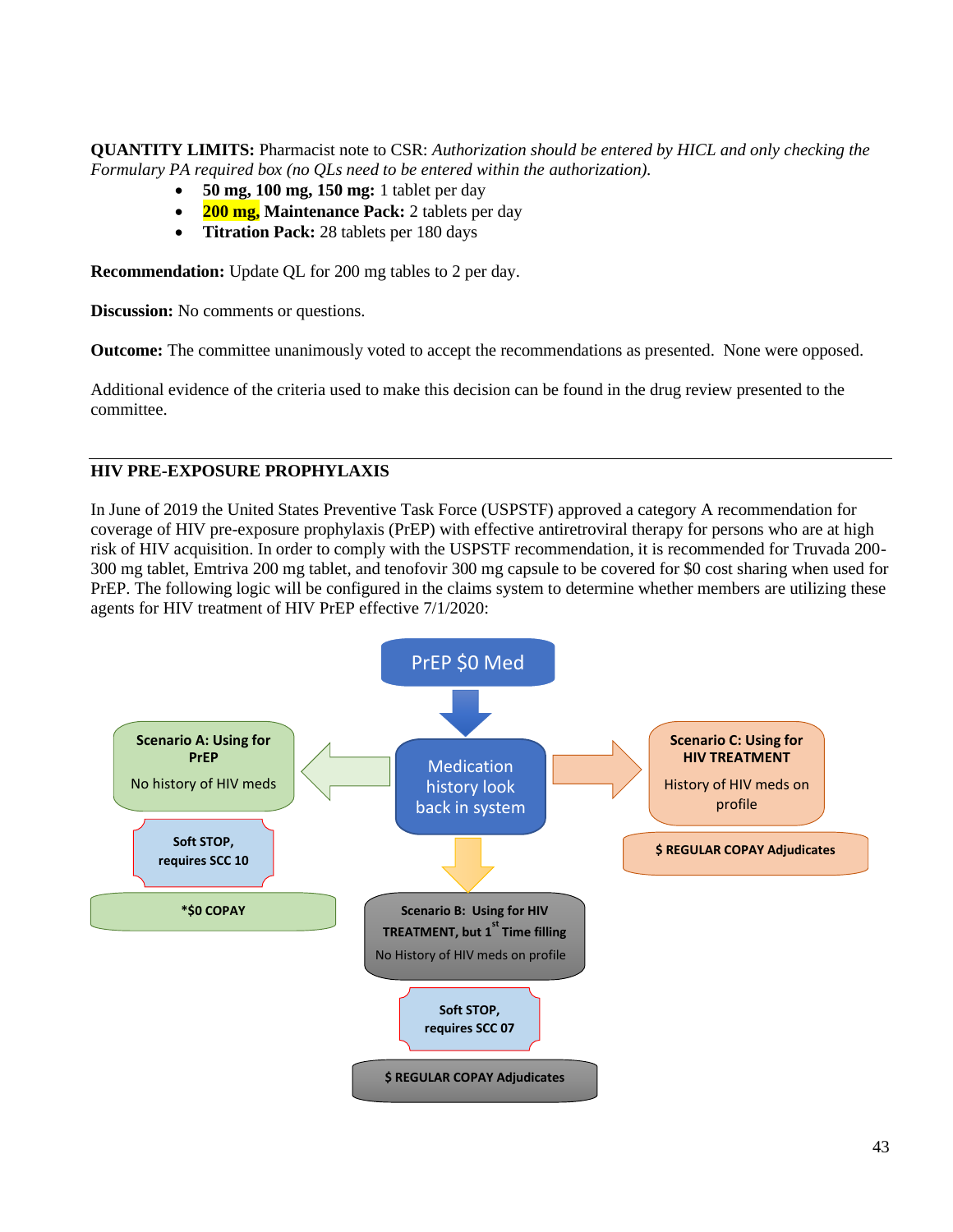\*Before assigning \$0 copay, soft stop PrEP meds intended to be \$0 with POS:

- If for HIV preexposure prophylaxis, resubmit with SCC10. If for HIV treatment, resubmit with SCC07
- If medications on HIV TX LOOKBACK DRUGS FOR EHB LIST are found, do not soft stop; proceed regular copay

**Discussion:** No comments or questions.

**Outcome:** The committee unanimously voted to accept the recommendations as presented. None were opposed.

Additional evidence of the criteria used to make this decision can be found in the drug review presented to the committee.

### **XELJANZ/XELJANZ XR**

Xeljanz recently added a black box warning for increased rate of all-cause mortality in patients 50 years of age and older with at least one cardiovascular risk factor who were treated for rheumatoid arthritis with Xeljanz 10 mg twice daily (correlates to Xeljanz XR 22 mg) compared to those treated with Xeljanz 5 mg twice daily or TNF blockers in a large ongoing post-marketing safety study. To ensure the appropriate dosage is being prescribed, it is recommended to add the following prior authorization criteria to Policy 273.0 for Xeljanz and Xeljanz XR.

### **Recommendations:**

### **For treatment of rheumatoid arthritis**

An exception for coverage of Xeljanz or Xeljanz XR may be made for members who meet the following criteria:

- Medical record documentation of a diagnosis of moderate to severe rheumatoid arthritis (made in accordance with the American College of Rheumatology Criteria for the Classification and Diagnosis of Rheumatoid Arthritis) **AND**
- Medical record documentation that Xeljanz or Xeljanz XR is prescribed by a rheumatologist **AND**
- Medical record documentation of age greater than or equal to 18 years **AND**
- Medical record documentation of an inadequate response to a minimum 3 month trial of methotrexate or other disease modifying anti-rheumatic drug (DMARD) if methotrexate is not tolerated or contraindicated **OR** medical record documentation of a therapeutic failure on or intolerance to prior biologic therapy **AND**
- Medical record documentation that Xeljanz or Xeljanz XR is not being used concurrently with a tumor necrosis factor (TNF) blocker or other biologic agent **AND**
- Medical record recommendation that Xeljanz/Xeljanz XR is being dosed consistent with FDA-approved labeling\*

# **QUANTITY LIMIT**:

Pharmacist note to CSR: *Authorization should be entered by GPID and only checking the Formulary PA required box (no QLs need to be entered within the authorization).* 

- Xeljanz 5 mg: 2 tablets per day, 30 day supply per fill.
- Xeljanz XR 11 mg: 1 tablet per day, 30 day supply per fill

#### **For treatment of psoriatic arthritis**

An exception for coverage of Xeljanz or Xeljanz XR may be made for members who meet the following criteria:

• Medical record documentation of a diagnosis of moderately to severely active psoriatic arthritis which must include the following: o Documentation of either active psoriatic lesions or a documented history of psoriasis **AND**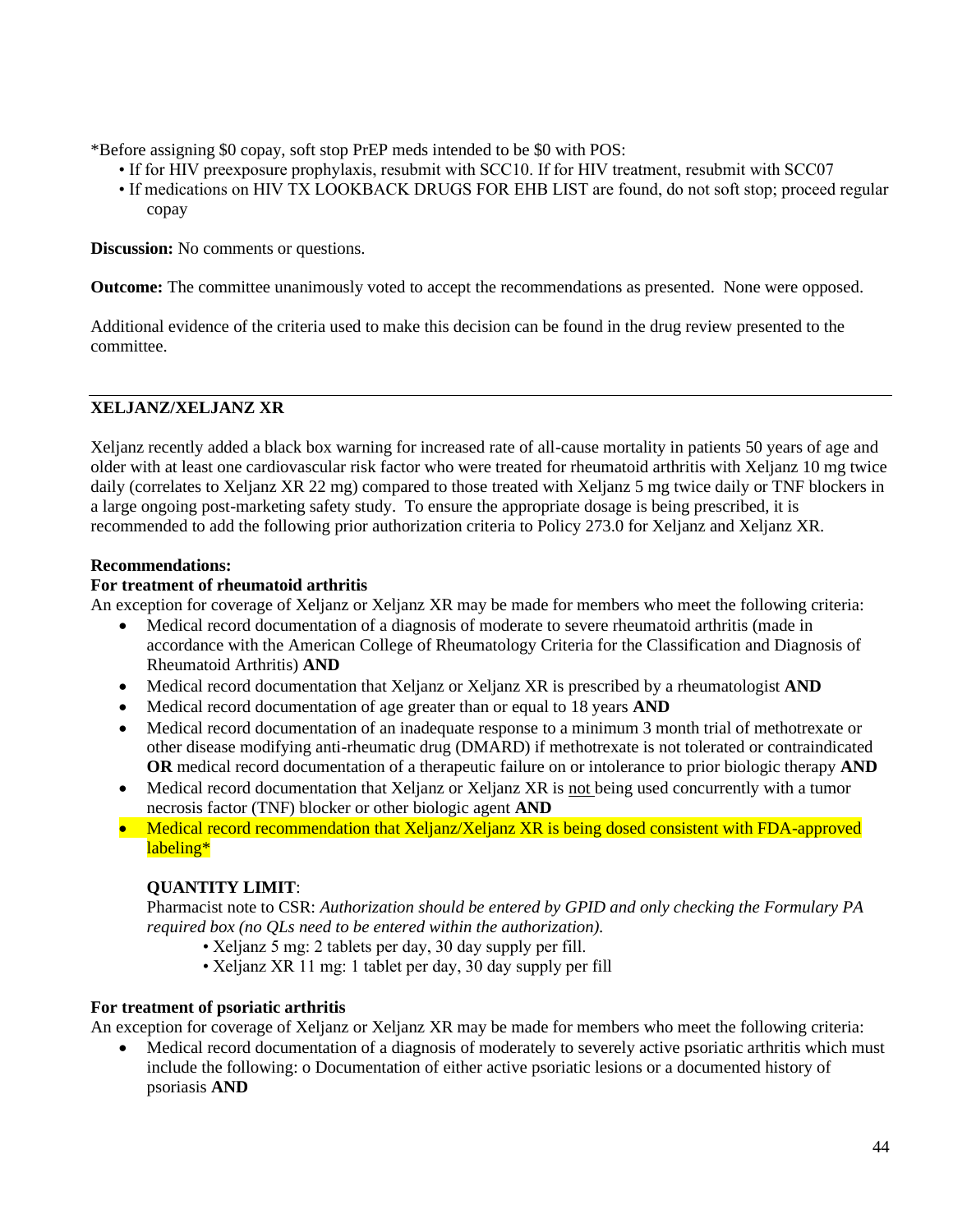- Medical record documentation of an inadequate response to or intolerance to a 3-month trial of methotrexate or another disease-modifying antirheumatic drug (DMARD) **AND**
- Medical record documentation that Xeljanz or Xeljanz XR is prescribed by a rheumatologist or dermatologist **AND**
- Medical record documentation that Xeljanz or Xeljanz XR is being prescribed in combination with nonbiologic disease modifying antirheumatic drug (DMARD) therapy (including but not limited to methotrexate, sulfasalazine, and/or leflunomide) **AND**
- Medical record documentation of age greater than or equal to 18 years **AND**
- Medical record documentation of intolerance to, contraindication to, or therapeutic failure on a minimum 3 month trial of Humira\* **AND** Cosentyx\* **AND**
- Medical record documentation that Xeljanz or Xeljanz XR is not being used concurrently with a tumor necrosis factor (TNF) blocker or other biologic agent **AND**
- Medical record recommendation that Xeljanz/Xeljanz XR is being dosed consistent with FDA-approved labeling\*

# **QUANTITY LIMIT**:

Pharmacist note to CSR: *Authorization should be entered by GPID and only checking the Formulary PA required box (no QLs need to be entered within the authorization).* 

- Xeljanz 5 mg: 2 tablets per day, 30 day supply per fill.
- Xeljanz XR 11 mg: 1 tablet per day, 30 day supply per fill

### **For treatment of ulcerative colitis**

An exception for coverage of Xeljanz may be made for members who meet the following criteria:

- Medical record documentation of a diagnosis of moderate to severe ulcerative colitis **AND**
- Medical record documentation that Xeljanz or Xeljanz XR is prescribed by a gastroenterologist **AND**
- Medical record documentation of age greater than or equal to 18 years **AND**
- Medical record documentation of intolerance to, contraindication to, or therapeutic failure on a minimum 3 month trial of Humira\* **AND**
- Medical record documentation that Xeljanz is not being used concurrently with a tumor necrosis factor (TNF) blocker, potent immunosuppressant (e.g. azathioprine and cyclosporine), or other biologic agent

**QUANTITY LIMIT**: Pharmacist note to CSR: *Authorization should be entered by HICL and only checking the Formulary PA required box (no QLs need to be entered within the authorization).* 

- Xeljanz 5 mg or 10 mg\*: 2 tablets per day, 30 day supply per fill.
- Xeljanz XR 11 mg or 22 mg\*: 1 tablet per day, 30 day supply per fill

**\*NOTE:** Xeljanz 10 mg twice daily and Xeljanx XR 22 mg once daily are only indicated for the treatment of ulcerative colitis induction treatment and in cases of loss of response to maintenance treatment. The maximum recommended dosage for rheumatoid arthritis and psoriatic arthritis are Xeljanz 5 mg twice daily or Xeljanz XR 11 mg once daily.

**Discussion:** No comments or questions.

**Outcome:** The committee unanimously voted to accept the recommendations as presented. None were opposed.

Additional evidence of the criteria used to make this decision can be found in the drug review presented to the committee.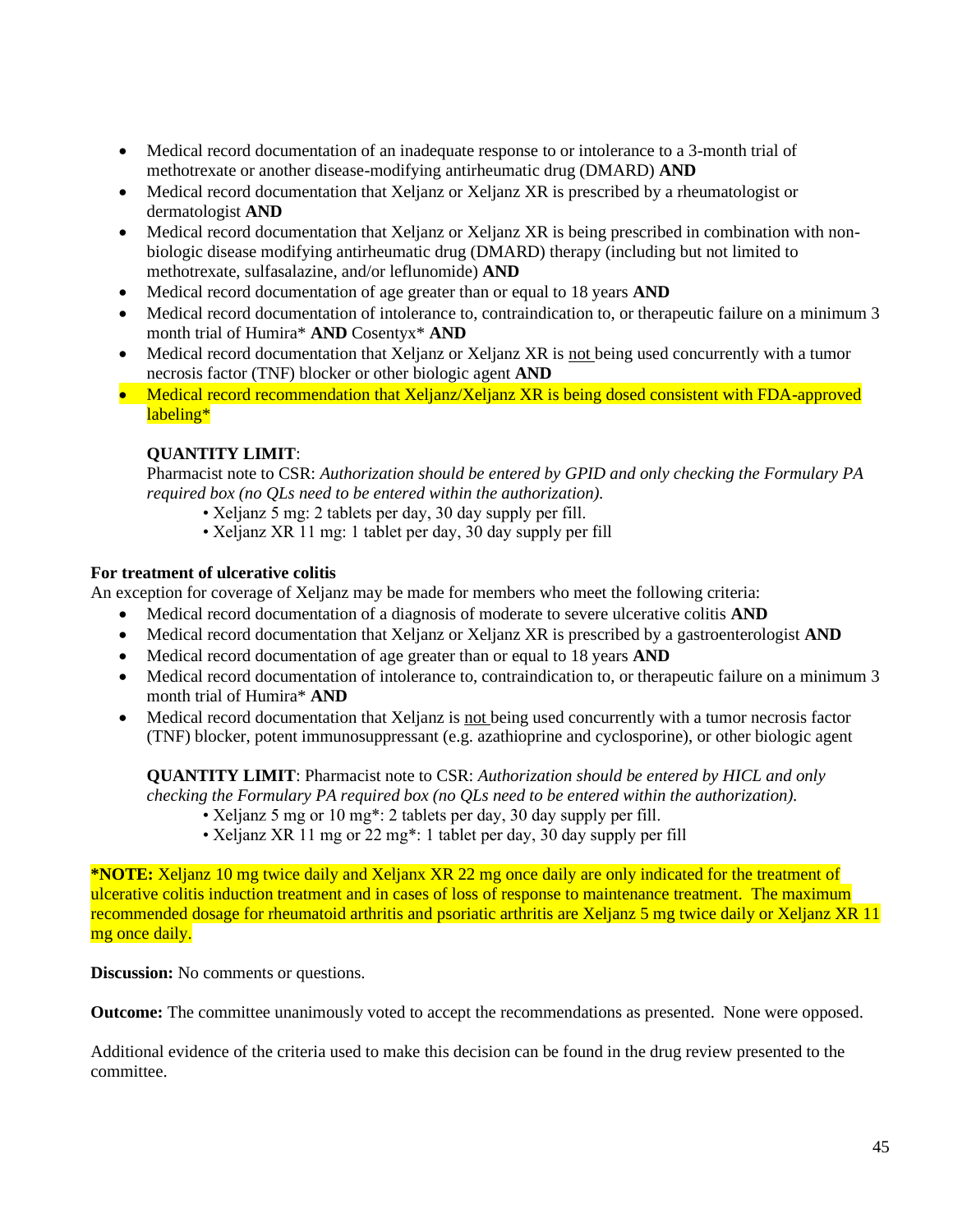# **ACYCLOVIR CREAM/OINTMENT**

# **Review:**

Acyclovir cream: Treatment of recurrent herpes labialis (cold sores) in immunocompetent adults and adolescents (12 years and older)

Acyclovir ointment: Indicated for the management of initial genital herpes and in limited non-life threatening mucocutaneous herpes simplex virus infections in immunocompromised patients.

Unsupported uses: Although included as an FDA-approved use in the manufacturer's prescribing information for the management of initial genital herpes, the CDC discourages topical antiviral therapy for genital herpes infection due to minimal clinical benefit.

Per UpToDate, there is no role for topical antiviral therapy in the treatment of genital herpes. In an analysis that compared the results of three randomized trials in patients with primary genital HSV, the effects of IV and oral acyclovir were greater than topical treatment in reduction of viral shedding, time to complete healing of lesions, and reduction of new lesion formation. Oral therapy reduced viral shedding by 80% and topical therapy only reduced shedding by 55%. Also, oral therapy reduced new lesion formation and topical therapy did not.

**Current Formulary Status:** Acyclovir cream and acyclovir ointment are on generic tier and require a prior authorization

**Recommendation:** It is recommended to remove the prior authorization on the acyclovir ointment. Also, it is recommended to remove the genital herpes section from the policy. Acyclovir cream and Denavir cream will still require a prior authorization with the following criteria:

# **For the treatment of Cold Sores:**

- An exception for the coverage of **acyclovir cream** may be made for members who meet the following criteria:
	- Medical record documentation of a diagnosis of Cold Sores (Herpes Simplex 1 or Herpes Labialis) in patients 12 years of age and older AND
	- Medical record documentation of therapeutic failure on, intolerance to, or contraindication to:
		- Abreva (OTC), valacyclovir, AND famciclovir (famciclovir only if age greater than or equal to 18 years)
- An exception for the coverage of **Denavir Cream** may be made for members who meet the following criteria:
	- Medical record documentation of a diagnosis of cold sores (Herpes Simplex 1 or Herpes Labialis) in patients 12 years of age and older AND
	- Medical record documentation of therapeutic failure on, intolerance to, or contraindication to:
		- Abreva (OTC), acyclovir cream (prior authorization required), valacyclovir, AND famciclovir (famciclovir only if age greater than or equal to 18 years)

**QUANTITY LIMIT:** For acyclovir Cream: A quantity limit of 1 co-pay per package applies For Denavir Cream: A quantity limit of 1 co-pay per package applies

**Discussion:** No comments or questions.

**Outcome:** The committee unanimously voted to accept the recommendations as presented. None were opposed.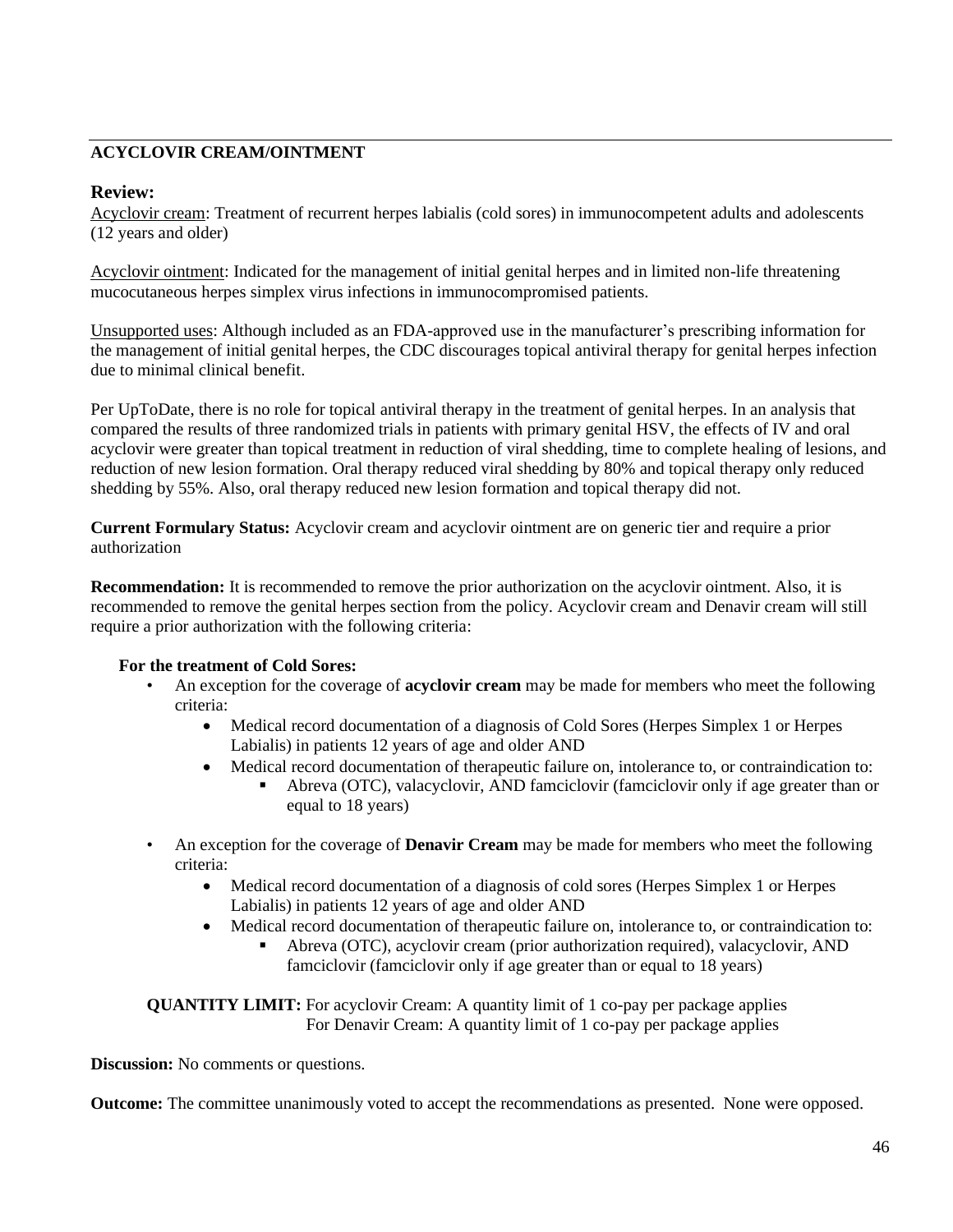Additional evidence of the criteria used to make this decision can be found in the drug review presented to the committee.

# **ACYCLOVIR CREAM/OINTMENT**

**Review:** The ability of Abilify Mycite to improve patient compliance has not been established. Abilify Mycite offers no advantage in efficacy over aripiprazole tablets and Abilify Maintena. Abilify Maintena is an alternative form of aripiprazole for patients who have trouble with compliance issues.

**Recommendation:** It is recommended to add the following reauthorization criteria to the Commercial Policy 619.0 for Abilify Mycite.

**Authorization Duration:** Initial authorizations for Abilify Mycite will be approved for a period of 12 months. Reauthorizations will be for a period of 12 months each provided the following criteria are met:

- Claims history and attestation from the provider showing the patient is adherent to Abilify Mycite **OR** continued need to monitor drug ingestion **AND**
- Medical record documentation of one of the following:
	- o For schizophrenia and bipolar I disorder:
		- **E** Medical record documentation of reason why aripiprazole oral tablets AND Abilify Maintena cannot be used

**OR**

o For major depressive disorder (MDD) **EXECT** Medical record documentation of reason why aripiprazole oral tablets cannot be used

**Discussion:** No comments or questions.

**Outcome:** The committee unanimously voted to accept the recommendations as presented. None were opposed.

Additional evidence of the criteria used to make this decision can be found in the drug review presented to the committee.

# **SOVALDI AND HARVONI QUANTITY LIMIT UPDATE**

Based on updated formulations, in line with FDA approved recommendations, it is necessary to update quantity limits for HCV drugs Sovaldi and Harvoni.

**Quantity Limit Recommendations:** It is recommended to update the quantity limits in the policy to the following (underlined):

Sovaldi 200mg pellets: QL: 56 packets per 28 days. Sovaldi 150mg pellets: QL: 28 packets per 28 days Sovaldi 200mg tablets, QL: 28 tablets /28 days Sovaldi 400mg tablets, QL: 28 tablets /28 days

Ledipasvir-sofosbuvir 90mg-400mg tablets: QL: 28 tablets /28 days Harvoni 37.5mg-150mg pellets: QL: 28 pellets / 28 days Harvoni 45-200mg pellets: QL: 56 pellets / 28 days. Harvoni 45mg-200mg tablets: QL: 28 tablets / 28 days